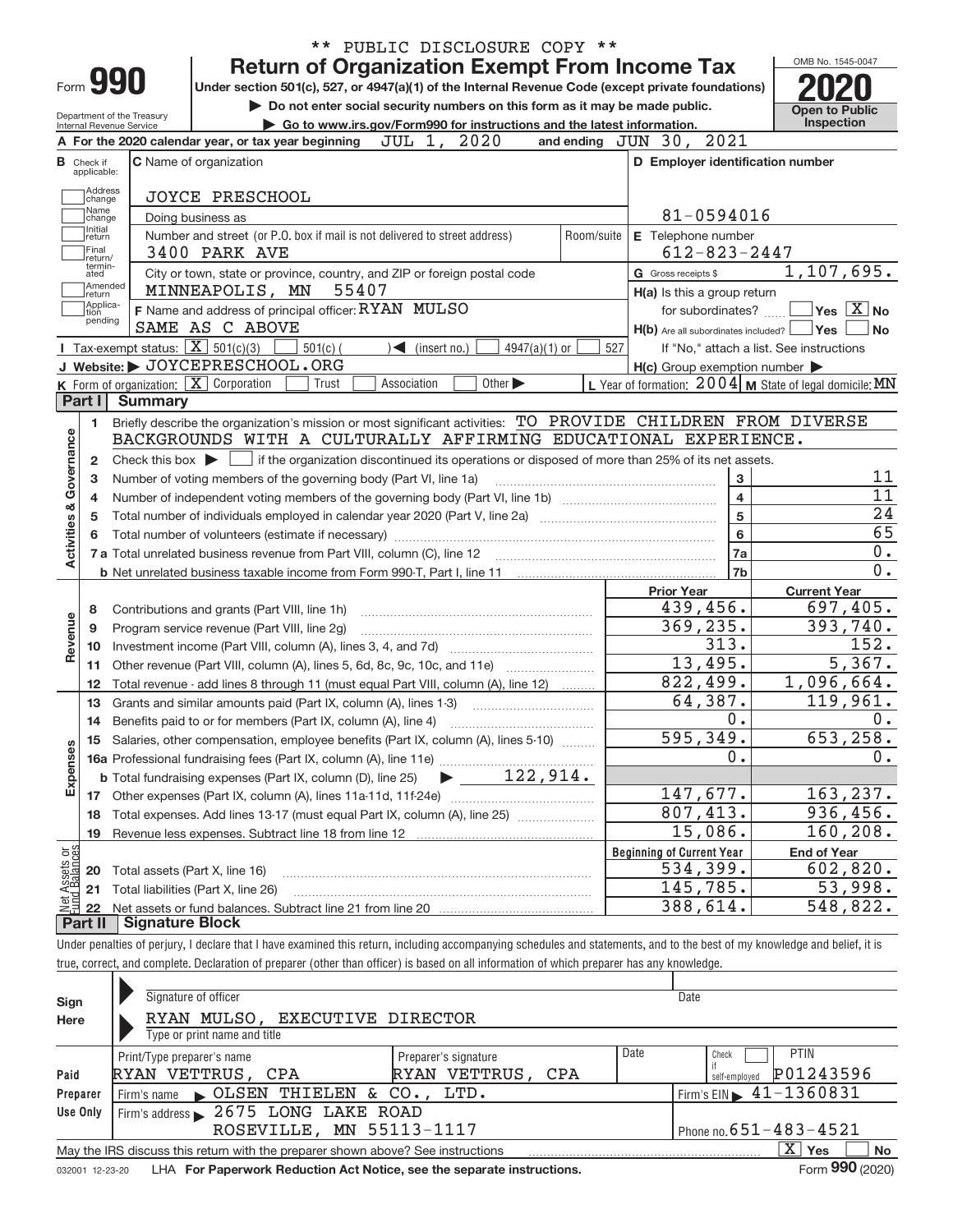|              |                                                                                                              |                                    | <b>PUBLIC DISCLOSURE COPY</b>                                                                                                                                                                                                                                                        |                       |
|--------------|--------------------------------------------------------------------------------------------------------------|------------------------------------|--------------------------------------------------------------------------------------------------------------------------------------------------------------------------------------------------------------------------------------------------------------------------------------|-----------------------|
|              | JOYCE PRESCHOOL<br>Form 990 (2020)                                                                           |                                    | 81-0594016                                                                                                                                                                                                                                                                           | Page 2                |
|              | Part III   Statement of Program Service Accomplishments                                                      |                                    |                                                                                                                                                                                                                                                                                      |                       |
|              |                                                                                                              |                                    |                                                                                                                                                                                                                                                                                      |                       |
| 1.           | Briefly describe the organization's mission:                                                                 |                                    |                                                                                                                                                                                                                                                                                      |                       |
|              |                                                                                                              |                                    | THE MISSION OF JOYCE PRESCHOOL IS TO PROVIDE CHILDREN FROM DIVERSE<br>ETHNIC, LINGUISTIC, AND ECONOMIC BACKGROUNDS WITH DEVELOPMENTALLY AND                                                                                                                                          |                       |
|              |                                                                                                              |                                    | CULTURALLY APPROPRIATE PREPARATION FOR SUCCESS IN SCHOOL AND LIFELONG                                                                                                                                                                                                                |                       |
|              | LEARNING.                                                                                                    |                                    |                                                                                                                                                                                                                                                                                      |                       |
| $\mathbf{2}$ | Did the organization undertake any significant program services during the year which were not listed on the |                                    |                                                                                                                                                                                                                                                                                      |                       |
|              | prior Form 990 or 990-EZ?                                                                                    |                                    |                                                                                                                                                                                                                                                                                      | $Yes \ \boxed{X}$ No  |
|              | If "Yes," describe these new services on Schedule O.                                                         |                                    |                                                                                                                                                                                                                                                                                      |                       |
| 3            | Did the organization cease conducting, or make significant changes in how it conducts, any program services? |                                    |                                                                                                                                                                                                                                                                                      | $Yes \overline{X}$ No |
|              | If "Yes," describe these changes on Schedule O.                                                              |                                    |                                                                                                                                                                                                                                                                                      |                       |
| 4            |                                                                                                              |                                    | Describe the organization's program service accomplishments for each of its three largest program services, as measured by expenses.<br>Section 501(c)(3) and 501(c)(4) organizations are required to report the amount of grants and allocations to others, the total expenses, and |                       |
|              | revenue, if any, for each program service reported.                                                          |                                    |                                                                                                                                                                                                                                                                                      |                       |
|              | (Expenses \$<br>4a (Code:                                                                                    |                                    | 719, 141. including grants of \$ 119, 961. (Revenue \$                                                                                                                                                                                                                               | 393,740.              |
|              |                                                                                                              |                                    | PROVIDED BILINGUAL (SPANISH-ENGLISH) EARLY CHILDHOOD EDUCATION AND                                                                                                                                                                                                                   |                       |
|              | FAMILY SUPPORT SERVICES TO APPROXIMATELY 125 FAMILIES.                                                       |                                    | IN ADDITION TO                                                                                                                                                                                                                                                                       |                       |
|              |                                                                                                              |                                    | THE HIGH-QUALITY, ANTI-BIAS PRESCHOOL CURRICULUM AND BILINGUAL TEACHING                                                                                                                                                                                                              |                       |
|              |                                                                                                              |                                    | STAFF WHO REFLECT THE FAMILIES IN THE PROGRAM, JOYCE OFFERS PARENT                                                                                                                                                                                                                   |                       |
|              |                                                                                                              |                                    | WORKSHOPS, INDIVIDUAL SUPPORT THROUGH HOME VISITING, AND LEADERSHIP<br>DEVELOPMENT OPPORTUNITIES FOR PARENTS/CAREGIVERS. APPROXIMATELY 60% OF                                                                                                                                        |                       |
|              | FAMILIES RECEIVE SCHOLARSHIPS.                                                                               |                                    |                                                                                                                                                                                                                                                                                      |                       |
|              |                                                                                                              |                                    |                                                                                                                                                                                                                                                                                      |                       |
|              |                                                                                                              |                                    |                                                                                                                                                                                                                                                                                      |                       |
|              |                                                                                                              |                                    |                                                                                                                                                                                                                                                                                      |                       |
|              |                                                                                                              |                                    |                                                                                                                                                                                                                                                                                      |                       |
|              |                                                                                                              |                                    |                                                                                                                                                                                                                                                                                      |                       |
| 4b           |                                                                                                              |                                    |                                                                                                                                                                                                                                                                                      |                       |
|              |                                                                                                              |                                    |                                                                                                                                                                                                                                                                                      |                       |
|              |                                                                                                              |                                    |                                                                                                                                                                                                                                                                                      |                       |
|              |                                                                                                              |                                    |                                                                                                                                                                                                                                                                                      |                       |
|              |                                                                                                              |                                    |                                                                                                                                                                                                                                                                                      |                       |
|              |                                                                                                              |                                    |                                                                                                                                                                                                                                                                                      |                       |
|              |                                                                                                              |                                    |                                                                                                                                                                                                                                                                                      |                       |
|              |                                                                                                              |                                    |                                                                                                                                                                                                                                                                                      |                       |
|              |                                                                                                              |                                    |                                                                                                                                                                                                                                                                                      |                       |
|              |                                                                                                              |                                    |                                                                                                                                                                                                                                                                                      |                       |
|              |                                                                                                              |                                    |                                                                                                                                                                                                                                                                                      |                       |
| 4c           |                                                                                                              |                                    | $\left(\text{Revenue }$                                                                                                                                                                                                                                                              |                       |
|              |                                                                                                              |                                    |                                                                                                                                                                                                                                                                                      |                       |
|              |                                                                                                              |                                    |                                                                                                                                                                                                                                                                                      |                       |
|              |                                                                                                              |                                    |                                                                                                                                                                                                                                                                                      |                       |
|              |                                                                                                              |                                    |                                                                                                                                                                                                                                                                                      |                       |
|              |                                                                                                              |                                    |                                                                                                                                                                                                                                                                                      |                       |
|              |                                                                                                              |                                    |                                                                                                                                                                                                                                                                                      |                       |
|              |                                                                                                              |                                    |                                                                                                                                                                                                                                                                                      |                       |
|              |                                                                                                              |                                    |                                                                                                                                                                                                                                                                                      |                       |
|              |                                                                                                              |                                    |                                                                                                                                                                                                                                                                                      |                       |
|              |                                                                                                              |                                    |                                                                                                                                                                                                                                                                                      |                       |
| 4d           | Other program services (Describe on Schedule O.)                                                             |                                    |                                                                                                                                                                                                                                                                                      |                       |
|              | Expenses \$<br>4e Total program service expenses                                                             | including grants of \$<br>719,141. | (Revenue \$                                                                                                                                                                                                                                                                          |                       |
|              |                                                                                                              |                                    |                                                                                                                                                                                                                                                                                      |                       |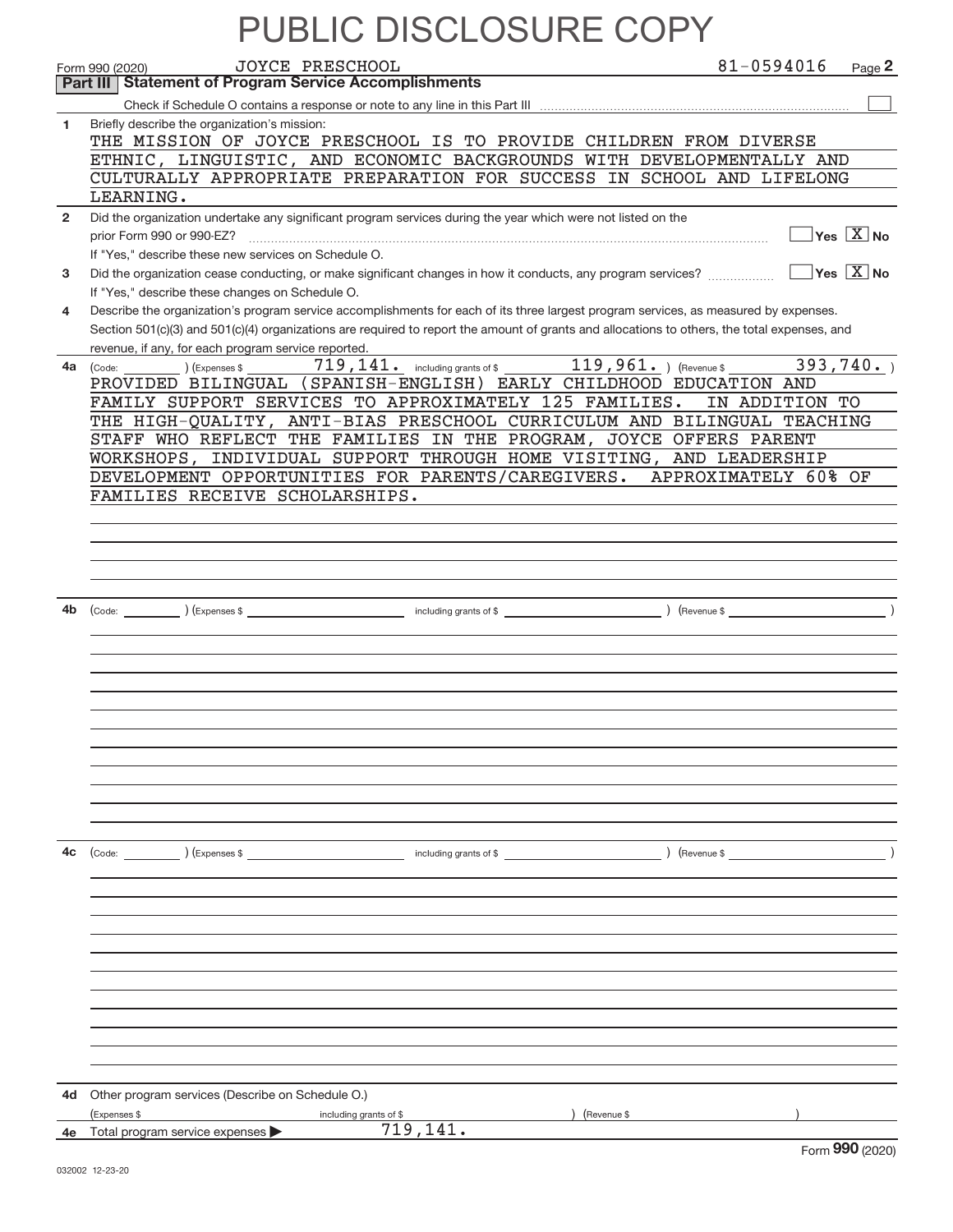**Part IV Checklist of Required Schedules**

| Form 990 (2020) | PRESCHOOL<br>JOYCE | 81-0594016<br>Page 3 |
|-----------------|--------------------|----------------------|
|-----------------|--------------------|----------------------|

|     |                                                                                                                                                                                                                               |                 | Yes $ $ | No          |
|-----|-------------------------------------------------------------------------------------------------------------------------------------------------------------------------------------------------------------------------------|-----------------|---------|-------------|
| 1.  | Is the organization described in section 501(c)(3) or 4947(a)(1) (other than a private foundation)?                                                                                                                           |                 |         |             |
|     |                                                                                                                                                                                                                               | 1.              | X       |             |
| 2   |                                                                                                                                                                                                                               | $\overline{2}$  | X       |             |
| 3   | Did the organization engage in direct or indirect political campaign activities on behalf of or in opposition to candidates for                                                                                               |                 |         |             |
|     |                                                                                                                                                                                                                               | 3               |         | X.          |
| 4   | Section 501(c)(3) organizations. Did the organization engage in lobbying activities, or have a section 501(h) election in effect                                                                                              |                 |         |             |
|     |                                                                                                                                                                                                                               | 4               |         | х           |
| 5   | Is the organization a section 501(c)(4), 501(c)(5), or 501(c)(6) organization that receives membership dues, assessments, or                                                                                                  |                 |         |             |
|     |                                                                                                                                                                                                                               | 5               |         | х           |
| 6   | Did the organization maintain any donor advised funds or any similar funds or accounts for which donors have the right to                                                                                                     |                 |         |             |
|     | provide advice on the distribution or investment of amounts in such funds or accounts? If "Yes," complete Schedule D, Part I                                                                                                  | 6               |         | х           |
| 7   | Did the organization receive or hold a conservation easement, including easements to preserve open space,                                                                                                                     |                 |         |             |
|     |                                                                                                                                                                                                                               | $\overline{7}$  |         | х           |
| 8   | Did the organization maintain collections of works of art, historical treasures, or other similar assets? If "Yes," complete                                                                                                  |                 |         |             |
|     |                                                                                                                                                                                                                               | 8               |         | x           |
| 9   | Did the organization report an amount in Part X, line 21, for escrow or custodial account liability, serve as a custodian for                                                                                                 |                 |         |             |
|     | amounts not listed in Part X; or provide credit counseling, debt management, credit repair, or debt negotiation services?                                                                                                     |                 |         |             |
|     |                                                                                                                                                                                                                               | 9               |         | х           |
| 10  | Did the organization, directly or through a related organization, hold assets in donor-restricted endowments                                                                                                                  |                 | х       |             |
|     |                                                                                                                                                                                                                               | 10              |         |             |
| 11  | If the organization's answer to any of the following questions is "Yes," then complete Schedule D, Parts VI, VII, VIII, IX, or X                                                                                              |                 |         |             |
|     | as applicable.                                                                                                                                                                                                                |                 |         |             |
|     | a Did the organization report an amount for land, buildings, and equipment in Part X, line 10? If "Yes," complete Schedule D.                                                                                                 | 11a             | х       |             |
|     | <b>b</b> Did the organization report an amount for investments - other securities in Part X, line 12, that is 5% or more of its total                                                                                         |                 |         |             |
|     |                                                                                                                                                                                                                               | 11 <sub>b</sub> |         | х           |
|     | c Did the organization report an amount for investments - program related in Part X, line 13, that is 5% or more of its total                                                                                                 |                 |         |             |
|     |                                                                                                                                                                                                                               | 11c             |         | x           |
|     | d Did the organization report an amount for other assets in Part X, line 15, that is 5% or more of its total assets reported in                                                                                               |                 |         |             |
|     |                                                                                                                                                                                                                               | 11d             |         | х           |
|     | e Did the organization report an amount for other liabilities in Part X, line 25? If "Yes," complete Schedule D, Part X                                                                                                       | 11e             |         | $\mathbf X$ |
| f   | Did the organization's separate or consolidated financial statements for the tax year include a footnote that addresses                                                                                                       |                 |         |             |
|     | the organization's liability for uncertain tax positions under FIN 48 (ASC 740)? If "Yes," complete Schedule D, Part X                                                                                                        | 11f             | х       |             |
|     | 12a Did the organization obtain separate, independent audited financial statements for the tax year? If "Yes," complete                                                                                                       |                 |         |             |
|     |                                                                                                                                                                                                                               | 12a             | х       |             |
|     | b Was the organization included in consolidated, independent audited financial statements for the tax year?                                                                                                                   |                 |         |             |
|     | If "Yes," and if the organization answered "No" to line 12a, then completing Schedule D, Parts XI and XII is optional                                                                                                         | 12 <sub>b</sub> |         | ∡⊾          |
| 13  |                                                                                                                                                                                                                               | 13              | X       |             |
| 14a | Did the organization maintain an office, employees, or agents outside of the United States?                                                                                                                                   | 14a             |         | x           |
|     | <b>b</b> Did the organization have aggregate revenues or expenses of more than \$10,000 from grantmaking, fundraising, business,                                                                                              |                 |         |             |
|     | investment, and program service activities outside the United States, or aggregate foreign investments valued at \$100,000                                                                                                    |                 |         |             |
|     |                                                                                                                                                                                                                               | 14b             |         | X.          |
| 15  | Did the organization report on Part IX, column (A), line 3, more than \$5,000 of grants or other assistance to or for any                                                                                                     |                 |         |             |
|     |                                                                                                                                                                                                                               | 15              |         | X           |
| 16  | Did the organization report on Part IX, column (A), line 3, more than \$5,000 of aggregate grants or other assistance to                                                                                                      |                 |         |             |
|     |                                                                                                                                                                                                                               | 16              |         | X           |
| 17  | Did the organization report a total of more than \$15,000 of expenses for professional fundraising services on Part IX,                                                                                                       |                 |         |             |
|     |                                                                                                                                                                                                                               | 17              |         | X.          |
| 18  | Did the organization report more than \$15,000 total of fundraising event gross income and contributions on Part VIII, lines                                                                                                  |                 |         |             |
|     |                                                                                                                                                                                                                               | 18              | х       |             |
| 19  | Did the organization report more than \$15,000 of gross income from gaming activities on Part VIII, line 9a? If "Yes."                                                                                                        |                 |         |             |
|     |                                                                                                                                                                                                                               | 19              |         | х<br>Χ      |
|     |                                                                                                                                                                                                                               | 20a             |         |             |
|     | b If "Yes" to line 20a, did the organization attach a copy of its audited financial statements to this return?<br>Did the organization report more than \$5,000 of grants or other assistance to any domestic organization or | 20 <sub>b</sub> |         |             |
| 21  |                                                                                                                                                                                                                               | 21              |         | х           |
|     |                                                                                                                                                                                                                               |                 |         |             |

Form 990 (2020)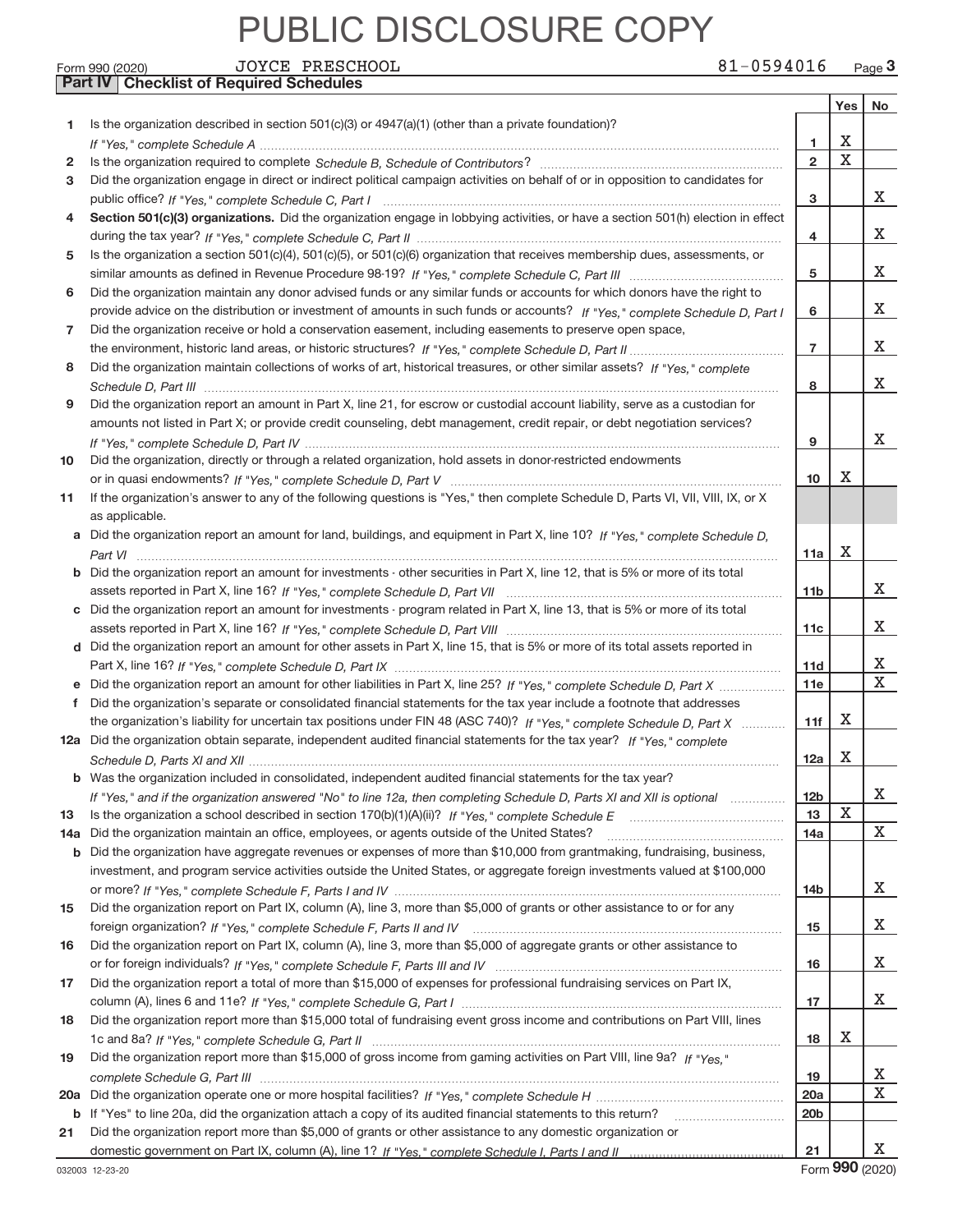|               | 81-0594016<br>JOYCE PRESCHOOL<br>Form 990 (2020)                                                                                       |                 |     | Page 4      |
|---------------|----------------------------------------------------------------------------------------------------------------------------------------|-----------------|-----|-------------|
|               | Part IV   Checklist of Required Schedules (continued)                                                                                  |                 |     |             |
|               |                                                                                                                                        |                 | Yes | No          |
| 22            | Did the organization report more than \$5,000 of grants or other assistance to or for domestic individuals on                          |                 |     |             |
|               |                                                                                                                                        | 22              | X   |             |
| 23            | Did the organization answer "Yes" to Part VII, Section A, line 3, 4, or 5 about compensation of the organization's current             |                 |     |             |
|               | and former officers, directors, trustees, key employees, and highest compensated employees? If "Yes," complete                         |                 |     |             |
|               |                                                                                                                                        | 23              |     | x           |
|               | 24a Did the organization have a tax-exempt bond issue with an outstanding principal amount of more than \$100,000 as of the            |                 |     |             |
|               | last day of the year, that was issued after December 31, 2002? If "Yes," answer lines 24b through 24d and complete                     |                 |     |             |
|               |                                                                                                                                        | 24a             |     | x           |
|               |                                                                                                                                        | 24 <sub>b</sub> |     |             |
|               | c Did the organization maintain an escrow account other than a refunding escrow at any time during the year to defease                 |                 |     |             |
|               |                                                                                                                                        | 24c             |     |             |
|               |                                                                                                                                        | 24d             |     |             |
|               | 25a Section 501(c)(3), 501(c)(4), and 501(c)(29) organizations. Did the organization engage in an excess benefit                       |                 |     |             |
|               |                                                                                                                                        | 25a             |     | X.          |
|               | b Is the organization aware that it engaged in an excess benefit transaction with a disqualified person in a prior year, and           |                 |     |             |
|               | that the transaction has not been reported on any of the organization's prior Forms 990 or 990-EZ? If "Yes," complete                  |                 |     |             |
|               | Schedule L, Part I                                                                                                                     | 25 <sub>b</sub> |     | X.          |
| 26            | Did the organization report any amount on Part X, line 5 or 22, for receivables from or payables to any current                        |                 |     |             |
|               | or former officer, director, trustee, key employee, creator or founder, substantial contributor, or 35%                                |                 |     |             |
|               |                                                                                                                                        | 26              |     | X.          |
| 27            | Did the organization provide a grant or other assistance to any current or former officer, director, trustee, key employee,            |                 |     |             |
|               | creator or founder, substantial contributor or employee thereof, a grant selection committee member, or to a 35% controlled            |                 |     |             |
|               | entity (including an employee thereof) or family member of any of these persons? If "Yes," complete Schedule L, Part III               | 27              |     | x           |
| 28            | Was the organization a party to a business transaction with one of the following parties (see Schedule L, Part IV                      |                 |     |             |
|               | instructions, for applicable filing thresholds, conditions, and exceptions):                                                           |                 |     |             |
|               | a A current or former officer, director, trustee, key employee, creator or founder, or substantial contributor? If                     |                 |     |             |
|               |                                                                                                                                        | 28a             |     | х           |
|               |                                                                                                                                        | 28 <sub>b</sub> |     | $\mathbf X$ |
|               | c A 35% controlled entity of one or more individuals and/or organizations described in lines 28a or 28b? If                            |                 |     |             |
|               |                                                                                                                                        | 28c             |     | х           |
| 29            |                                                                                                                                        | 29              |     | X           |
| 30            | Did the organization receive contributions of art, historical treasures, or other similar assets, or qualified conservation            |                 |     |             |
|               |                                                                                                                                        | 30              |     | х           |
| 31            | Did the organization liquidate, terminate, or dissolve and cease operations? If "Yes," complete Schedule N, Part I                     | 31              |     | $\mathbf X$ |
| 32            | Did the organization sell, exchange, dispose of, or transfer more than 25% of its net assets? If "Yes," complete                       |                 |     |             |
|               | Schedule N. Part II www.communication.com/communications/communications/communications/communications/communic                         | 32              |     | х           |
| 33            | Did the organization own 100% of an entity disregarded as separate from the organization under Regulations                             |                 |     |             |
|               |                                                                                                                                        | 33              |     | х           |
| 34            | Was the organization related to any tax-exempt or taxable entity? If "Yes," complete Schedule R, Part II, III, or IV, and              |                 |     |             |
|               |                                                                                                                                        | 34              |     | х           |
|               |                                                                                                                                        | 35a             |     | $\mathbf X$ |
|               | b If "Yes" to line 35a, did the organization receive any payment from or engage in any transaction with a controlled entity            |                 |     |             |
|               |                                                                                                                                        | 35 <sub>b</sub> |     |             |
| 36            | Section 501(c)(3) organizations. Did the organization make any transfers to an exempt non-charitable related organization?             |                 |     |             |
|               |                                                                                                                                        | 36              |     | x           |
| 37            | Did the organization conduct more than 5% of its activities through an entity that is not a related organization                       |                 |     |             |
|               |                                                                                                                                        | 37              |     | х           |
| 38            | Did the organization complete Schedule O and provide explanations in Schedule O for Part VI, lines 11b and 19?                         |                 |     |             |
| <b>Part V</b> |                                                                                                                                        | 38              | Х   |             |
|               |                                                                                                                                        |                 |     |             |
|               | Check if Schedule O contains a response or note to any line in this Part V                                                             |                 |     |             |
|               | 15                                                                                                                                     |                 | Yes | No          |
|               | 1a<br>0                                                                                                                                |                 |     |             |
|               | 1 <sub>b</sub><br>c Did the organization comply with backup withholding rules for reportable payments to vendors and reportable gaming |                 |     |             |
|               |                                                                                                                                        |                 | X   |             |
|               |                                                                                                                                        | 1c              |     |             |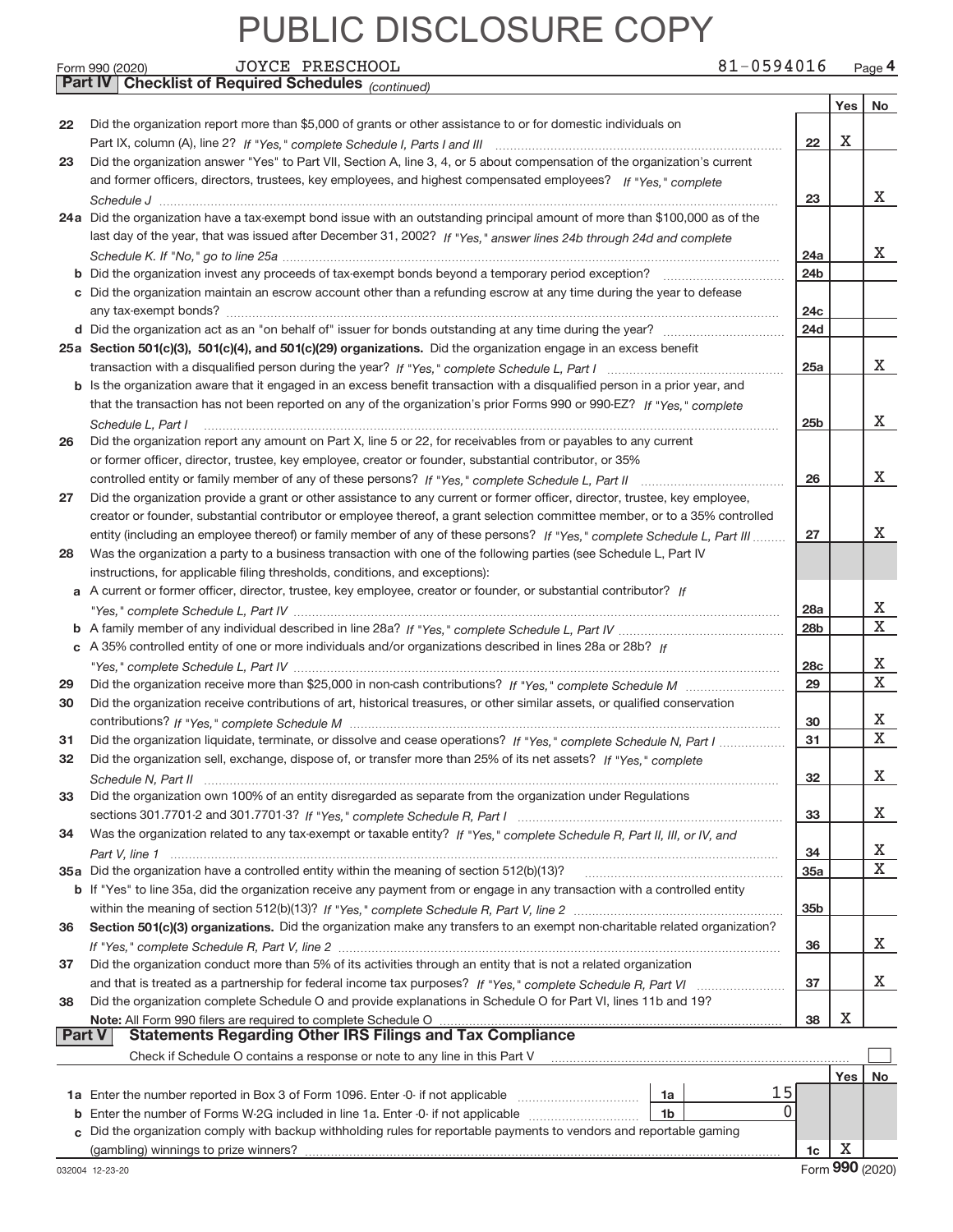|               | 81-0594016<br>JOYCE PRESCHOOL<br>Form 990 (2020)                                                                                                                                                               |                |            | Page $5$ |  |  |  |  |  |
|---------------|----------------------------------------------------------------------------------------------------------------------------------------------------------------------------------------------------------------|----------------|------------|----------|--|--|--|--|--|
| <b>Part V</b> | Statements Regarding Other IRS Filings and Tax Compliance (continued)                                                                                                                                          |                |            |          |  |  |  |  |  |
|               |                                                                                                                                                                                                                |                | Yes        | No       |  |  |  |  |  |
|               | 2a Enter the number of employees reported on Form W-3, Transmittal of Wage and Tax Statements,                                                                                                                 |                |            |          |  |  |  |  |  |
|               | 24<br>filed for the calendar year ending with or within the year covered by this return<br>2a                                                                                                                  |                |            |          |  |  |  |  |  |
|               |                                                                                                                                                                                                                |                |            |          |  |  |  |  |  |
|               |                                                                                                                                                                                                                |                |            |          |  |  |  |  |  |
|               | 3a Did the organization have unrelated business gross income of \$1,000 or more during the year?                                                                                                               |                |            |          |  |  |  |  |  |
|               |                                                                                                                                                                                                                | 3 <sub>b</sub> |            |          |  |  |  |  |  |
|               | 4a At any time during the calendar year, did the organization have an interest in, or a signature or other authority over, a                                                                                   |                |            |          |  |  |  |  |  |
|               |                                                                                                                                                                                                                | 4a             |            | х        |  |  |  |  |  |
|               | <b>b</b> If "Yes," enter the name of the foreign country                                                                                                                                                       |                |            |          |  |  |  |  |  |
|               | See instructions for filing requirements for FinCEN Form 114, Report of Foreign Bank and Financial Accounts (FBAR).                                                                                            |                |            |          |  |  |  |  |  |
| 5а            |                                                                                                                                                                                                                | 5a             |            | X        |  |  |  |  |  |
| b             |                                                                                                                                                                                                                | 5 <sub>b</sub> |            | X        |  |  |  |  |  |
| c             |                                                                                                                                                                                                                | 5c             |            |          |  |  |  |  |  |
|               | 6a Does the organization have annual gross receipts that are normally greater than \$100,000, and did the organization solicit                                                                                 |                |            |          |  |  |  |  |  |
|               |                                                                                                                                                                                                                | 6a             |            | x        |  |  |  |  |  |
|               | <b>b</b> If "Yes," did the organization include with every solicitation an express statement that such contributions or gifts                                                                                  |                |            |          |  |  |  |  |  |
|               | were not tax deductible?                                                                                                                                                                                       | 6b             |            |          |  |  |  |  |  |
| 7             | Organizations that may receive deductible contributions under section 170(c).                                                                                                                                  |                |            |          |  |  |  |  |  |
| a             | Did the organization receive a payment in excess of \$75 made partly as a contribution and partly for goods and services provided to the payor?                                                                | 7a             | х          |          |  |  |  |  |  |
| b             | If "Yes," did the organization notify the donor of the value of the goods or services provided?                                                                                                                | 7b             | X          |          |  |  |  |  |  |
| с             | Did the organization sell, exchange, or otherwise dispose of tangible personal property for which it was required                                                                                              |                |            |          |  |  |  |  |  |
|               |                                                                                                                                                                                                                | 7c             |            | x        |  |  |  |  |  |
|               | 7d                                                                                                                                                                                                             |                |            |          |  |  |  |  |  |
| е             | Did the organization receive any funds, directly or indirectly, to pay premiums on a personal benefit contract?                                                                                                | 7e             |            |          |  |  |  |  |  |
| f             | Did the organization, during the year, pay premiums, directly or indirectly, on a personal benefit contract?                                                                                                   | 7f             |            |          |  |  |  |  |  |
| g             | If the organization received a contribution of qualified intellectual property, did the organization file Form 8899 as required?                                                                               |                |            |          |  |  |  |  |  |
| h             | If the organization received a contribution of cars, boats, airplanes, or other vehicles, did the organization file a Form 1098-C?                                                                             |                |            |          |  |  |  |  |  |
| 8             | Sponsoring organizations maintaining donor advised funds. Did a donor advised fund maintained by the                                                                                                           |                |            |          |  |  |  |  |  |
|               | sponsoring organization have excess business holdings at any time during the year?                                                                                                                             | 8              |            |          |  |  |  |  |  |
| 9             | Sponsoring organizations maintaining donor advised funds.                                                                                                                                                      |                |            |          |  |  |  |  |  |
| a             | Did the sponsoring organization make any taxable distributions under section 4966?                                                                                                                             | 9а             |            |          |  |  |  |  |  |
| b             | Did the sponsoring organization make a distribution to a donor, donor advisor, or related person?                                                                                                              | 9b             |            |          |  |  |  |  |  |
| 10            | Section 501(c)(7) organizations. Enter:                                                                                                                                                                        |                |            |          |  |  |  |  |  |
|               | 10a                                                                                                                                                                                                            |                |            |          |  |  |  |  |  |
|               | 10b<br>Gross receipts, included on Form 990, Part VIII, line 12, for public use of club facilities                                                                                                             |                |            |          |  |  |  |  |  |
| 11            | Section 501(c)(12) organizations. Enter:                                                                                                                                                                       |                |            |          |  |  |  |  |  |
| a             | 11a<br>Gross income from members or shareholders                                                                                                                                                               |                |            |          |  |  |  |  |  |
| b             | Gross income from other sources (Do not net amounts due or paid to other sources against                                                                                                                       |                |            |          |  |  |  |  |  |
|               | 11 <sub>b</sub>                                                                                                                                                                                                |                |            |          |  |  |  |  |  |
|               | 12a Section 4947(a)(1) non-exempt charitable trusts. Is the organization filing Form 990 in lieu of Form 1041?                                                                                                 | 12a            |            |          |  |  |  |  |  |
|               | 12 <sub>b</sub><br><b>b</b> If "Yes," enter the amount of tax-exempt interest received or accrued during the year                                                                                              |                |            |          |  |  |  |  |  |
| 13            | Section 501(c)(29) qualified nonprofit health insurance issuers.                                                                                                                                               |                |            |          |  |  |  |  |  |
|               | a Is the organization licensed to issue qualified health plans in more than one state?                                                                                                                         | 13a            |            |          |  |  |  |  |  |
|               | Note: See the instructions for additional information the organization must report on Schedule O.<br><b>b</b> Enter the amount of reserves the organization is required to maintain by the states in which the |                |            |          |  |  |  |  |  |
|               | 13 <sub>b</sub>                                                                                                                                                                                                |                |            |          |  |  |  |  |  |
|               | 13 <sub>c</sub>                                                                                                                                                                                                |                |            |          |  |  |  |  |  |
| 14a           | Did the organization receive any payments for indoor tanning services during the tax year?                                                                                                                     | 14a            |            | X        |  |  |  |  |  |
|               | b If "Yes," has it filed a Form 720 to report these payments? If "No," provide an explanation on Schedule O                                                                                                    | <b>14b</b>     |            |          |  |  |  |  |  |
| 15            | Is the organization subject to the section 4960 tax on payment(s) of more than \$1,000,000 in remuneration or                                                                                                  |                |            |          |  |  |  |  |  |
|               | excess parachute payment(s) during the year?                                                                                                                                                                   | 15             |            | х        |  |  |  |  |  |
|               | If "Yes," see instructions and file Form 4720, Schedule N.                                                                                                                                                     |                |            |          |  |  |  |  |  |
| 16            | Is the organization an educational institution subject to the section 4968 excise tax on net investment income?                                                                                                | 16             |            | х        |  |  |  |  |  |
|               | If "Yes," complete Form 4720, Schedule O.                                                                                                                                                                      |                |            |          |  |  |  |  |  |
|               |                                                                                                                                                                                                                |                | <b>000</b> |          |  |  |  |  |  |

Form (2020) **990**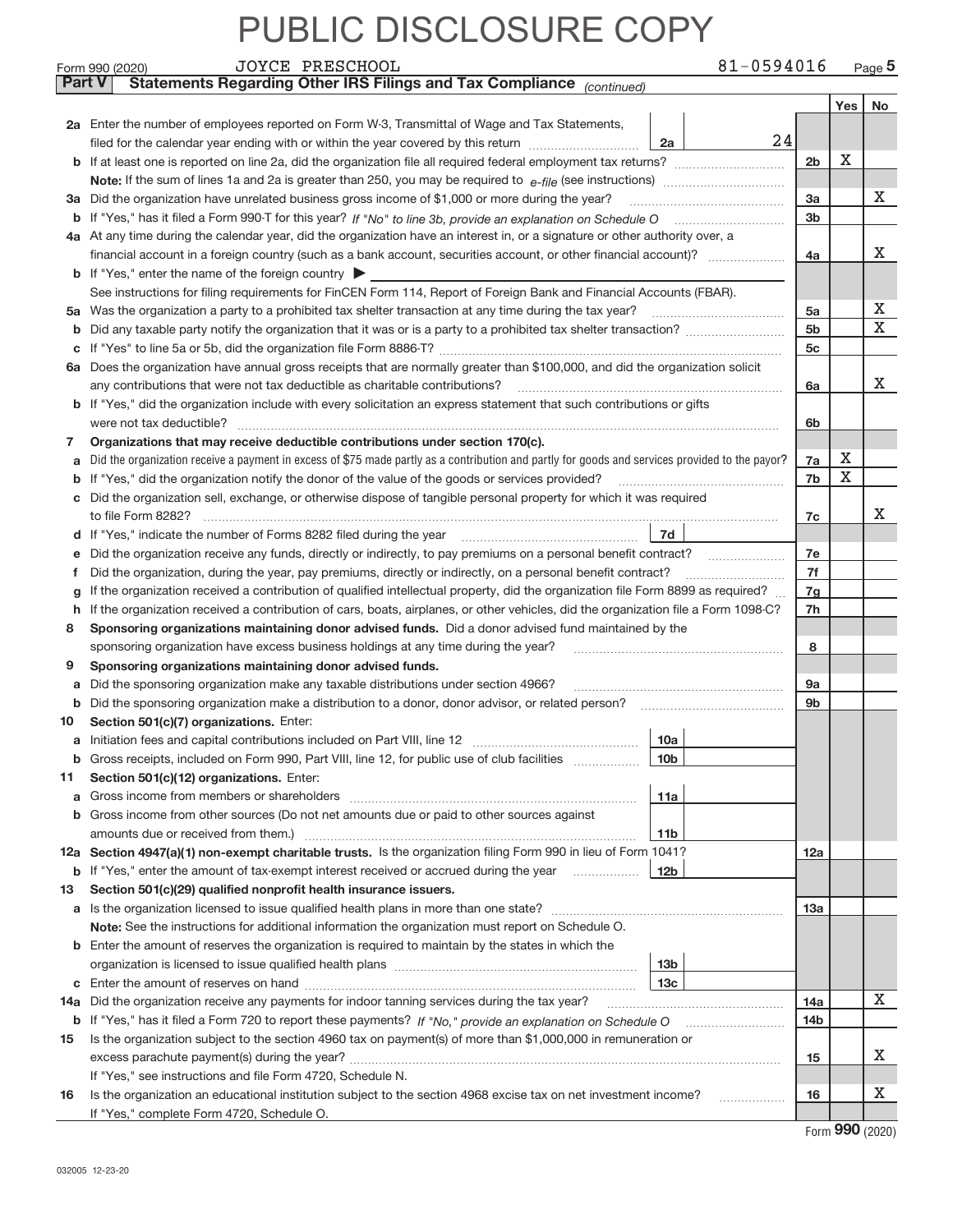|    | <b>JOYCE PRESCHOOL</b><br>Form 990 (2020)                                                                                                                                                                                      |    | 81-0594016 |                 |             | $Page$ 6                |
|----|--------------------------------------------------------------------------------------------------------------------------------------------------------------------------------------------------------------------------------|----|------------|-----------------|-------------|-------------------------|
|    | Part VI  <br>Governance, Management, and Disclosure For each "Yes" response to lines 2 through 7b below, and for a "No" response                                                                                               |    |            |                 |             |                         |
|    | to line 8a, 8b, or 10b below, describe the circumstances, processes, or changes on Schedule O. See instructions.                                                                                                               |    |            |                 |             |                         |
|    | Check if Schedule O contains a response or note to any line in this Part VI                                                                                                                                                    |    |            |                 |             | $\overline{\mathbf{X}}$ |
|    | <b>Section A. Governing Body and Management</b>                                                                                                                                                                                |    |            |                 |             |                         |
|    |                                                                                                                                                                                                                                |    |            |                 | Yes         | No                      |
|    | 1a Enter the number of voting members of the governing body at the end of the tax year                                                                                                                                         | 1a | 11         |                 |             |                         |
|    | If there are material differences in voting rights among members of the governing body, or if the governing                                                                                                                    |    |            |                 |             |                         |
|    | body delegated broad authority to an executive committee or similar committee, explain on Schedule O.                                                                                                                          |    |            |                 |             |                         |
| b  | Enter the number of voting members included on line 1a, above, who are independent                                                                                                                                             | 1b | 11         |                 |             |                         |
| 2  | Did any officer, director, trustee, or key employee have a family relationship or a business relationship with any other                                                                                                       |    |            |                 |             |                         |
|    | officer, director, trustee, or key employee?                                                                                                                                                                                   |    |            | 2               |             | X                       |
| 3  | Did the organization delegate control over management duties customarily performed by or under the direct supervision                                                                                                          |    |            |                 |             |                         |
|    | of officers, directors, trustees, or key employees to a management company or other person?                                                                                                                                    |    |            | з               |             | X                       |
| 4  | Did the organization make any significant changes to its governing documents since the prior Form 990 was filed?                                                                                                               |    |            | 4               |             | X                       |
| 5  |                                                                                                                                                                                                                                |    |            | 5               |             | X                       |
| 6  | Did the organization have members or stockholders?                                                                                                                                                                             |    |            | 6               |             | Χ                       |
| 7a | Did the organization have members, stockholders, or other persons who had the power to elect or appoint one or                                                                                                                 |    |            |                 |             |                         |
|    | more members of the governing body?                                                                                                                                                                                            |    |            | 7a              |             | X                       |
|    | <b>b</b> Are any governance decisions of the organization reserved to (or subject to approval by) members, stockholders, or                                                                                                    |    |            |                 |             |                         |
|    | persons other than the governing body?                                                                                                                                                                                         |    |            | 7b              |             | x                       |
| 8  | Did the organization contemporaneously document the meetings held or written actions undertaken during the year by the following:                                                                                              |    |            |                 |             |                         |
| a  |                                                                                                                                                                                                                                |    |            | 8a              | X           |                         |
| b  |                                                                                                                                                                                                                                |    |            | 8b              | X           |                         |
| 9  | Is there any officer, director, trustee, or key employee listed in Part VII, Section A, who cannot be reached at the                                                                                                           |    |            |                 |             |                         |
|    |                                                                                                                                                                                                                                |    |            | 9               |             | х                       |
|    | Section B. Policies <sub>(This Section B requests information about policies not required by the Internal Revenue Code.)</sub>                                                                                                 |    |            |                 |             |                         |
|    |                                                                                                                                                                                                                                |    |            |                 | Yes         | No                      |
|    |                                                                                                                                                                                                                                |    |            | 10a             |             | Χ                       |
|    | <b>b</b> If "Yes," did the organization have written policies and procedures governing the activities of such chapters, affiliates,                                                                                            |    |            |                 |             |                         |
|    | and branches to ensure their operations are consistent with the organization's exempt purposes?                                                                                                                                |    |            | 10 <sub>b</sub> |             |                         |
|    | 11a Has the organization provided a complete copy of this Form 990 to all members of its governing body before filing the form?                                                                                                |    |            | 11a             | X           |                         |
|    | <b>b</b> Describe in Schedule O the process, if any, used by the organization to review this Form 990.                                                                                                                         |    |            |                 |             |                         |
|    |                                                                                                                                                                                                                                |    |            | 12a             | Х           |                         |
| b  |                                                                                                                                                                                                                                |    |            | 12 <sub>b</sub> | X           |                         |
| c  | Did the organization regularly and consistently monitor and enforce compliance with the policy? If "Yes," describe                                                                                                             |    |            |                 |             |                         |
|    |                                                                                                                                                                                                                                |    |            | 12c             | Х           |                         |
| 13 |                                                                                                                                                                                                                                |    |            | 13              | $\mathbf X$ |                         |
| 14 | Did the organization have a written document retention and destruction policy?                                                                                                                                                 |    |            | 14              | X           |                         |
| 15 | Did the process for determining compensation of the following persons include a review and approval by independent                                                                                                             |    |            |                 |             |                         |
|    | persons, comparability data, and contemporaneous substantiation of the deliberation and decision?                                                                                                                              |    |            |                 |             |                         |
| a  | The organization's CEO, Executive Director, or top management official manufactured contains and contained a manufactured with the organization's CEO, Executive Director, or top management official manufactured with the st |    |            | 15a             |             | х                       |
| b  |                                                                                                                                                                                                                                |    |            | 15b             |             | X                       |
|    | If "Yes" to line 15a or 15b, describe the process in Schedule O (see instructions).                                                                                                                                            |    |            |                 |             |                         |
|    | 16a Did the organization invest in, contribute assets to, or participate in a joint venture or similar arrangement with a                                                                                                      |    |            |                 |             |                         |
|    | taxable entity during the year?                                                                                                                                                                                                |    |            | 16a             |             | х                       |
|    | b If "Yes," did the organization follow a written policy or procedure requiring the organization to evaluate its participation                                                                                                 |    |            |                 |             |                         |
|    | in joint venture arrangements under applicable federal tax law, and take steps to safequard the organization's                                                                                                                 |    |            |                 |             |                         |
|    | exempt status with respect to such arrangements?                                                                                                                                                                               |    |            | 16 <sub>b</sub> |             |                         |
|    | <b>Section C. Disclosure</b>                                                                                                                                                                                                   |    |            |                 |             |                         |
| 17 | List the states with which a copy of this Form 990 is required to be filed $\triangleright M\!N$                                                                                                                               |    |            |                 |             |                         |
| 18 | Section 6104 requires an organization to make its Forms 1023 (1024 or 1024-A, if applicable), 990, and 990-T (Section 501(c)(3)s only) available                                                                               |    |            |                 |             |                         |
|    | for public inspection. Indicate how you made these available. Check all that apply.                                                                                                                                            |    |            |                 |             |                         |
|    | $X$ Upon request<br>Own website<br>Another's website<br>Other (explain on Schedule O)                                                                                                                                          |    |            |                 |             |                         |
| 19 | Describe on Schedule O whether (and if so, how) the organization made its governing documents, conflict of interest policy, and financial                                                                                      |    |            |                 |             |                         |
|    | statements available to the public during the tax year.                                                                                                                                                                        |    |            |                 |             |                         |
| 20 | State the name, address, and telephone number of the person who possesses the organization's books and records                                                                                                                 |    |            |                 |             |                         |
|    | THE ORGANIZATION - 612-823-2447                                                                                                                                                                                                |    |            |                 |             |                         |
|    | 55407<br>3400 PARK AVENUE, MINNEAPOLIS, MN                                                                                                                                                                                     |    |            |                 |             |                         |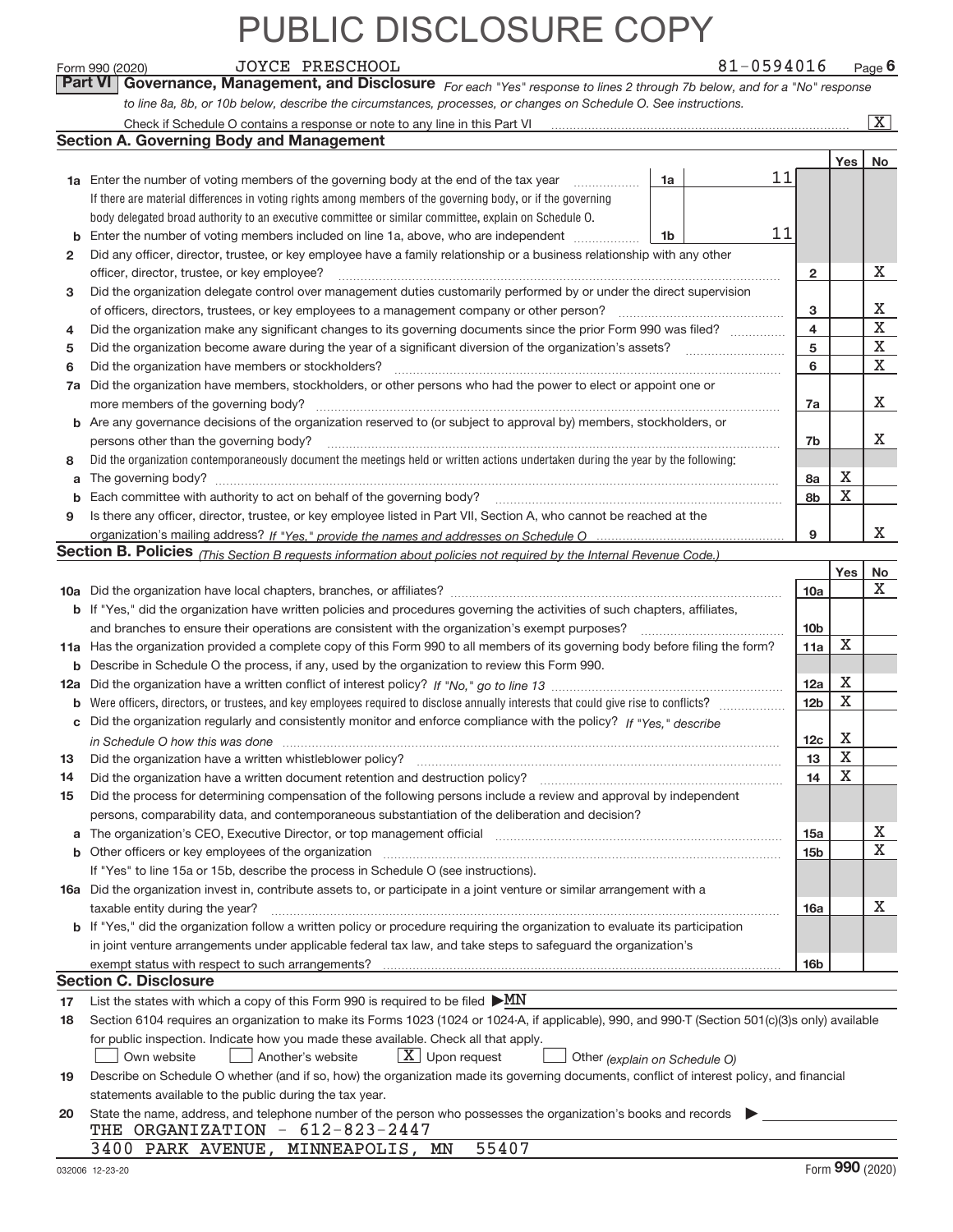$\boxed{\phantom{1}}$ 

**Part VII Compensation of Officers, Directors, Trustees, Key Employees, Highest Compensated Employees, and Independent Contractors**

Check if Schedule O contains a response or note to any line in this Part VII

**Section A. Officers, Directors, Trustees, Key Employees, and Highest Compensated Employees**

**1a**  Complete this table for all persons required to be listed. Report compensation for the calendar year ending with or within the organization's tax year.  $\bullet$  List all of the organization's current officers, directors, trustees (whether individuals or organizations), regardless of amount of compensation.

Enter ‐0‐ in columns (D), (E), and (F) if no compensation was paid.

**•** List all of the organization's current key employees, if any. See instructions for definition of "key employee."

● List the organization's five current highest compensated employees (other than an officer, director, trustee, or key employee) who received report‐ able compensation (Box 5 of Form W‐2 and/or Box 7 of Form 1099‐MISC) of more than \$100,000 from the organization and any related organizations.

 $\bullet$  List all of the organization's former officers, key employees, and highest compensated employees who received more than \$100,000 of reportable compensation from the organization and any related organizations.

**•** List all of the organization's former directors or trustees that received, in the capacity as a former director or trustee of the organization, more than \$10,000 of reportable compensation from the organization and any related organizations.

See instructions for the order in which to list the persons above.

Check this box if neither the organization nor any related organization compensated any current officer, director, or trustee.  $\Box$ 

| (A)                                | (B)                    |                                         |                                                                  | (C)     |              |                                 |        | (D)             | (E)             | (F)                          |
|------------------------------------|------------------------|-----------------------------------------|------------------------------------------------------------------|---------|--------------|---------------------------------|--------|-----------------|-----------------|------------------------------|
| Name and title                     | Average                | Position<br>(do not check more than one |                                                                  |         |              |                                 |        | Reportable      | Reportable      | Estimated                    |
|                                    | hours per              |                                         | box, unless person is both an<br>officer and a director/trustee) |         |              |                                 |        | compensation    | compensation    | amount of                    |
|                                    | week                   |                                         |                                                                  |         |              |                                 |        | from            | from related    | other                        |
|                                    | (list any              |                                         |                                                                  |         |              |                                 |        | the             | organizations   | compensation                 |
|                                    | hours for              |                                         |                                                                  |         |              |                                 |        | organization    | (W-2/1099-MISC) | from the                     |
|                                    | related                |                                         |                                                                  |         |              |                                 |        | (W-2/1099-MISC) |                 | organization                 |
|                                    | organizations<br>below |                                         |                                                                  |         |              |                                 |        |                 |                 | and related<br>organizations |
|                                    | line)                  | ndividual trustee or director           | nstitutional trustee                                             | Officer | Key employee | Highest compensated<br>employee | Former |                 |                 |                              |
| LAURA BLACKMAR-TOMPKINS<br>(1)     | 40.00                  |                                         |                                                                  |         |              |                                 |        |                 |                 |                              |
| EXECUTIVE DIRECTOR (THRU MAY 2021) |                        |                                         |                                                                  | $\rm X$ |              |                                 |        | 79,196.         | 0.              | 2,376.                       |
| MINDY ROCHA<br>(2)                 | 1.00                   |                                         |                                                                  |         |              |                                 |        |                 |                 |                              |
| CHAIR (AS OF MAY 2021)             |                        | $\mathbf X$                             |                                                                  | X       |              |                                 |        | 0.              | 0.              | 0.                           |
| <b>KAREN FLORES</b><br>(3)         | 1.00                   |                                         |                                                                  |         |              |                                 |        |                 |                 |                              |
| VICE-CHAIR (AS OF MAY 2021)        |                        | $\mathbf X$                             |                                                                  | $\rm X$ |              |                                 |        | 0.              | 0.              | $\mathbf 0$ .                |
| CAROLYN VAN NELSON<br>(4)          | 1.00                   |                                         |                                                                  |         |              |                                 |        |                 |                 |                              |
| <b>TREASURER</b>                   |                        | $\mathbf X$                             |                                                                  | X       |              |                                 |        | 0.              | 0.              | 0.                           |
| GABRIELLA CALDECOTT<br>(5)         | 1.00                   |                                         |                                                                  |         |              |                                 |        |                 |                 |                              |
| SECRETARY (AS OF MAY 2021)         |                        | $\mathbf X$                             |                                                                  | X       |              |                                 |        | 0.              | 0.              | 0.                           |
| FRITZ EBINGER<br>(6)               | 1.00                   |                                         |                                                                  |         |              |                                 |        |                 |                 |                              |
| SECRETARY (THRU MAY 2021)          |                        | $\mathbf X$                             |                                                                  | X       |              |                                 |        | 0.              | 0.              | $0$ .                        |
| DIANA VILLELLA LARSON<br>(7)       | 1.00                   |                                         |                                                                  |         |              |                                 |        |                 |                 |                              |
| MEMBER (CHAIR UNTIL MAY 2021)      |                        | $\mathbf X$                             |                                                                  |         |              |                                 |        | 0.              | 0.              | $\mathbf 0$ .                |
| <b>BROOKE BAILEY</b><br>(8)        | 1.00                   |                                         |                                                                  |         |              |                                 |        |                 |                 |                              |
| MEMBER (VICE-CHAIR THRU MAY 2021)  |                        | $\mathbf X$                             |                                                                  |         |              |                                 |        | 0.              | 0.              | $\mathbf 0$ .                |
| HECTOR SALAS<br>(9)                | 1.00                   |                                         |                                                                  |         |              |                                 |        |                 |                 |                              |
| <b>MEMBER</b>                      |                        | $\mathbf X$                             |                                                                  |         |              |                                 |        | 0.              | 0.              | $0$ .                        |
| (10) ANDREA JAULI                  | 1.00                   |                                         |                                                                  |         |              |                                 |        |                 |                 |                              |
| <b>MEMBER</b>                      |                        | $\mathbf X$                             |                                                                  |         |              |                                 |        | 0.              | 0.              | $\mathbf 0$ .                |
| (11) JULIE ZAMORA                  | 1.00                   |                                         |                                                                  |         |              |                                 |        |                 |                 |                              |
| <b>MEMBER</b>                      |                        | $\mathbf X$                             |                                                                  |         |              |                                 |        | 0.              | 0.              | $\mathbf 0$ .                |
| (12) SARAH RUZEK                   | 1.00                   |                                         |                                                                  |         |              |                                 |        |                 |                 |                              |
| <b>MEMBER</b>                      |                        | $\mathbf X$                             |                                                                  |         |              |                                 |        | 0.              | 0.              | $0 \cdot$                    |
| (13) ALLYSON CANDEE                | 1.00                   |                                         |                                                                  |         |              |                                 |        |                 |                 |                              |
| <b>MEMBER</b>                      |                        | $\overline{\mathbf{X}}$                 |                                                                  |         |              |                                 |        | 0.              | 0.              | $0$ .                        |
| (14) MARGARITA PIRIN               | 1.00                   |                                         |                                                                  |         |              |                                 |        |                 |                 |                              |
| MEMBER (THRU MAY 2021)             |                        | $\mathbf X$                             |                                                                  |         |              |                                 |        | $0$ .           | 0.              | 0.                           |
| (15) KRISTEN ESTRADA               | 1.00                   |                                         |                                                                  |         |              |                                 |        |                 |                 |                              |
| MEMBER (THRU MAY 2021)             |                        | $\mathbf X$                             |                                                                  |         |              |                                 |        | 0.              | 0.              | 0.                           |
|                                    |                        |                                         |                                                                  |         |              |                                 |        |                 |                 |                              |
|                                    |                        |                                         |                                                                  |         |              |                                 |        |                 |                 |                              |
|                                    |                        |                                         |                                                                  |         |              |                                 |        |                 |                 |                              |
|                                    |                        |                                         |                                                                  |         |              |                                 |        |                 |                 |                              |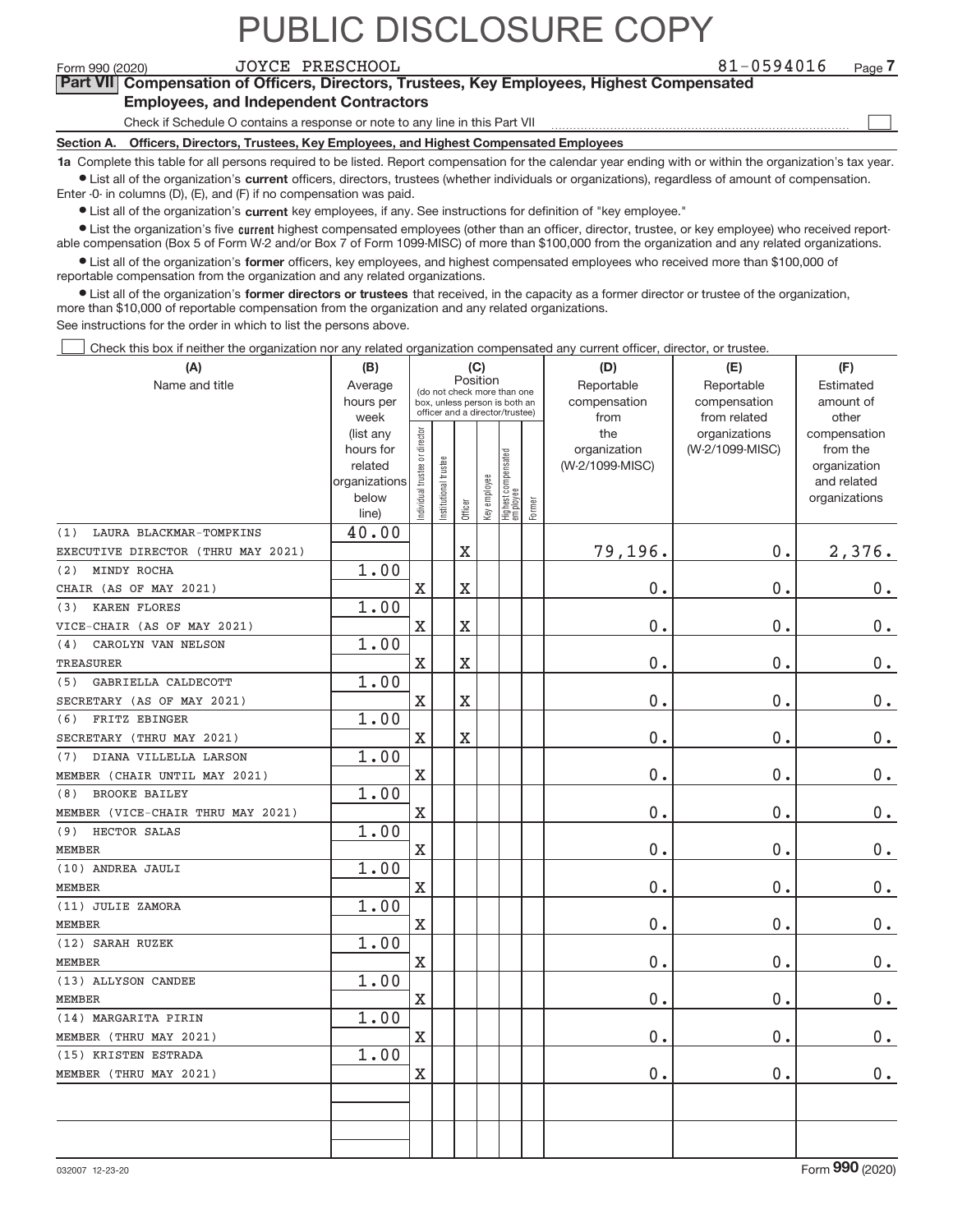|                 | JOYCE PRESCHOOL<br>Form 990 (2020)                                                                                                      |                          |                                |                       |                 |              |                                                              |        |                            | 81-0594016                 |   |                              | Page 8   |
|-----------------|-----------------------------------------------------------------------------------------------------------------------------------------|--------------------------|--------------------------------|-----------------------|-----------------|--------------|--------------------------------------------------------------|--------|----------------------------|----------------------------|---|------------------------------|----------|
| <b>Part VII</b> | Section A. Officers, Directors, Trustees, Key Employees, and Highest Compensated Employees (continued)                                  |                          |                                |                       |                 |              |                                                              |        |                            |                            |   |                              |          |
|                 | (A)                                                                                                                                     | (B)<br>Average           |                                |                       | (C)<br>Position |              |                                                              |        | (D)                        | (E)                        |   | (F)                          |          |
|                 | Name and title                                                                                                                          | hours per                |                                |                       |                 |              | (do not check more than one<br>box, unless person is both an |        | Reportable<br>compensation | Reportable<br>compensation |   | Estimated<br>amount of       |          |
|                 |                                                                                                                                         | week                     |                                |                       |                 |              | officer and a director/trustee)                              |        | from                       | from related               |   | other                        |          |
|                 |                                                                                                                                         | (list any                |                                |                       |                 |              |                                                              |        | the                        | organizations              |   | compensation                 |          |
|                 |                                                                                                                                         | hours for                |                                |                       |                 |              |                                                              |        | organization               | (W-2/1099-MISC)            |   | from the                     |          |
|                 |                                                                                                                                         | related<br>organizations |                                |                       |                 |              |                                                              |        | (W-2/1099-MISC)            |                            |   | organization                 |          |
|                 |                                                                                                                                         | below                    |                                |                       |                 |              |                                                              |        |                            |                            |   | and related<br>organizations |          |
|                 |                                                                                                                                         | line)                    | Individual trustee or director | Institutional trustee | Officer         | Key employee | Highest compensated<br>  employee                            | Former |                            |                            |   |                              |          |
|                 |                                                                                                                                         |                          |                                |                       |                 |              |                                                              |        |                            |                            |   |                              |          |
|                 |                                                                                                                                         |                          |                                |                       |                 |              |                                                              |        |                            |                            |   |                              |          |
|                 |                                                                                                                                         |                          |                                |                       |                 |              |                                                              |        |                            |                            |   |                              |          |
|                 |                                                                                                                                         |                          |                                |                       |                 |              |                                                              |        |                            |                            |   |                              |          |
|                 |                                                                                                                                         |                          |                                |                       |                 |              |                                                              |        |                            |                            |   |                              |          |
|                 |                                                                                                                                         |                          |                                |                       |                 |              |                                                              |        |                            |                            |   |                              |          |
|                 |                                                                                                                                         |                          |                                |                       |                 |              |                                                              |        |                            |                            |   |                              |          |
|                 |                                                                                                                                         |                          |                                |                       |                 |              |                                                              |        |                            |                            |   |                              |          |
|                 |                                                                                                                                         |                          |                                |                       |                 |              |                                                              |        |                            |                            |   |                              |          |
|                 |                                                                                                                                         |                          |                                |                       |                 |              |                                                              |        |                            |                            |   |                              |          |
|                 |                                                                                                                                         |                          |                                |                       |                 |              |                                                              |        |                            |                            |   |                              |          |
|                 |                                                                                                                                         |                          |                                |                       |                 |              |                                                              |        |                            |                            |   |                              |          |
|                 |                                                                                                                                         |                          |                                |                       |                 |              |                                                              |        |                            |                            |   |                              |          |
|                 |                                                                                                                                         |                          |                                |                       |                 |              |                                                              |        |                            |                            |   |                              |          |
|                 |                                                                                                                                         |                          |                                |                       |                 |              |                                                              |        |                            |                            |   |                              |          |
|                 |                                                                                                                                         |                          |                                |                       |                 |              |                                                              |        |                            |                            |   |                              |          |
|                 |                                                                                                                                         |                          |                                |                       |                 |              |                                                              |        |                            |                            |   |                              |          |
|                 |                                                                                                                                         |                          |                                |                       |                 |              |                                                              |        | 79,196.                    | 0.                         |   |                              | 2,376.   |
|                 | 1b Subtotal<br>Total from continuation sheets to Part VII, Section A [111] [12] Total from continuation sheets to Part VII, Section A   |                          |                                |                       |                 |              |                                                              |        | 0.                         | $0$ .                      |   |                              | 0.       |
| c               |                                                                                                                                         |                          |                                |                       |                 |              |                                                              |        | 79,196.                    | $\overline{0}$ .           |   |                              | 2,376.   |
| $\mathbf{2}$    | Total number of individuals (including but not limited to those listed above) who received more than \$100,000 of reportable            |                          |                                |                       |                 |              |                                                              |        |                            |                            |   |                              |          |
|                 | compensation from the organization $\blacktriangleright$                                                                                |                          |                                |                       |                 |              |                                                              |        |                            |                            |   |                              | $\Omega$ |
|                 |                                                                                                                                         |                          |                                |                       |                 |              |                                                              |        |                            |                            |   | Yes                          | No       |
| 3               | Did the organization list any former officer, director, trustee, key employee, or highest compensated employee on                       |                          |                                |                       |                 |              |                                                              |        |                            |                            |   |                              |          |
|                 | line 1a? If "Yes," complete Schedule J for such individual manufactured contained and the Ves," complete Schedule J for such individual |                          |                                |                       |                 |              |                                                              |        |                            |                            | 3 |                              | х        |
| 4               | For any individual listed on line 1a, is the sum of reportable compensation and other compensation from the organization                |                          |                                |                       |                 |              |                                                              |        |                            |                            |   |                              |          |
|                 |                                                                                                                                         |                          |                                |                       |                 |              |                                                              |        |                            |                            | 4 |                              | х        |
| 5               | Did any person listed on line 1a receive or accrue compensation from any unrelated organization or individual for services              |                          |                                |                       |                 |              |                                                              |        |                            |                            |   |                              |          |
|                 |                                                                                                                                         |                          |                                |                       |                 |              |                                                              |        |                            |                            | 5 |                              | X        |
|                 | <b>Section B. Independent Contractors</b>                                                                                               |                          |                                |                       |                 |              |                                                              |        |                            |                            |   |                              |          |
| 1               | Complete this table for your five highest compensated independent contractors that received more than \$100,000 of compensation from    |                          |                                |                       |                 |              |                                                              |        |                            |                            |   |                              |          |
|                 | the organization. Report compensation for the calendar year ending with or within the organization's tax year.                          |                          |                                |                       |                 |              |                                                              |        |                            |                            |   |                              |          |
|                 | (A)                                                                                                                                     |                          |                                |                       |                 |              |                                                              |        | (B)                        |                            |   | (C)                          |          |
|                 | Name and business address                                                                                                               |                          |                                | <b>NONE</b>           |                 |              |                                                              |        | Description of services    |                            |   | Compensation                 |          |
|                 |                                                                                                                                         |                          |                                |                       |                 |              |                                                              |        |                            |                            |   |                              |          |
|                 |                                                                                                                                         |                          |                                |                       |                 |              |                                                              |        |                            |                            |   |                              |          |
|                 |                                                                                                                                         |                          |                                |                       |                 |              |                                                              |        |                            |                            |   |                              |          |
|                 |                                                                                                                                         |                          |                                |                       |                 |              |                                                              |        |                            |                            |   |                              |          |
|                 |                                                                                                                                         |                          |                                |                       |                 |              |                                                              |        |                            |                            |   |                              |          |
|                 |                                                                                                                                         |                          |                                |                       |                 |              |                                                              |        |                            |                            |   |                              |          |
|                 |                                                                                                                                         |                          |                                |                       |                 |              |                                                              |        |                            |                            |   |                              |          |
|                 |                                                                                                                                         |                          |                                |                       |                 |              |                                                              |        |                            |                            |   |                              |          |
|                 |                                                                                                                                         |                          |                                |                       |                 |              |                                                              |        |                            |                            |   |                              |          |
| 2               | Total number of independent contractors (including but not limited to those listed above) who received more than                        |                          |                                |                       |                 |              |                                                              |        |                            |                            |   |                              |          |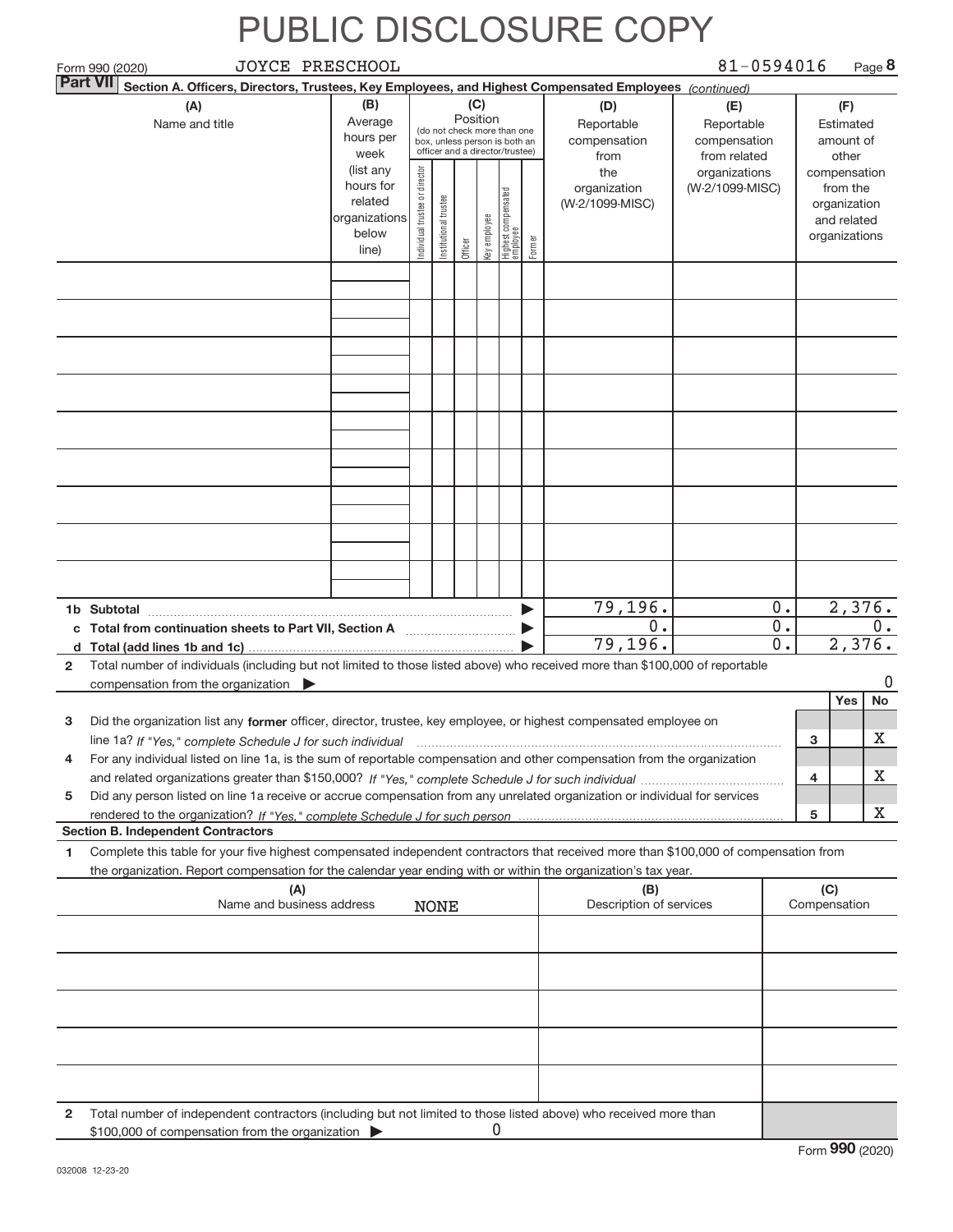|                                               |                               |                                            | <b>JOYCE PRESCHOOL</b><br>Form 990 (2020)                                                                              |                       |                            |                                                           | 81-0594016                                        | Page 9                                                          |
|-----------------------------------------------|-------------------------------|--------------------------------------------|------------------------------------------------------------------------------------------------------------------------|-----------------------|----------------------------|-----------------------------------------------------------|---------------------------------------------------|-----------------------------------------------------------------|
|                                               | <b>Part VIII</b>              |                                            | <b>Statement of Revenue</b>                                                                                            |                       |                            |                                                           |                                                   |                                                                 |
|                                               |                               |                                            | Check if Schedule O contains a response or note to any line in this Part VIII                                          |                       |                            |                                                           |                                                   |                                                                 |
|                                               |                               |                                            |                                                                                                                        |                       | (A)<br>Total revenue       | $\overline{(B)}$<br>Related or exempt<br>function revenue | $\overline{(C)}$<br>Unrelated<br>business revenue | (D)<br>Revenue excluded<br>from tax under<br>sections 512 - 514 |
|                                               |                               |                                            | 1 a Federated campaigns<br>1a                                                                                          |                       |                            |                                                           |                                                   |                                                                 |
| ts, Grants<br>Amounts                         |                               | <b>b</b> Membership dues<br>1 <sub>b</sub> |                                                                                                                        |                       |                            |                                                           |                                                   |                                                                 |
|                                               |                               |                                            | 1 <sub>c</sub><br>c Fundraising events                                                                                 | 26,941.               |                            |                                                           |                                                   |                                                                 |
| Contributions, Gifts,<br>and Other Similar Ar |                               |                                            | 1 <sub>d</sub><br>d Related organizations<br>$\overline{\phantom{a}}$                                                  |                       |                            |                                                           |                                                   |                                                                 |
|                                               |                               |                                            | e Government grants (contributions)<br>1e                                                                              | 340,630.              |                            |                                                           |                                                   |                                                                 |
|                                               |                               |                                            | f All other contributions, gifts, grants, and                                                                          |                       |                            |                                                           |                                                   |                                                                 |
|                                               |                               |                                            | similar amounts not included above<br>1f                                                                               | 329,834.              |                            |                                                           |                                                   |                                                                 |
|                                               |                               |                                            | $1g$ \$<br>Noncash contributions included in lines 1a-1f                                                               | 3,198.                |                            |                                                           |                                                   |                                                                 |
|                                               |                               |                                            |                                                                                                                        |                       | 697,405.                   |                                                           |                                                   |                                                                 |
|                                               |                               |                                            |                                                                                                                        | <b>Business Code</b>  |                            |                                                           |                                                   |                                                                 |
|                                               | 2a                            |                                            | TUITION AND FEES                                                                                                       | 611110                | 393,740.                   | 393,740.                                                  |                                                   |                                                                 |
|                                               |                               | b                                          | the control of the control of the control of the control of the control of                                             |                       |                            |                                                           |                                                   |                                                                 |
|                                               |                               | С                                          | <u> 1989 - Johann Barn, mars ann an t-Amhain ann an t-Amhain an t-Amhain an t-Amhain an t-Amhain an t-Amhain an t-</u> |                       |                            |                                                           |                                                   |                                                                 |
|                                               |                               | d                                          | the control of the control of the control of the control of the control of                                             |                       |                            |                                                           |                                                   |                                                                 |
| Program Service                               |                               |                                            |                                                                                                                        |                       |                            |                                                           |                                                   |                                                                 |
|                                               |                               | f.                                         | All other program service revenue <i>mimimini</i>                                                                      |                       |                            |                                                           |                                                   |                                                                 |
|                                               |                               |                                            |                                                                                                                        |                       | 393,740.                   |                                                           |                                                   |                                                                 |
|                                               | з                             |                                            | Investment income (including dividends, interest, and                                                                  |                       |                            |                                                           |                                                   |                                                                 |
|                                               |                               |                                            |                                                                                                                        | ▶                     | 152.                       |                                                           |                                                   | 152.                                                            |
|                                               | 4                             |                                            | Income from investment of tax-exempt bond proceeds                                                                     | ▶                     |                            |                                                           |                                                   |                                                                 |
|                                               | 5                             |                                            |                                                                                                                        |                       |                            |                                                           |                                                   |                                                                 |
|                                               |                               |                                            | (i) Real                                                                                                               | (ii) Personal         |                            |                                                           |                                                   |                                                                 |
|                                               | 6а                            |                                            | Gross rents<br>6a                                                                                                      |                       |                            |                                                           |                                                   |                                                                 |
|                                               |                               |                                            | Less: rental expenses<br>6b                                                                                            |                       |                            |                                                           |                                                   |                                                                 |
|                                               |                               |                                            | Rental income or (loss)<br>6c                                                                                          |                       |                            |                                                           |                                                   |                                                                 |
|                                               | d Net rental income or (loss) |                                            |                                                                                                                        |                       |                            |                                                           |                                                   |                                                                 |
|                                               |                               |                                            | (i) Securities<br>7 a Gross amount from sales of                                                                       | (ii) Other            |                            |                                                           |                                                   |                                                                 |
|                                               |                               |                                            | assets other than inventory<br>7a                                                                                      |                       |                            |                                                           |                                                   |                                                                 |
|                                               |                               |                                            | <b>b</b> Less: cost or other basis                                                                                     |                       |                            |                                                           |                                                   |                                                                 |
| evenue                                        |                               |                                            | and sales expenses<br>7b                                                                                               |                       |                            |                                                           |                                                   |                                                                 |
|                                               |                               |                                            | 7c<br>c Gain or (loss)                                                                                                 |                       |                            |                                                           |                                                   |                                                                 |
|                                               |                               |                                            |                                                                                                                        |                       |                            |                                                           |                                                   |                                                                 |
| Other R                                       |                               |                                            | 8 a Gross income from fundraising events (not<br>including $$26,941.$ of                                               |                       |                            |                                                           |                                                   |                                                                 |
|                                               |                               |                                            |                                                                                                                        |                       |                            |                                                           |                                                   |                                                                 |
|                                               |                               |                                            | contributions reported on line 1c). See                                                                                | $ a_2 $ 11, 138.      |                            |                                                           |                                                   |                                                                 |
|                                               |                               |                                            |                                                                                                                        | $8b \mid 11,031.$     |                            |                                                           |                                                   |                                                                 |
|                                               |                               |                                            | c Net income or (loss) from fundraising events                                                                         |                       | 107.                       |                                                           |                                                   | 107.                                                            |
|                                               |                               |                                            | 9 a Gross income from gaming activities. See                                                                           |                       |                            |                                                           |                                                   |                                                                 |
|                                               |                               |                                            |                                                                                                                        | 9a                    |                            |                                                           |                                                   |                                                                 |
|                                               |                               |                                            | <b>b</b> Less: direct expenses <b>manually</b>                                                                         | 9 <sub>b</sub>        |                            |                                                           |                                                   |                                                                 |
|                                               |                               |                                            | c Net income or (loss) from gaming activities                                                                          |                       |                            |                                                           |                                                   |                                                                 |
|                                               |                               |                                            | 10 a Gross sales of inventory, less returns                                                                            |                       |                            |                                                           |                                                   |                                                                 |
|                                               |                               |                                            |                                                                                                                        | 10a                   |                            |                                                           |                                                   |                                                                 |
|                                               |                               |                                            | <b>b</b> Less: cost of goods sold                                                                                      | 10 <sub>b</sub>       |                            |                                                           |                                                   |                                                                 |
|                                               |                               |                                            | c Net income or (loss) from sales of inventory                                                                         |                       |                            |                                                           |                                                   |                                                                 |
|                                               |                               |                                            |                                                                                                                        | <b>Business Code</b>  |                            |                                                           |                                                   |                                                                 |
|                                               |                               |                                            | 11 a OTHER INCOME                                                                                                      | 624410                | 5,260.                     | 5,260.                                                    |                                                   |                                                                 |
|                                               |                               | b                                          |                                                                                                                        |                       |                            |                                                           |                                                   |                                                                 |
| Miscellaneous<br>Revenue                      |                               | c                                          |                                                                                                                        |                       |                            |                                                           |                                                   |                                                                 |
|                                               |                               |                                            |                                                                                                                        |                       |                            |                                                           |                                                   |                                                                 |
|                                               |                               |                                            |                                                                                                                        |                       | 5,260.                     |                                                           |                                                   |                                                                 |
|                                               | 12                            |                                            |                                                                                                                        | $\blacktriangleright$ | 096,664.<br>$\mathfrak{u}$ | 399,000.                                                  | 0.                                                | 259.                                                            |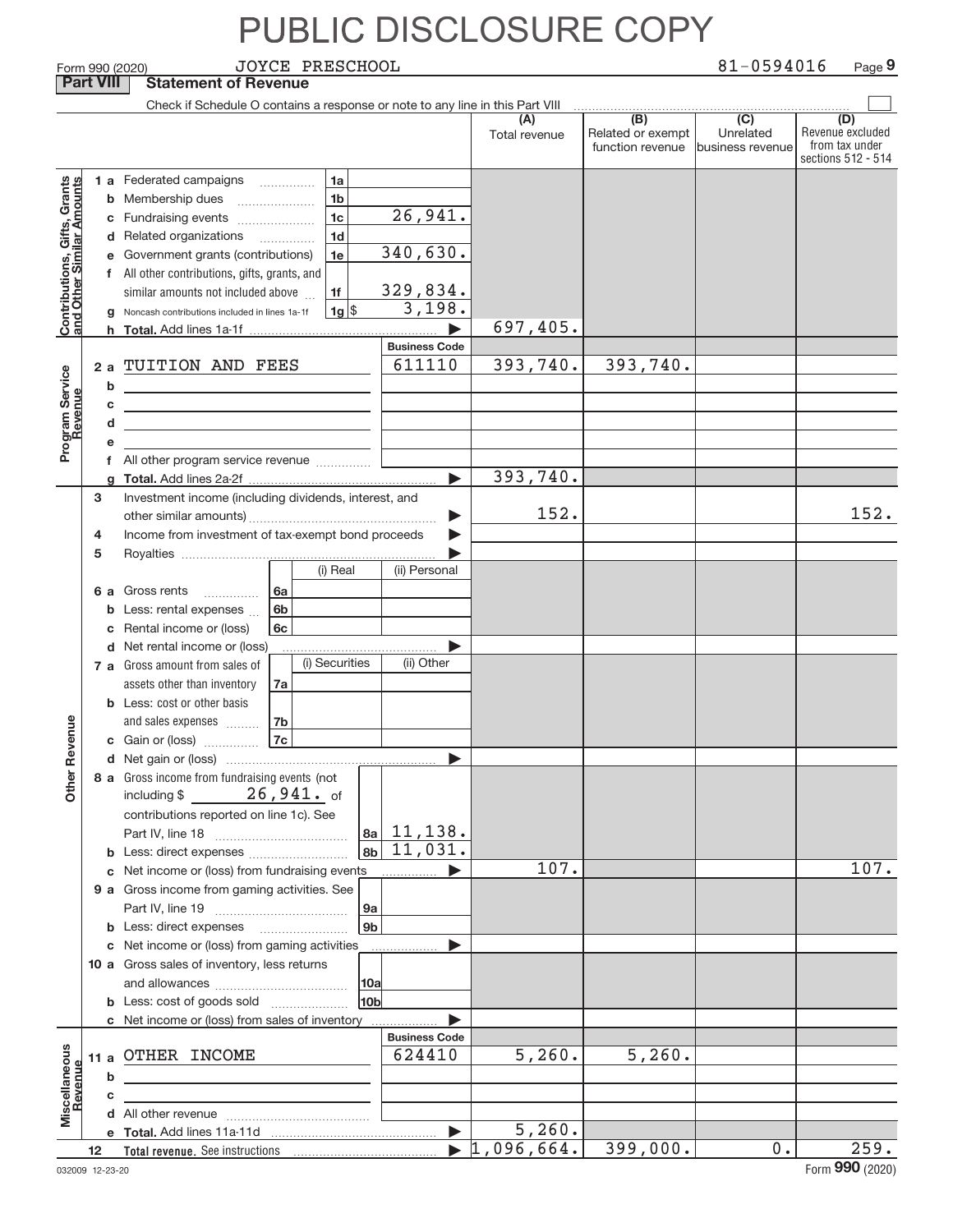Form 990 (2020) Page **Part IX Statement of Functional Expenses** JOYCE PRESCHOOL 81‐0594016

|                 | Section 501(c)(3) and 501(c)(4) organizations must complete all columns. All other organizations must complete column (A). |                |                             |                                    |                         |
|-----------------|----------------------------------------------------------------------------------------------------------------------------|----------------|-----------------------------|------------------------------------|-------------------------|
|                 | Check if Schedule O contains a response or note to any line in this Part IX                                                | (A)            | (B)                         | (C)                                | (D)                     |
|                 | Do not include amounts reported on lines 6b,<br>7b, 8b, 9b, and 10b of Part VIII.                                          | Total expenses | Program service<br>expenses | Management and<br>general expenses | Fundraising<br>expenses |
| 1               | Grants and other assistance to domestic organizations                                                                      |                |                             |                                    |                         |
|                 | and domestic governments. See Part IV, line 21                                                                             |                |                             |                                    |                         |
| $\overline{2}$  | Grants and other assistance to domestic                                                                                    |                |                             |                                    |                         |
|                 | individuals. See Part IV, line 22                                                                                          | 119,961.       | 119,961.                    |                                    |                         |
| 3               | Grants and other assistance to foreign                                                                                     |                |                             |                                    |                         |
|                 | organizations, foreign governments, and foreign                                                                            |                |                             |                                    |                         |
|                 | individuals. See Part IV, lines 15 and 16                                                                                  |                |                             |                                    |                         |
| 4               | Benefits paid to or for members                                                                                            |                |                             |                                    |                         |
| 5               | Compensation of current officers, directors,                                                                               |                |                             |                                    |                         |
|                 | trustees, and key employees                                                                                                | 82,430.        | 64,928.                     | 4,564.                             | 12,938.                 |
| 6               | Compensation not included above to disqualified                                                                            |                |                             |                                    |                         |
|                 | persons (as defined under section 4958(f)(1)) and                                                                          |                |                             |                                    |                         |
|                 | persons described in section 4958(c)(3)(B)<br><b>Contractor</b>                                                            |                |                             |                                    |                         |
| 7               |                                                                                                                            | 498,715.       | 392,822.                    | 27,612.                            | 78,281.                 |
| 8               | Pension plan accruals and contributions (include                                                                           |                |                             |                                    |                         |
|                 | section 401(k) and 403(b) employer contributions)                                                                          |                |                             |                                    |                         |
| 9               |                                                                                                                            | 27,122.        | 21,373.                     | 1,499.                             | 4,250.                  |
| 10              |                                                                                                                            | 44,991.        | 34,873.                     | 3,169.                             | 6,949.                  |
| 11              | Fees for services (nonemployees):                                                                                          |                |                             |                                    |                         |
| a               |                                                                                                                            |                |                             |                                    |                         |
| b               |                                                                                                                            | 295.           |                             | 295.                               |                         |
| c               |                                                                                                                            | 9,200.         |                             | 9,200.                             |                         |
| d               |                                                                                                                            |                |                             |                                    |                         |
| е               | Professional fundraising services. See Part IV, line 17                                                                    |                |                             |                                    |                         |
| f               | Investment management fees                                                                                                 |                |                             |                                    |                         |
| g               | Other. (If line 11g amount exceeds 10% of line 25,                                                                         |                |                             |                                    |                         |
|                 | column (A) amount, list line 11g expenses on Sch O.)                                                                       | 35,385.        | 2,195.                      | 30,327.                            |                         |
| 12 <sup>2</sup> |                                                                                                                            | 2,798.         | 1,291.                      | 1,197.                             | $\frac{2,863.}{310.}$   |
| 13              |                                                                                                                            | 12,416.        | 6,724.                      | 2,680.                             | 3,012.                  |
| 14              |                                                                                                                            | 12,893.        | 1,223.                      | 4,214.                             | 7,456.                  |
| 15              |                                                                                                                            |                |                             |                                    |                         |
| 16              |                                                                                                                            | 41,850.        | 33,383.                     | 2,250.                             | 6, 217.                 |
| 17              |                                                                                                                            |                |                             |                                    |                         |
| 18              | Payments of travel or entertainment expenses                                                                               |                |                             |                                    |                         |
|                 | for any federal, state, or local public officials                                                                          |                |                             |                                    |                         |
| 19              | Conferences, conventions, and meetings                                                                                     | 8,601.         | 4,055.                      | 4,521.                             | 25.                     |
| 20              | Interest                                                                                                                   |                |                             |                                    |                         |
| 21              |                                                                                                                            |                |                             |                                    |                         |
| 22              | Depreciation, depletion, and amortization                                                                                  |                |                             |                                    |                         |
| 23              | Insurance                                                                                                                  |                |                             |                                    |                         |
| 24              | Other expenses. Itemize expenses not covered                                                                               |                |                             |                                    |                         |
|                 | above (List miscellaneous expenses on line 24e. If                                                                         |                |                             |                                    |                         |
|                 | line 24e amount exceeds 10% of line 25, column (A)<br>amount, list line 24e expenses on Schedule O.)                       |                |                             |                                    |                         |
| a               | PARENT SUPPORT                                                                                                             | 17,840.        | 17,840.                     |                                    |                         |
| b               | CLASSROOM EXPENSE                                                                                                          | 15,216.        | 15,216.                     |                                    |                         |
| c               | DUES, LICENSES, ANNUAL                                                                                                     | 5,058.         | 1,776.                      | 2,873.                             | 409.                    |
| d               | IN-KIND CLASSROOM EXPEN                                                                                                    | 1,348.         | 1,348.                      |                                    |                         |
| е               | All other expenses                                                                                                         | 337.           | 133.                        |                                    | 204.                    |
| 25              | Total functional expenses. Add lines 1 through 24e                                                                         | 936,456.       | 719,141.                    | 94,401.                            | 122,914.                |
| 26              | Joint costs. Complete this line only if the organization                                                                   |                |                             |                                    |                         |
|                 | reported in column (B) joint costs from a combined                                                                         |                |                             |                                    |                         |
|                 | educational campaign and fundraising solicitation.                                                                         |                |                             |                                    |                         |
|                 | Check here $\blacktriangleright$<br>if following SOP 98-2 (ASC 958-720)                                                    |                |                             |                                    |                         |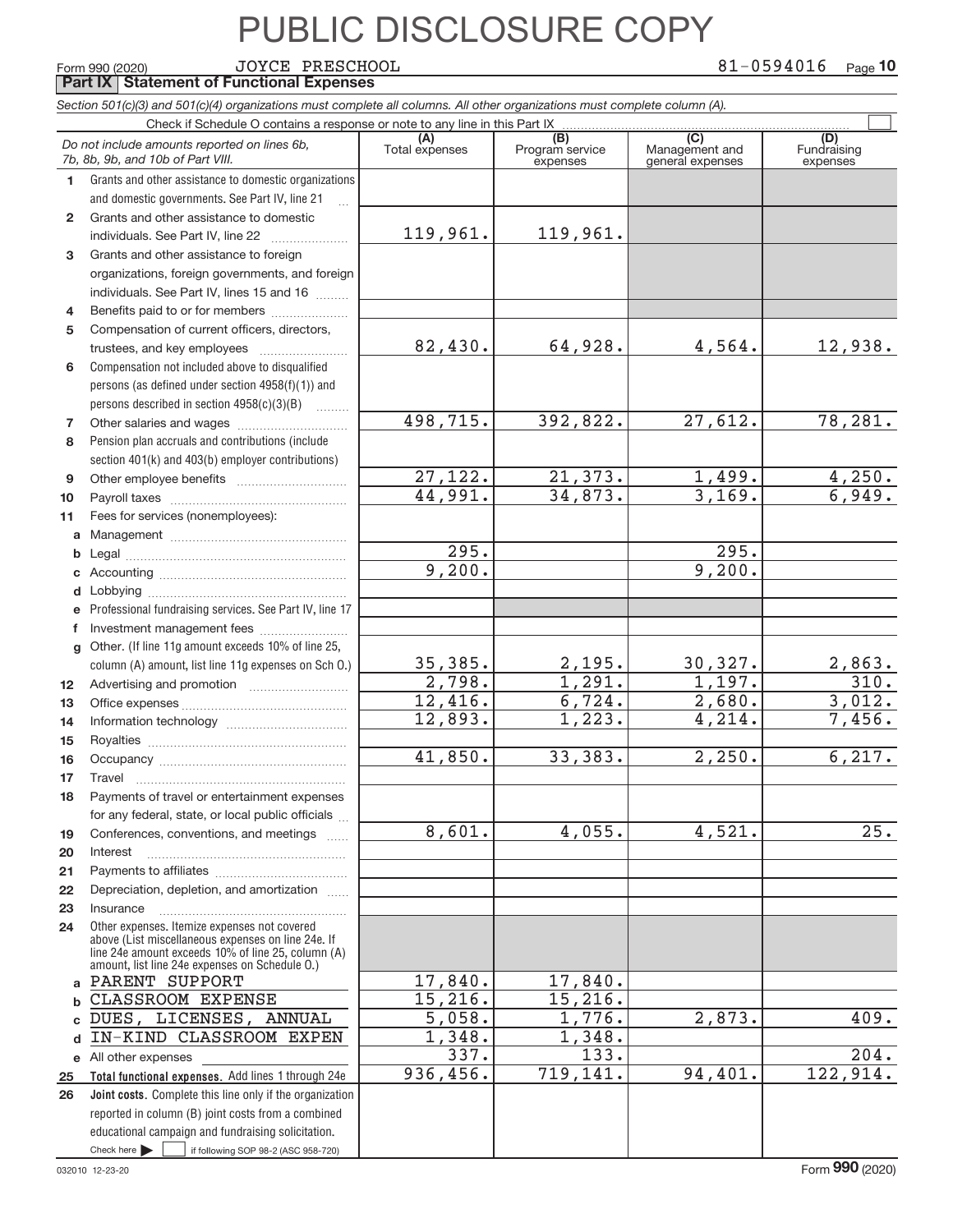**Part X** | Balance Sheet JOYCE PRESCHOOL

|                             |              |                                                                                    |          |                     | (A)<br>Beginning of year |                         | (B)<br>End of year      |
|-----------------------------|--------------|------------------------------------------------------------------------------------|----------|---------------------|--------------------------|-------------------------|-------------------------|
|                             | 1            |                                                                                    |          |                     | 255,775.                 | $\mathbf{1}$            | 314, 341.               |
|                             | $\mathbf{2}$ |                                                                                    | 149,226. | $\overline{2}$      | 149,359.                 |                         |                         |
|                             | 3            |                                                                                    |          |                     | 100,000.                 | 3                       | 132,600.                |
|                             | 4            |                                                                                    |          |                     | 27,447.                  | $\overline{\mathbf{4}}$ | 3,149.                  |
|                             | 5            | Loans and other receivables from any current or former officer, director,          |          |                     |                          |                         |                         |
|                             |              | trustee, key employee, creator or founder, substantial contributor, or 35%         |          |                     |                          |                         |                         |
|                             |              | controlled entity or family member of any of these persons                         |          |                     |                          | 5                       |                         |
|                             | 6            | Loans and other receivables from other disqualified persons (as defined            |          |                     |                          |                         |                         |
|                             |              | under section $4958(f)(1)$ , and persons described in section $4958(c)(3)(B)$      |          | $\ldots$            |                          | 6                       |                         |
|                             | 7            |                                                                                    |          |                     |                          | $\overline{7}$          |                         |
| Assets                      | 8            |                                                                                    |          |                     | 1,482.                   | 8                       | 1,371.                  |
|                             | 9            | Prepaid expenses and deferred charges                                              |          |                     | 469.                     | 9                       | 2,000.                  |
|                             |              | <b>10a</b> Land, buildings, and equipment: cost or other                           |          |                     |                          |                         |                         |
|                             |              | basis. Complete Part VI of Schedule D  10a                                         |          | <u>63,578.</u>      |                          |                         |                         |
|                             | b            |                                                                                    |          | 63,578.             | 0.1                      | 10 <sub>c</sub>         | $0$ .                   |
|                             | 11           |                                                                                    |          |                     |                          | 11                      |                         |
|                             | 12           |                                                                                    |          |                     | 12                       |                         |                         |
|                             | 13           |                                                                                    |          |                     | 13                       |                         |                         |
|                             | 14           |                                                                                    |          |                     | 14                       |                         |                         |
|                             | 15           |                                                                                    | 534,399. | 15                  |                          |                         |                         |
|                             | 16           |                                                                                    |          |                     | 12,661.                  | 16<br>17                | 602,820.<br>34, 197.    |
|                             | 17           |                                                                                    |          |                     |                          | 18                      |                         |
|                             | 18<br>19     |                                                                                    |          |                     | 10,525.                  | 19                      | 19,801.                 |
|                             | 20           |                                                                                    |          |                     |                          | 20                      |                         |
|                             | 21           | Escrow or custodial account liability. Complete Part IV of Schedule D              |          |                     |                          | 21                      |                         |
|                             | 22           | Loans and other payables to any current or former officer, director,               |          | 1.1.1.1.1.1.1.1.1.1 |                          |                         |                         |
| Liabilities                 |              | trustee, key employee, creator or founder, substantial contributor, or 35%         |          |                     |                          |                         |                         |
|                             |              | controlled entity or family member of any of these persons                         |          |                     |                          | 22                      |                         |
|                             | 23           | Secured mortgages and notes payable to unrelated third parties                     |          |                     |                          | 23                      |                         |
|                             | 24           |                                                                                    |          |                     | 122,599.                 | 24                      | $0$ .                   |
|                             | 25           | Other liabilities (including federal income tax, payables to related third         |          |                     |                          |                         |                         |
|                             |              | parties, and other liabilities not included on lines 17-24). Complete Part X       |          |                     |                          |                         |                         |
|                             |              | of Schedule D                                                                      |          |                     |                          | 25                      |                         |
|                             | 26           | Total liabilities. Add lines 17 through 25.                                        |          |                     | 145, 785.                | 26                      | 53,998.                 |
|                             |              | Organizations that follow FASB ASC 958, check here $\blacktriangleright \boxed{X}$ |          |                     |                          |                         |                         |
|                             |              | and complete lines 27, 28, 32, and 33.                                             |          |                     |                          |                         |                         |
|                             | 27           |                                                                                    |          |                     | 212,295.                 | 27                      | 404,184.                |
|                             | 28           |                                                                                    |          |                     | 176,319.                 | 28                      | $\overline{144}$ , 638. |
|                             |              | Organizations that do not follow FASB ASC 958, check here $\triangleright$         |          |                     |                          |                         |                         |
|                             |              | and complete lines 29 through 33.                                                  |          |                     |                          |                         |                         |
|                             | 29           |                                                                                    |          |                     |                          | 29                      |                         |
| Net Assets or Fund Balances | 30           | Paid-in or capital surplus, or land, building, or equipment fund                   |          |                     |                          | 30                      |                         |
|                             | 31           | Retained earnings, endowment, accumulated income, or other funds                   |          |                     |                          | 31                      |                         |
|                             | 32           |                                                                                    |          |                     | 388,614.                 | 32                      | 548,822.                |
|                             | 33           | Total liabilities and net assets/fund balances                                     |          |                     | 534,399.                 | 33                      | 602,820.                |

Form (2020) **990**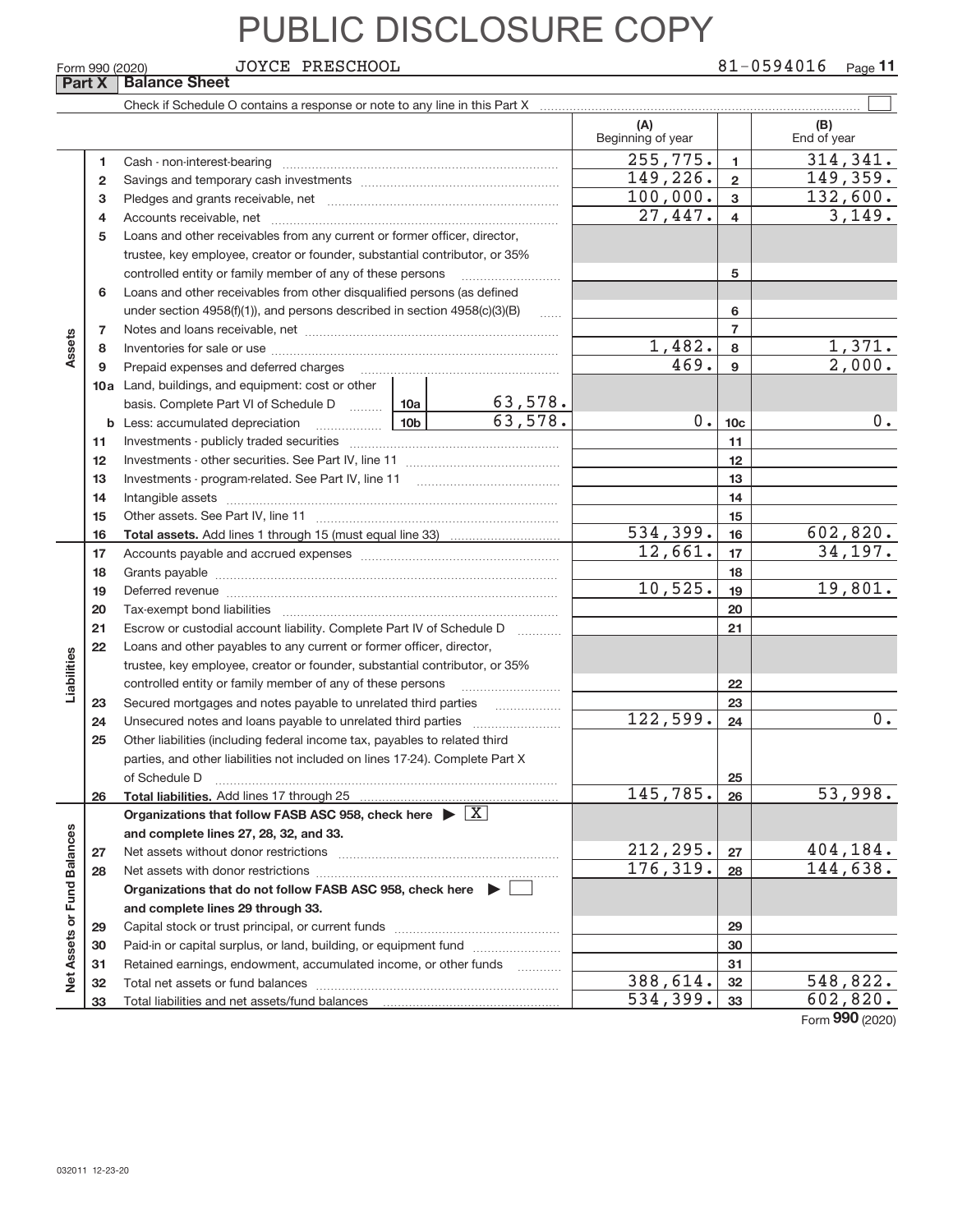| <b>Reconciliation of Net Assets</b><br>Part XI<br>1,096,664.<br>1<br>Total revenue (must equal Part VIII, column (A), line 12)<br>1<br>936, 456.<br>$\overline{2}$<br>Total expenses (must equal Part IX, column (A), line 25)<br>2<br>160, 208.<br>$\overline{3}$<br>Revenue less expenses. Subtract line 2 from line 1<br>з<br>388,614.<br>$\overline{4}$<br>4<br>5<br>5<br>6<br>Donated services and use of facilities [111] matter contracts and the service of facilities [11] matter contracts and use of facilities [11] matter contracts and the service of facilities [11] matter contracts and the serv<br>6<br>$\overline{7}$<br>7<br>Investment expenses www.communication.com/multiple/expenses/communications/communications/communications/<br>8<br>8<br>$\overline{0}$ .<br>9<br>Other changes in net assets or fund balances (explain on Schedule O)<br>9<br>Net assets or fund balances at end of year. Combine lines 3 through 9 (must equal Part X, line 32,<br>10<br>548,822.<br>10 <sup>10</sup><br>Part XII Financial Statements and Reporting<br>$\vert$ X $\vert$<br>No<br><b>Yes</b><br>$ X $ Accrual<br>Accounting method used to prepare the Form 990: <u>I</u> Cash<br>Other<br>1<br>If the organization changed its method of accounting from a prior year or checked "Other," explain in Schedule O.<br>x<br>2a Were the organization's financial statements compiled or reviewed by an independent accountant?<br>2a<br>If "Yes," check a box below to indicate whether the financial statements for the year were compiled or reviewed on a<br>separate basis, consolidated basis, or both:<br>Consolidated basis<br>Separate basis<br>Both consolidated and separate basis<br>Х<br>2 <sub>b</sub><br>Were the organization's financial statements audited by an independent accountant?<br>b<br>If "Yes," check a box below to indicate whether the financial statements for the year were audited on a separate basis,<br>consolidated basis, or both:<br>$X$ Separate basis<br>Consolidated basis<br>Both consolidated and separate basis<br>If "Yes" to line 2a or 2b, does the organization have a committee that assumes responsibility for oversight of the audit,<br>c<br>Χ<br>2c<br>If the organization changed either its oversight process or selection process during the tax year, explain on Schedule O.<br>3a As a result of a federal award, was the organization required to undergo an audit or audits as set forth in the Single Audit<br>x<br>3a<br>b If "Yes," did the organization undergo the required audit or audits? If the organization did not undergo the required audit<br>3b | <b>JOYCE PRESCHOOL</b><br>Form 990 (2020) | 81-0594016 |  | Page 12 |
|----------------------------------------------------------------------------------------------------------------------------------------------------------------------------------------------------------------------------------------------------------------------------------------------------------------------------------------------------------------------------------------------------------------------------------------------------------------------------------------------------------------------------------------------------------------------------------------------------------------------------------------------------------------------------------------------------------------------------------------------------------------------------------------------------------------------------------------------------------------------------------------------------------------------------------------------------------------------------------------------------------------------------------------------------------------------------------------------------------------------------------------------------------------------------------------------------------------------------------------------------------------------------------------------------------------------------------------------------------------------------------------------------------------------------------------------------------------------------------------------------------------------------------------------------------------------------------------------------------------------------------------------------------------------------------------------------------------------------------------------------------------------------------------------------------------------------------------------------------------------------------------------------------------------------------------------------------------------------------------------------------------------------------------------------------------------------------------------------------------------------------------------------------------------------------------------------------------------------------------------------------------------------------------------------------------------------------------------------------------------------------------------------------------------------------------------------------------------------------------------------------------------------------------------------------------------------------------------------------------------------------------------|-------------------------------------------|------------|--|---------|
|                                                                                                                                                                                                                                                                                                                                                                                                                                                                                                                                                                                                                                                                                                                                                                                                                                                                                                                                                                                                                                                                                                                                                                                                                                                                                                                                                                                                                                                                                                                                                                                                                                                                                                                                                                                                                                                                                                                                                                                                                                                                                                                                                                                                                                                                                                                                                                                                                                                                                                                                                                                                                                              |                                           |            |  |         |
|                                                                                                                                                                                                                                                                                                                                                                                                                                                                                                                                                                                                                                                                                                                                                                                                                                                                                                                                                                                                                                                                                                                                                                                                                                                                                                                                                                                                                                                                                                                                                                                                                                                                                                                                                                                                                                                                                                                                                                                                                                                                                                                                                                                                                                                                                                                                                                                                                                                                                                                                                                                                                                              |                                           |            |  |         |
|                                                                                                                                                                                                                                                                                                                                                                                                                                                                                                                                                                                                                                                                                                                                                                                                                                                                                                                                                                                                                                                                                                                                                                                                                                                                                                                                                                                                                                                                                                                                                                                                                                                                                                                                                                                                                                                                                                                                                                                                                                                                                                                                                                                                                                                                                                                                                                                                                                                                                                                                                                                                                                              |                                           |            |  |         |
|                                                                                                                                                                                                                                                                                                                                                                                                                                                                                                                                                                                                                                                                                                                                                                                                                                                                                                                                                                                                                                                                                                                                                                                                                                                                                                                                                                                                                                                                                                                                                                                                                                                                                                                                                                                                                                                                                                                                                                                                                                                                                                                                                                                                                                                                                                                                                                                                                                                                                                                                                                                                                                              |                                           |            |  |         |
|                                                                                                                                                                                                                                                                                                                                                                                                                                                                                                                                                                                                                                                                                                                                                                                                                                                                                                                                                                                                                                                                                                                                                                                                                                                                                                                                                                                                                                                                                                                                                                                                                                                                                                                                                                                                                                                                                                                                                                                                                                                                                                                                                                                                                                                                                                                                                                                                                                                                                                                                                                                                                                              |                                           |            |  |         |
|                                                                                                                                                                                                                                                                                                                                                                                                                                                                                                                                                                                                                                                                                                                                                                                                                                                                                                                                                                                                                                                                                                                                                                                                                                                                                                                                                                                                                                                                                                                                                                                                                                                                                                                                                                                                                                                                                                                                                                                                                                                                                                                                                                                                                                                                                                                                                                                                                                                                                                                                                                                                                                              |                                           |            |  |         |
|                                                                                                                                                                                                                                                                                                                                                                                                                                                                                                                                                                                                                                                                                                                                                                                                                                                                                                                                                                                                                                                                                                                                                                                                                                                                                                                                                                                                                                                                                                                                                                                                                                                                                                                                                                                                                                                                                                                                                                                                                                                                                                                                                                                                                                                                                                                                                                                                                                                                                                                                                                                                                                              |                                           |            |  |         |
|                                                                                                                                                                                                                                                                                                                                                                                                                                                                                                                                                                                                                                                                                                                                                                                                                                                                                                                                                                                                                                                                                                                                                                                                                                                                                                                                                                                                                                                                                                                                                                                                                                                                                                                                                                                                                                                                                                                                                                                                                                                                                                                                                                                                                                                                                                                                                                                                                                                                                                                                                                                                                                              |                                           |            |  |         |
|                                                                                                                                                                                                                                                                                                                                                                                                                                                                                                                                                                                                                                                                                                                                                                                                                                                                                                                                                                                                                                                                                                                                                                                                                                                                                                                                                                                                                                                                                                                                                                                                                                                                                                                                                                                                                                                                                                                                                                                                                                                                                                                                                                                                                                                                                                                                                                                                                                                                                                                                                                                                                                              |                                           |            |  |         |
|                                                                                                                                                                                                                                                                                                                                                                                                                                                                                                                                                                                                                                                                                                                                                                                                                                                                                                                                                                                                                                                                                                                                                                                                                                                                                                                                                                                                                                                                                                                                                                                                                                                                                                                                                                                                                                                                                                                                                                                                                                                                                                                                                                                                                                                                                                                                                                                                                                                                                                                                                                                                                                              |                                           |            |  |         |
|                                                                                                                                                                                                                                                                                                                                                                                                                                                                                                                                                                                                                                                                                                                                                                                                                                                                                                                                                                                                                                                                                                                                                                                                                                                                                                                                                                                                                                                                                                                                                                                                                                                                                                                                                                                                                                                                                                                                                                                                                                                                                                                                                                                                                                                                                                                                                                                                                                                                                                                                                                                                                                              |                                           |            |  |         |
|                                                                                                                                                                                                                                                                                                                                                                                                                                                                                                                                                                                                                                                                                                                                                                                                                                                                                                                                                                                                                                                                                                                                                                                                                                                                                                                                                                                                                                                                                                                                                                                                                                                                                                                                                                                                                                                                                                                                                                                                                                                                                                                                                                                                                                                                                                                                                                                                                                                                                                                                                                                                                                              |                                           |            |  |         |
|                                                                                                                                                                                                                                                                                                                                                                                                                                                                                                                                                                                                                                                                                                                                                                                                                                                                                                                                                                                                                                                                                                                                                                                                                                                                                                                                                                                                                                                                                                                                                                                                                                                                                                                                                                                                                                                                                                                                                                                                                                                                                                                                                                                                                                                                                                                                                                                                                                                                                                                                                                                                                                              |                                           |            |  |         |
|                                                                                                                                                                                                                                                                                                                                                                                                                                                                                                                                                                                                                                                                                                                                                                                                                                                                                                                                                                                                                                                                                                                                                                                                                                                                                                                                                                                                                                                                                                                                                                                                                                                                                                                                                                                                                                                                                                                                                                                                                                                                                                                                                                                                                                                                                                                                                                                                                                                                                                                                                                                                                                              |                                           |            |  |         |
|                                                                                                                                                                                                                                                                                                                                                                                                                                                                                                                                                                                                                                                                                                                                                                                                                                                                                                                                                                                                                                                                                                                                                                                                                                                                                                                                                                                                                                                                                                                                                                                                                                                                                                                                                                                                                                                                                                                                                                                                                                                                                                                                                                                                                                                                                                                                                                                                                                                                                                                                                                                                                                              |                                           |            |  |         |
|                                                                                                                                                                                                                                                                                                                                                                                                                                                                                                                                                                                                                                                                                                                                                                                                                                                                                                                                                                                                                                                                                                                                                                                                                                                                                                                                                                                                                                                                                                                                                                                                                                                                                                                                                                                                                                                                                                                                                                                                                                                                                                                                                                                                                                                                                                                                                                                                                                                                                                                                                                                                                                              |                                           |            |  |         |
|                                                                                                                                                                                                                                                                                                                                                                                                                                                                                                                                                                                                                                                                                                                                                                                                                                                                                                                                                                                                                                                                                                                                                                                                                                                                                                                                                                                                                                                                                                                                                                                                                                                                                                                                                                                                                                                                                                                                                                                                                                                                                                                                                                                                                                                                                                                                                                                                                                                                                                                                                                                                                                              |                                           |            |  |         |
|                                                                                                                                                                                                                                                                                                                                                                                                                                                                                                                                                                                                                                                                                                                                                                                                                                                                                                                                                                                                                                                                                                                                                                                                                                                                                                                                                                                                                                                                                                                                                                                                                                                                                                                                                                                                                                                                                                                                                                                                                                                                                                                                                                                                                                                                                                                                                                                                                                                                                                                                                                                                                                              |                                           |            |  |         |
|                                                                                                                                                                                                                                                                                                                                                                                                                                                                                                                                                                                                                                                                                                                                                                                                                                                                                                                                                                                                                                                                                                                                                                                                                                                                                                                                                                                                                                                                                                                                                                                                                                                                                                                                                                                                                                                                                                                                                                                                                                                                                                                                                                                                                                                                                                                                                                                                                                                                                                                                                                                                                                              |                                           |            |  |         |
|                                                                                                                                                                                                                                                                                                                                                                                                                                                                                                                                                                                                                                                                                                                                                                                                                                                                                                                                                                                                                                                                                                                                                                                                                                                                                                                                                                                                                                                                                                                                                                                                                                                                                                                                                                                                                                                                                                                                                                                                                                                                                                                                                                                                                                                                                                                                                                                                                                                                                                                                                                                                                                              |                                           |            |  |         |
|                                                                                                                                                                                                                                                                                                                                                                                                                                                                                                                                                                                                                                                                                                                                                                                                                                                                                                                                                                                                                                                                                                                                                                                                                                                                                                                                                                                                                                                                                                                                                                                                                                                                                                                                                                                                                                                                                                                                                                                                                                                                                                                                                                                                                                                                                                                                                                                                                                                                                                                                                                                                                                              |                                           |            |  |         |
|                                                                                                                                                                                                                                                                                                                                                                                                                                                                                                                                                                                                                                                                                                                                                                                                                                                                                                                                                                                                                                                                                                                                                                                                                                                                                                                                                                                                                                                                                                                                                                                                                                                                                                                                                                                                                                                                                                                                                                                                                                                                                                                                                                                                                                                                                                                                                                                                                                                                                                                                                                                                                                              |                                           |            |  |         |
|                                                                                                                                                                                                                                                                                                                                                                                                                                                                                                                                                                                                                                                                                                                                                                                                                                                                                                                                                                                                                                                                                                                                                                                                                                                                                                                                                                                                                                                                                                                                                                                                                                                                                                                                                                                                                                                                                                                                                                                                                                                                                                                                                                                                                                                                                                                                                                                                                                                                                                                                                                                                                                              |                                           |            |  |         |
|                                                                                                                                                                                                                                                                                                                                                                                                                                                                                                                                                                                                                                                                                                                                                                                                                                                                                                                                                                                                                                                                                                                                                                                                                                                                                                                                                                                                                                                                                                                                                                                                                                                                                                                                                                                                                                                                                                                                                                                                                                                                                                                                                                                                                                                                                                                                                                                                                                                                                                                                                                                                                                              |                                           |            |  |         |
|                                                                                                                                                                                                                                                                                                                                                                                                                                                                                                                                                                                                                                                                                                                                                                                                                                                                                                                                                                                                                                                                                                                                                                                                                                                                                                                                                                                                                                                                                                                                                                                                                                                                                                                                                                                                                                                                                                                                                                                                                                                                                                                                                                                                                                                                                                                                                                                                                                                                                                                                                                                                                                              |                                           |            |  |         |
|                                                                                                                                                                                                                                                                                                                                                                                                                                                                                                                                                                                                                                                                                                                                                                                                                                                                                                                                                                                                                                                                                                                                                                                                                                                                                                                                                                                                                                                                                                                                                                                                                                                                                                                                                                                                                                                                                                                                                                                                                                                                                                                                                                                                                                                                                                                                                                                                                                                                                                                                                                                                                                              |                                           |            |  |         |
|                                                                                                                                                                                                                                                                                                                                                                                                                                                                                                                                                                                                                                                                                                                                                                                                                                                                                                                                                                                                                                                                                                                                                                                                                                                                                                                                                                                                                                                                                                                                                                                                                                                                                                                                                                                                                                                                                                                                                                                                                                                                                                                                                                                                                                                                                                                                                                                                                                                                                                                                                                                                                                              |                                           |            |  |         |
|                                                                                                                                                                                                                                                                                                                                                                                                                                                                                                                                                                                                                                                                                                                                                                                                                                                                                                                                                                                                                                                                                                                                                                                                                                                                                                                                                                                                                                                                                                                                                                                                                                                                                                                                                                                                                                                                                                                                                                                                                                                                                                                                                                                                                                                                                                                                                                                                                                                                                                                                                                                                                                              |                                           |            |  |         |
|                                                                                                                                                                                                                                                                                                                                                                                                                                                                                                                                                                                                                                                                                                                                                                                                                                                                                                                                                                                                                                                                                                                                                                                                                                                                                                                                                                                                                                                                                                                                                                                                                                                                                                                                                                                                                                                                                                                                                                                                                                                                                                                                                                                                                                                                                                                                                                                                                                                                                                                                                                                                                                              |                                           |            |  |         |
|                                                                                                                                                                                                                                                                                                                                                                                                                                                                                                                                                                                                                                                                                                                                                                                                                                                                                                                                                                                                                                                                                                                                                                                                                                                                                                                                                                                                                                                                                                                                                                                                                                                                                                                                                                                                                                                                                                                                                                                                                                                                                                                                                                                                                                                                                                                                                                                                                                                                                                                                                                                                                                              |                                           |            |  |         |
|                                                                                                                                                                                                                                                                                                                                                                                                                                                                                                                                                                                                                                                                                                                                                                                                                                                                                                                                                                                                                                                                                                                                                                                                                                                                                                                                                                                                                                                                                                                                                                                                                                                                                                                                                                                                                                                                                                                                                                                                                                                                                                                                                                                                                                                                                                                                                                                                                                                                                                                                                                                                                                              |                                           |            |  |         |
|                                                                                                                                                                                                                                                                                                                                                                                                                                                                                                                                                                                                                                                                                                                                                                                                                                                                                                                                                                                                                                                                                                                                                                                                                                                                                                                                                                                                                                                                                                                                                                                                                                                                                                                                                                                                                                                                                                                                                                                                                                                                                                                                                                                                                                                                                                                                                                                                                                                                                                                                                                                                                                              |                                           |            |  |         |
|                                                                                                                                                                                                                                                                                                                                                                                                                                                                                                                                                                                                                                                                                                                                                                                                                                                                                                                                                                                                                                                                                                                                                                                                                                                                                                                                                                                                                                                                                                                                                                                                                                                                                                                                                                                                                                                                                                                                                                                                                                                                                                                                                                                                                                                                                                                                                                                                                                                                                                                                                                                                                                              |                                           |            |  |         |
|                                                                                                                                                                                                                                                                                                                                                                                                                                                                                                                                                                                                                                                                                                                                                                                                                                                                                                                                                                                                                                                                                                                                                                                                                                                                                                                                                                                                                                                                                                                                                                                                                                                                                                                                                                                                                                                                                                                                                                                                                                                                                                                                                                                                                                                                                                                                                                                                                                                                                                                                                                                                                                              |                                           |            |  |         |

Form (2020) **990**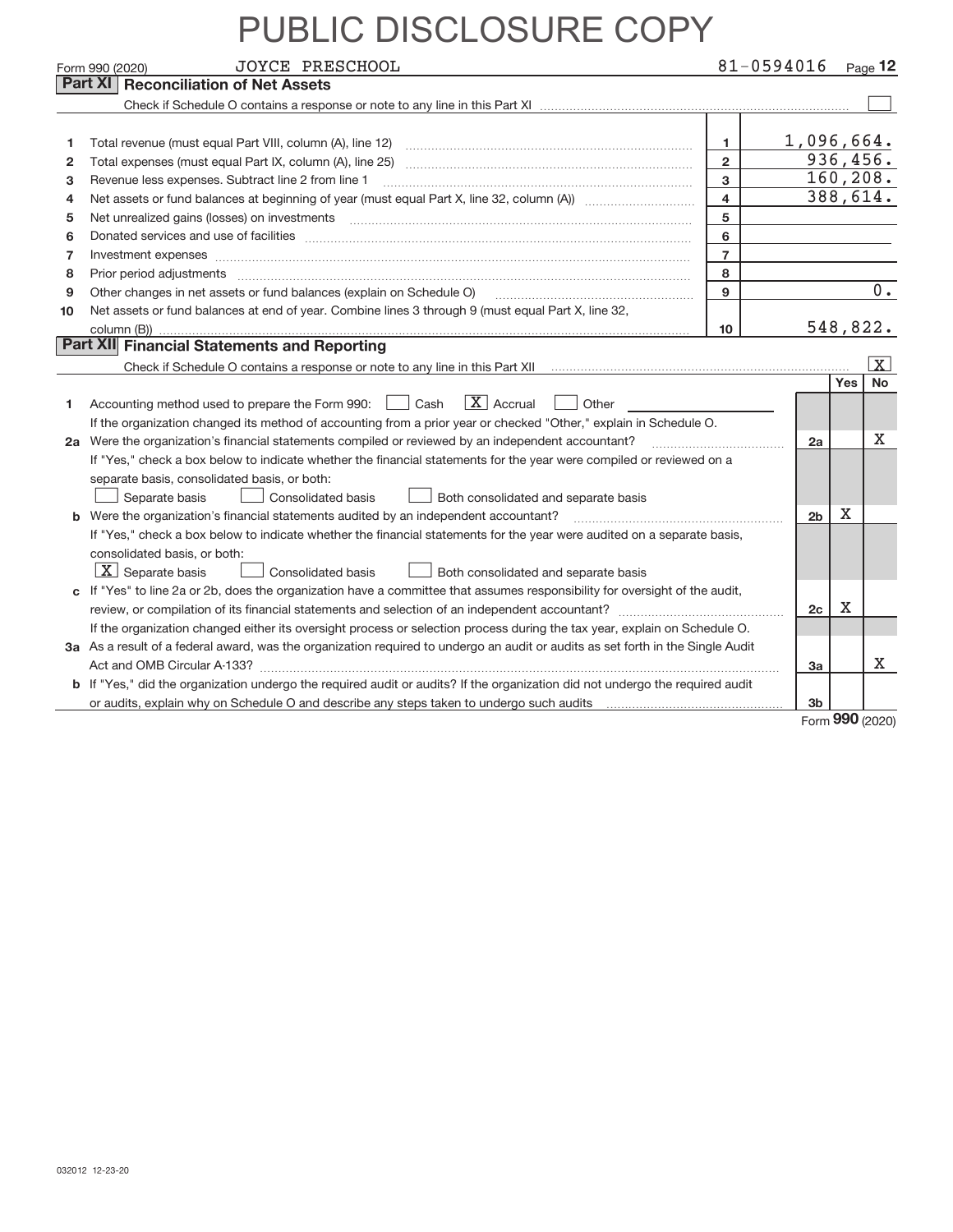| <b>SCHEDULE A</b> |  |  |
|-------------------|--|--|

Department of the Treasury Internal Revenue Service

|  |  | (Form 990 or 990-EZ) |  |
|--|--|----------------------|--|
|  |  |                      |  |

### **Public Charity Status and Public Support 2020**

PUBLIC DISCLOSURE COPY

Complete if the organization is a section 501(c)(3) organization or a section **4947(a)(1) nonexempt charitable trust. | Attach to Form 990 or Form 990‐EZ. | Go to www.irs.gov/Form990 for instructions and the latest information.**

| OMB No. 1545-0047                   |
|-------------------------------------|
|                                     |
| <b>Open to Public</b><br>Inspection |

|       | Name of the organization<br><b>Employer identification number</b> |                                                                                                                                                                                                                                                      |            |                                                        |                             |                                 |                            |  |                            |
|-------|-------------------------------------------------------------------|------------------------------------------------------------------------------------------------------------------------------------------------------------------------------------------------------------------------------------------------------|------------|--------------------------------------------------------|-----------------------------|---------------------------------|----------------------------|--|----------------------------|
|       | <b>JOYCE PRESCHOOL</b>                                            |                                                                                                                                                                                                                                                      |            |                                                        |                             |                                 | 81-0594016                 |  |                            |
|       | Part I                                                            | Reason for Public Charity Status. (All organizations must complete this part.) See instructions.                                                                                                                                                     |            |                                                        |                             |                                 |                            |  |                            |
|       |                                                                   | The organization is not a private foundation because it is: (For lines 1 through 12, check only one box.)                                                                                                                                            |            |                                                        |                             |                                 |                            |  |                            |
| 1     |                                                                   | A church, convention of churches, or association of churches described in section 170(b)(1)(A)(i).                                                                                                                                                   |            |                                                        |                             |                                 |                            |  |                            |
| 2     | X                                                                 | A school described in section 170(b)(1)(A)(ii). (Attach Schedule E (Form 990 or 990-EZ).)                                                                                                                                                            |            |                                                        |                             |                                 |                            |  |                            |
| з     |                                                                   | A hospital or a cooperative hospital service organization described in section 170(b)(1)(A)(iii).                                                                                                                                                    |            |                                                        |                             |                                 |                            |  |                            |
| 4     |                                                                   | A medical research organization operated in conjunction with a hospital described in section 170(b)(1)(A)(iii). Enter the hospital's name,                                                                                                           |            |                                                        |                             |                                 |                            |  |                            |
|       |                                                                   | city, and state:                                                                                                                                                                                                                                     |            |                                                        |                             |                                 |                            |  |                            |
| 5     |                                                                   | An organization operated for the benefit of a college or university owned or operated by a governmental unit described in                                                                                                                            |            |                                                        |                             |                                 |                            |  |                            |
|       |                                                                   | section 170(b)(1)(A)(iv). (Complete Part II.)                                                                                                                                                                                                        |            |                                                        |                             |                                 |                            |  |                            |
| 6     |                                                                   | A federal, state, or local government or governmental unit described in section 170(b)(1)(A)(v).                                                                                                                                                     |            |                                                        |                             |                                 |                            |  |                            |
| 7     |                                                                   | An organization that normally receives a substantial part of its support from a governmental unit or from the general public described in                                                                                                            |            |                                                        |                             |                                 |                            |  |                            |
|       |                                                                   | section 170(b)(1)(A)(vi). (Complete Part II.)                                                                                                                                                                                                        |            |                                                        |                             |                                 |                            |  |                            |
| 8     |                                                                   | A community trust described in section 170(b)(1)(A)(vi). (Complete Part II.)                                                                                                                                                                         |            |                                                        |                             |                                 |                            |  |                            |
| 9     |                                                                   | An agricultural research organization described in section 170(b)(1)(A)(ix) operated in conjunction with a land-grant college                                                                                                                        |            |                                                        |                             |                                 |                            |  |                            |
|       |                                                                   | or university or a non-land-grant college of agriculture (see instructions). Enter the name, city, and state of the college or                                                                                                                       |            |                                                        |                             |                                 |                            |  |                            |
|       |                                                                   | university:                                                                                                                                                                                                                                          |            |                                                        |                             |                                 |                            |  |                            |
| 10    |                                                                   | An organization that normally receives (1) more than 33 1/3% of its support from contributions, membership fees, and gross receipts from                                                                                                             |            |                                                        |                             |                                 |                            |  |                            |
|       |                                                                   | activities related to its exempt functions, subject to certain exceptions; and (2) no more than 33 1/3% of its support from gross investment                                                                                                         |            |                                                        |                             |                                 |                            |  |                            |
|       |                                                                   | income and unrelated business taxable income (less section 511 tax) from businesses acquired by the organization after June 30, 1975.                                                                                                                |            |                                                        |                             |                                 |                            |  |                            |
|       |                                                                   | See section 509(a)(2). (Complete Part III.)                                                                                                                                                                                                          |            |                                                        |                             |                                 |                            |  |                            |
| 11    |                                                                   | An organization organized and operated exclusively to test for public safety. See section 509(a)(4).                                                                                                                                                 |            |                                                        |                             |                                 |                            |  |                            |
| 12    |                                                                   | An organization organized and operated exclusively for the benefit of, to perform the functions of, or to carry out the purposes of one or                                                                                                           |            |                                                        |                             |                                 |                            |  |                            |
|       |                                                                   | more publicly supported organizations described in section 509(a)(1) or section 509(a)(2). See section 509(a)(3). Check the box in<br>lines 12a through 12d that describes the type of supporting organization and complete lines 12e, 12f, and 12g. |            |                                                        |                             |                                 |                            |  |                            |
| a     |                                                                   | Type I. A supporting organization operated, supervised, or controlled by its supported organization(s), typically by giving                                                                                                                          |            |                                                        |                             |                                 |                            |  |                            |
|       |                                                                   | the supported organization(s) the power to regularly appoint or elect a majority of the directors or trustees of the supporting                                                                                                                      |            |                                                        |                             |                                 |                            |  |                            |
|       |                                                                   | organization. You must complete Part IV, Sections A and B.                                                                                                                                                                                           |            |                                                        |                             |                                 |                            |  |                            |
| b     |                                                                   | Type II. A supporting organization supervised or controlled in connection with its supported organization(s), by having                                                                                                                              |            |                                                        |                             |                                 |                            |  |                            |
|       |                                                                   | control or management of the supporting organization vested in the same persons that control or manage the supported                                                                                                                                 |            |                                                        |                             |                                 |                            |  |                            |
|       |                                                                   | organization(s). You must complete Part IV, Sections A and C.                                                                                                                                                                                        |            |                                                        |                             |                                 |                            |  |                            |
| с     |                                                                   | Type III functionally integrated. A supporting organization operated in connection with, and functionally integrated with,                                                                                                                           |            |                                                        |                             |                                 |                            |  |                            |
|       |                                                                   | its supported organization(s) (see instructions). You must complete Part IV, Sections A, D, and E.                                                                                                                                                   |            |                                                        |                             |                                 |                            |  |                            |
| d     |                                                                   | Type III non-functionally integrated. A supporting organization operated in connection with its supported organization(s)                                                                                                                            |            |                                                        |                             |                                 |                            |  |                            |
|       |                                                                   | that is not functionally integrated. The organization generally must satisfy a distribution requirement and an attentiveness                                                                                                                         |            |                                                        |                             |                                 |                            |  |                            |
|       |                                                                   | requirement (see instructions). You must complete Part IV, Sections A and D, and Part V.                                                                                                                                                             |            |                                                        |                             |                                 |                            |  |                            |
| е     |                                                                   | Check this box if the organization received a written determination from the IRS that it is a Type I, Type II, Type III                                                                                                                              |            |                                                        |                             |                                 |                            |  |                            |
|       |                                                                   | functionally integrated, or Type III non-functionally integrated supporting organization.                                                                                                                                                            |            |                                                        |                             |                                 |                            |  |                            |
|       |                                                                   | f Enter the number of supported organizations                                                                                                                                                                                                        |            |                                                        |                             |                                 |                            |  |                            |
|       |                                                                   | Provide the following information about the supported organization(s).                                                                                                                                                                               |            |                                                        |                             |                                 |                            |  |                            |
|       |                                                                   | (i) Name of supported                                                                                                                                                                                                                                | $(ii)$ EIN | (iii) Type of organization<br>(described on lines 1-10 | in your governing document? | (iv) Is the organization listed | (v) Amount of monetary     |  | (vi) Amount of other       |
|       |                                                                   | organization                                                                                                                                                                                                                                         |            | above (see instructions))                              | Yes                         | No                              | support (see instructions) |  | support (see instructions) |
|       |                                                                   |                                                                                                                                                                                                                                                      |            |                                                        |                             |                                 |                            |  |                            |
|       |                                                                   |                                                                                                                                                                                                                                                      |            |                                                        |                             |                                 |                            |  |                            |
|       |                                                                   |                                                                                                                                                                                                                                                      |            |                                                        |                             |                                 |                            |  |                            |
|       |                                                                   |                                                                                                                                                                                                                                                      |            |                                                        |                             |                                 |                            |  |                            |
|       |                                                                   |                                                                                                                                                                                                                                                      |            |                                                        |                             |                                 |                            |  |                            |
|       |                                                                   |                                                                                                                                                                                                                                                      |            |                                                        |                             |                                 |                            |  |                            |
|       |                                                                   |                                                                                                                                                                                                                                                      |            |                                                        |                             |                                 |                            |  |                            |
|       |                                                                   |                                                                                                                                                                                                                                                      |            |                                                        |                             |                                 |                            |  |                            |
|       |                                                                   |                                                                                                                                                                                                                                                      |            |                                                        |                             |                                 |                            |  |                            |
|       |                                                                   |                                                                                                                                                                                                                                                      |            |                                                        |                             |                                 |                            |  |                            |
| Total |                                                                   |                                                                                                                                                                                                                                                      |            |                                                        |                             |                                 |                            |  |                            |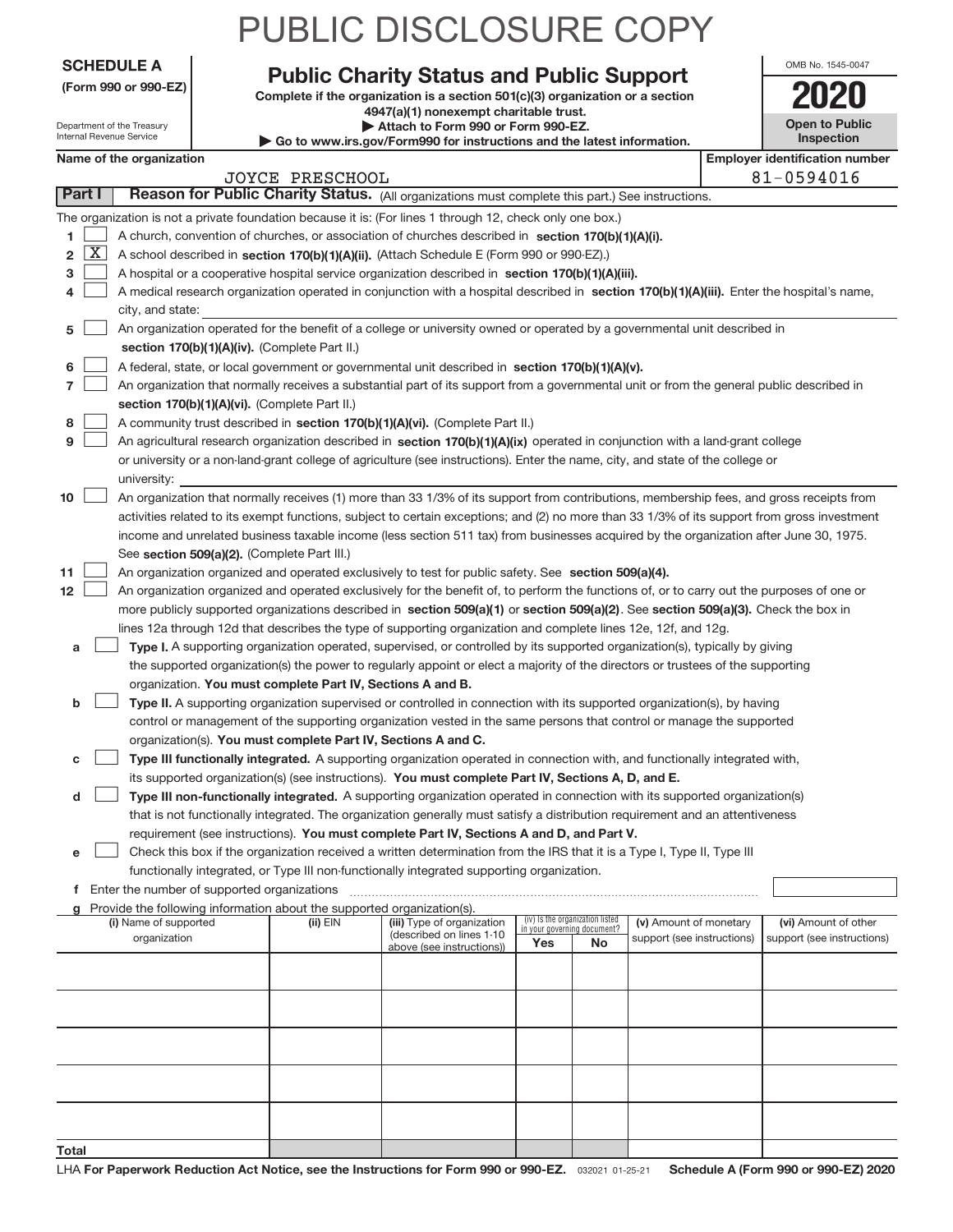#### Schedule A (Form 990 or 990‐EZ) 2020  $\rm\,JOYCE$   $\rm\,PRESCHOOL$   $\rm\,81-0594016$   $\rm\,Page$

81-0594016 Page 2

(Complete only if you checked the box on line 5, 7, or 8 of Part I or if the organization failed to qualify under Part III. If the organization fails to qualify under the tests listed below, please complete Part III.) **Part II** Support Schedule for Organizations Described in Sections 170(b)(1)(A)(iv) and 170(b)(1)(A)(vi)

|    | <b>Section A. Public Support</b>                                                                                                               |          |          |            |            |          |               |
|----|------------------------------------------------------------------------------------------------------------------------------------------------|----------|----------|------------|------------|----------|---------------|
|    | Calendar year (or fiscal year beginning in) $\blacktriangleright$                                                                              | (a) 2016 | (b) 2017 | $(c)$ 2018 | $(d)$ 2019 | (e) 2020 | (f) Total     |
|    | 1 Gifts, grants, contributions, and                                                                                                            |          |          |            |            |          |               |
|    | membership fees received. (Do not                                                                                                              |          |          |            |            |          |               |
|    | include any "unusual grants.")                                                                                                                 |          |          |            |            |          |               |
|    | 2 Tax revenues levied for the organ-                                                                                                           |          |          |            |            |          |               |
|    | ization's benefit and either paid to                                                                                                           |          |          |            |            |          |               |
|    | or expended on its behalf                                                                                                                      |          |          |            |            |          |               |
|    | 3 The value of services or facilities                                                                                                          |          |          |            |            |          |               |
|    | furnished by a governmental unit to                                                                                                            |          |          |            |            |          |               |
|    | the organization without charge                                                                                                                |          |          |            |            |          |               |
|    | Total. Add lines 1 through 3                                                                                                                   |          |          |            |            |          |               |
| 5  | The portion of total contributions                                                                                                             |          |          |            |            |          |               |
|    | by each person (other than a                                                                                                                   |          |          |            |            |          |               |
|    | governmental unit or publicly                                                                                                                  |          |          |            |            |          |               |
|    | supported organization) included                                                                                                               |          |          |            |            |          |               |
|    | on line 1 that exceeds 2% of the                                                                                                               |          |          |            |            |          |               |
|    | amount shown on line 11,                                                                                                                       |          |          |            |            |          |               |
|    | column (f)                                                                                                                                     |          |          |            |            |          |               |
|    | 6 Public support. Subtract line 5 from line 4.                                                                                                 |          |          |            |            |          |               |
|    | <b>Section B. Total Support</b>                                                                                                                |          |          |            |            |          |               |
|    | Calendar year (or fiscal year beginning in)                                                                                                    | (a) 2016 | (b) 2017 | $(c)$ 2018 | $(d)$ 2019 | (e) 2020 | (f) Total     |
|    | 7 Amounts from line 4                                                                                                                          |          |          |            |            |          |               |
| 8  | Gross income from interest,                                                                                                                    |          |          |            |            |          |               |
|    | dividends, payments received on                                                                                                                |          |          |            |            |          |               |
|    | securities loans, rents, royalties,                                                                                                            |          |          |            |            |          |               |
|    | and income from similar sources                                                                                                                |          |          |            |            |          |               |
| 9  | Net income from unrelated business                                                                                                             |          |          |            |            |          |               |
|    | activities, whether or not the                                                                                                                 |          |          |            |            |          |               |
|    | business is regularly carried on                                                                                                               |          |          |            |            |          |               |
|    | <b>10</b> Other income. Do not include gain                                                                                                    |          |          |            |            |          |               |
|    | or loss from the sale of capital                                                                                                               |          |          |            |            |          |               |
|    | assets (Explain in Part VI.)                                                                                                                   |          |          |            |            |          |               |
|    | 11 Total support. Add lines 7 through 10                                                                                                       |          |          |            |            |          |               |
|    | 12 Gross receipts from related activities, etc. (see instructions)                                                                             |          |          |            |            | 12       |               |
|    | 13 First 5 years. If the Form 990 is for the organization's first, second, third, fourth, or fifth tax year as a section 501(c)(3)             |          |          |            |            |          |               |
|    |                                                                                                                                                |          |          |            |            |          |               |
|    | <b>Section C. Computation of Public Support Percentage</b>                                                                                     |          |          |            |            |          |               |
|    | 14 Public support percentage for 2020 (line 6, column (f), divided by line 11, column (f) <i>marroummaname</i>                                 |          |          |            |            | 14       | $\frac{0}{0}$ |
|    |                                                                                                                                                |          |          |            |            | 15       | %             |
|    | 16a 33 1/3% support test - 2020. If the organization did not check the box on line 13, and line 14 is 33 1/3% or more, check this box and      |          |          |            |            |          |               |
|    | stop here. The organization qualifies as a publicly supported organization                                                                     |          |          |            |            |          |               |
|    | b 33 1/3% support test - 2019. If the organization did not check a box on line 13 or 16a, and line 15 is 33 1/3% or more, check this box       |          |          |            |            |          |               |
|    | and stop here. The organization qualifies as a publicly supported organization                                                                 |          |          |            |            |          |               |
|    | 17a 10% -facts-and-circumstances test - 2020. If the organization did not check a box on line 13, 16a, or 16b, and line 14 is 10% or more,     |          |          |            |            |          |               |
|    | and if the organization meets the facts-and-circumstances test, check this box and stop here. Explain in Part VI how the organization          |          |          |            |            |          |               |
|    | meets the facts-and-circumstances test. The organization qualifies as a publicly supported organization                                        |          |          |            |            |          |               |
|    | <b>b 10% -facts-and-circumstances test - 2019.</b> If the organization did not check a box on line 13, 16a, 16b, or 17a, and line 15 is 10% or |          |          |            |            |          |               |
|    | more, and if the organization meets the facts-and-circumstances test, check this box and stop here. Explain in Part VI how the                 |          |          |            |            |          |               |
|    | organization meets the facts-and-circumstances test. The organization qualifies as a publicly supported organization                           |          |          |            |            |          |               |
| 18 | Private foundation. If the organization did not check a box on line 13, 16a, 16b, 17a, or 17b, check this box and see instructions             |          |          |            |            |          |               |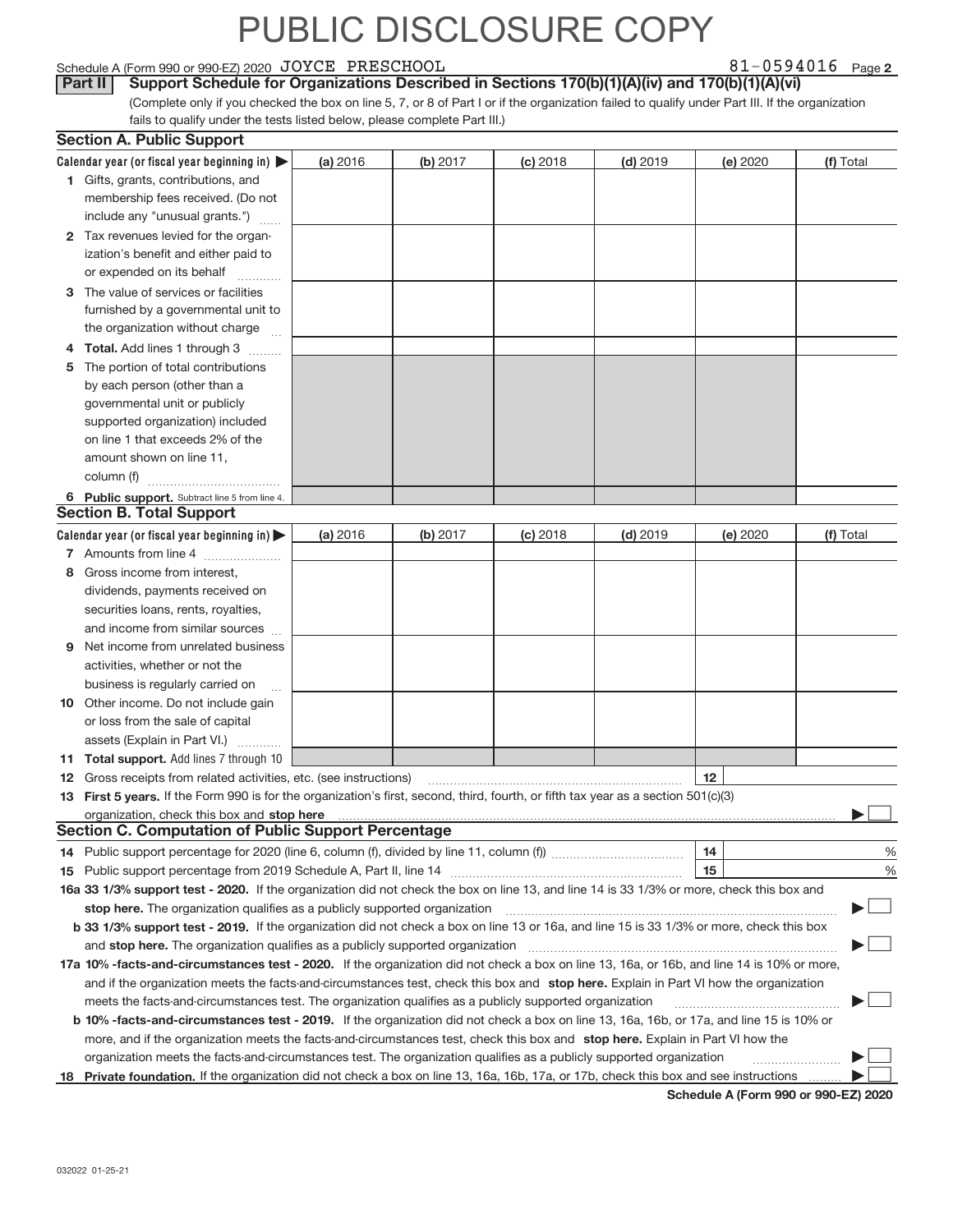#### Schedule A (Form 990 or 990‐EZ) 2020  $\rm\,JOYCE$   $\rm\,PRESCHOOL$   $\rm\,81-0594016$   $\rm\,Page$

**Part III | Support Schedule for Organizations Described in Section 509(a)(2)** 

(Complete only if you checked the box on line 10 of Part I or if the organization failed to qualify under Part II. If the organization fails to qualify under the tests listed below, please complete Part II.)

|    | <b>Section A. Public Support</b>                                                                                                                                                                                                                          |          |          |            |            |          |           |
|----|-----------------------------------------------------------------------------------------------------------------------------------------------------------------------------------------------------------------------------------------------------------|----------|----------|------------|------------|----------|-----------|
|    | Calendar year (or fiscal year beginning in) $\blacktriangleright$                                                                                                                                                                                         | (a) 2016 | (b) 2017 | $(c)$ 2018 | $(d)$ 2019 | (e) 2020 | (f) Total |
|    | 1 Gifts, grants, contributions, and                                                                                                                                                                                                                       |          |          |            |            |          |           |
|    | membership fees received. (Do not                                                                                                                                                                                                                         |          |          |            |            |          |           |
|    | include any "unusual grants.")                                                                                                                                                                                                                            |          |          |            |            |          |           |
|    | 2 Gross receipts from admissions,<br>merchandise sold or services per-<br>formed, or facilities furnished in<br>any activity that is related to the                                                                                                       |          |          |            |            |          |           |
|    | organization's tax-exempt purpose                                                                                                                                                                                                                         |          |          |            |            |          |           |
|    | 3 Gross receipts from activities that                                                                                                                                                                                                                     |          |          |            |            |          |           |
|    | are not an unrelated trade or bus-                                                                                                                                                                                                                        |          |          |            |            |          |           |
|    | iness under section 513<br>.                                                                                                                                                                                                                              |          |          |            |            |          |           |
|    | 4 Tax revenues levied for the organ-                                                                                                                                                                                                                      |          |          |            |            |          |           |
|    | ization's benefit and either paid to                                                                                                                                                                                                                      |          |          |            |            |          |           |
|    | or expended on its behalf<br>.                                                                                                                                                                                                                            |          |          |            |            |          |           |
|    | 5 The value of services or facilities                                                                                                                                                                                                                     |          |          |            |            |          |           |
|    | furnished by a governmental unit to                                                                                                                                                                                                                       |          |          |            |            |          |           |
|    | the organization without charge                                                                                                                                                                                                                           |          |          |            |            |          |           |
|    | <b>6 Total.</b> Add lines 1 through 5 $\ldots$                                                                                                                                                                                                            |          |          |            |            |          |           |
|    | 7a Amounts included on lines 1, 2, and                                                                                                                                                                                                                    |          |          |            |            |          |           |
|    | 3 received from disqualified persons                                                                                                                                                                                                                      |          |          |            |            |          |           |
|    | <b>b</b> Amounts included on lines 2 and 3 received<br>from other than disqualified persons that<br>exceed the greater of \$5,000 or 1% of the                                                                                                            |          |          |            |            |          |           |
|    | amount on line 13 for the year                                                                                                                                                                                                                            |          |          |            |            |          |           |
|    | c Add lines 7a and 7b                                                                                                                                                                                                                                     |          |          |            |            |          |           |
|    | 8 Public support. (Subtract line 7c from line 6.)<br><b>Section B. Total Support</b>                                                                                                                                                                      |          |          |            |            |          |           |
|    |                                                                                                                                                                                                                                                           |          |          |            |            |          |           |
|    | Calendar year (or fiscal year beginning in)                                                                                                                                                                                                               | (a) 2016 | (b) 2017 | $(c)$ 2018 | $(d)$ 2019 | (e) 2020 | (f) Total |
|    | 9 Amounts from line 6                                                                                                                                                                                                                                     |          |          |            |            |          |           |
|    | 10a Gross income from interest,<br>dividends, payments received on<br>securities loans, rents, royalties,<br>and income from similar sources                                                                                                              |          |          |            |            |          |           |
|    | <b>b</b> Unrelated business taxable income                                                                                                                                                                                                                |          |          |            |            |          |           |
|    | (less section 511 taxes) from businesses                                                                                                                                                                                                                  |          |          |            |            |          |           |
|    | acquired after June 30, 1975<br>$\overline{\phantom{a}}$                                                                                                                                                                                                  |          |          |            |            |          |           |
|    | c Add lines 10a and 10b                                                                                                                                                                                                                                   |          |          |            |            |          |           |
|    | <b>11</b> Net income from unrelated business<br>activities not included in line 10b,<br>whether or not the business is<br>regularly carried on                                                                                                            |          |          |            |            |          |           |
|    | <b>12</b> Other income. Do not include gain<br>or loss from the sale of capital<br>assets (Explain in Part VI.)                                                                                                                                           |          |          |            |            |          |           |
|    | 13 Total support. (Add lines 9, 10c, 11, and 12.)                                                                                                                                                                                                         |          |          |            |            |          |           |
|    | 14 First 5 years. If the Form 990 is for the organization's first, second, third, fourth, or fifth tax year as a section 501(c)(3) organization,                                                                                                          |          |          |            |            |          |           |
|    | check this box and stop here <i>manufactured and stop here</i> and stop here and stop here and stop here and stop here and stop here and stop here and stop here and stop here and stop here and stop here and stop here and stop h                       |          |          |            |            |          |           |
|    | <b>Section C. Computation of Public Support Percentage</b>                                                                                                                                                                                                |          |          |            |            |          |           |
|    | 15 Public support percentage for 2020 (line 8, column (f), divided by line 13, column (f))                                                                                                                                                                |          |          |            |            | 15       | ℀         |
|    | 16 Public support percentage from 2019 Schedule A, Part III, line 15                                                                                                                                                                                      |          |          |            |            | 16       | %         |
|    | <b>Section D. Computation of Investment Income Percentage</b>                                                                                                                                                                                             |          |          |            |            |          |           |
|    |                                                                                                                                                                                                                                                           |          |          |            |            | 17       | ℀         |
|    | 18 Investment income percentage from 2019 Schedule A, Part III, line 17                                                                                                                                                                                   |          |          |            |            | 18       | %         |
|    |                                                                                                                                                                                                                                                           |          |          |            |            |          |           |
|    | 19a 33 1/3% support tests - 2020. If the organization did not check the box on line 14, and line 15 is more than 33 1/3%, and line 17 is not                                                                                                              |          |          |            |            |          |           |
|    | more than 33 1/3%, check this box and stop here. The organization qualifies as a publicly supported organization<br>b 33 1/3% support tests - 2019. If the organization did not check a box on line 14 or line 19a, and line 16 is more than 33 1/3%, and |          |          |            |            |          |           |
|    | line 18 is not more than 33 1/3%, check this box and stop here. The organization qualifies as a publicly supported organization                                                                                                                           |          |          |            |            |          |           |
| 20 | Private foundation. If the organization did not check a box on line 14, 19a, or 19b, check this box and see instructions                                                                                                                                  |          |          |            |            |          |           |
|    |                                                                                                                                                                                                                                                           |          |          |            |            |          |           |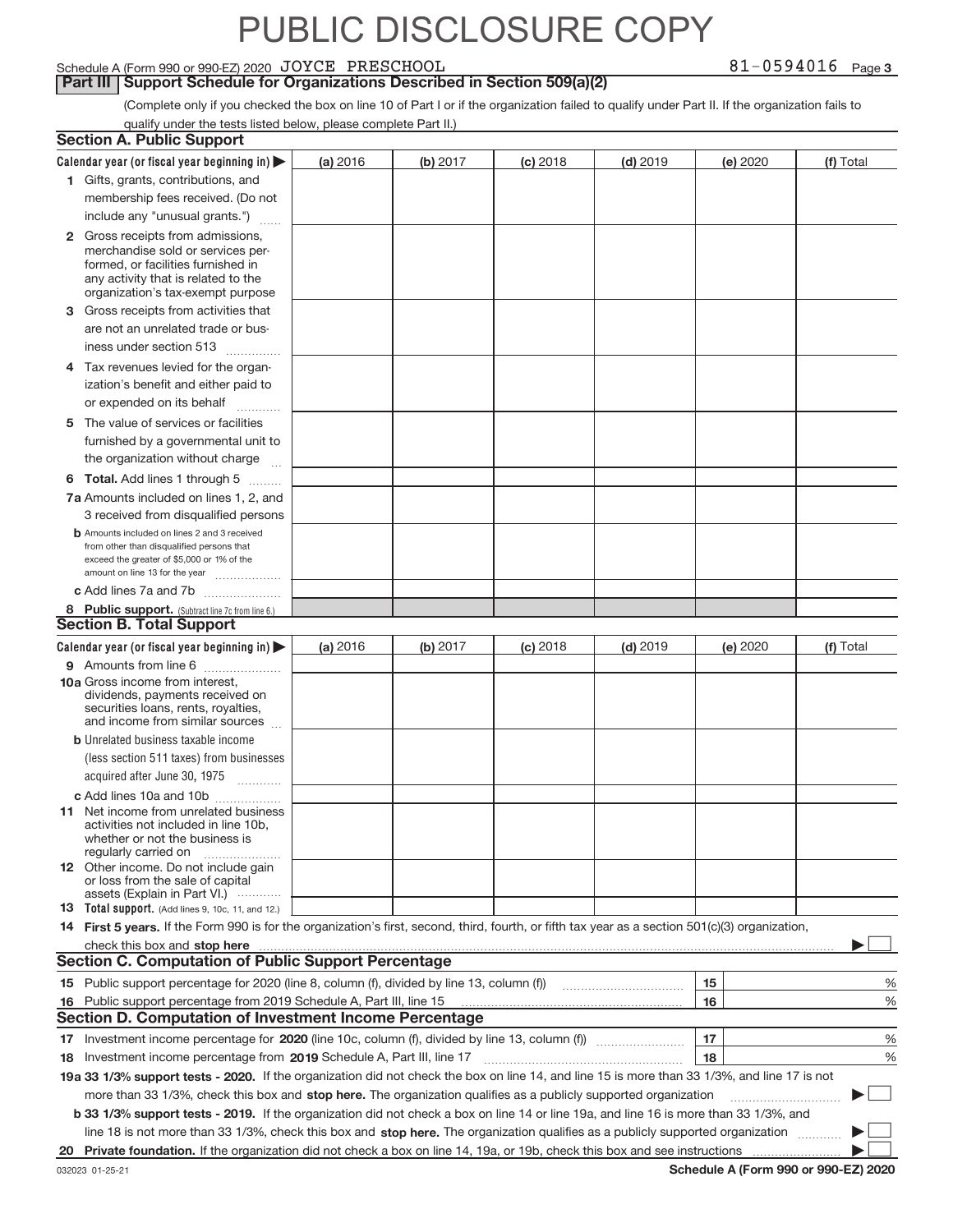#### Schedule A (Form 990 or 990‐EZ) 2020  $\rm\,JOYCE$   $\rm\,PRESCHOOL$   $\rm\,81-0594016$   $\rm\,Page$

### **Part IV Supporting Organizations**

(Complete only if you checked a box in line 12 on Part I. If you checked box 12a, Part I, complete Sections A and B. If you checked box 12b, Part I, complete Sections A and C. If you checked box 12c, Part I, complete Sections A, D, and E. If you checked box 12d, Part I, complete Sections A and D, and complete Part V.)

### **Section A. All Supporting Organizations**

- **1** Are all of the organization's supported organizations listed by name in the organization's governing documents? If "No," describe in Part VI how the supported organizations are designated. If designated by *class or purpose, describe the designation. If historic and continuing relationship, explain.*
- **2** under section 509(a)(1) or (2)? If "Yes," explain in Part VI how the organization determined that the supported *organization was described in section 509(a)(1) or (2).* Did the organization have any supported organization that does not have an IRS determination of status
- **3a** Did the organization have a supported organization described in section 501(c)(4), (5), or (6)? If "Yes," answer *lines 3b and 3c below.*
- **b** Did the organization confirm that each supported organization qualified under section 501(c)(4), (5), or (6) and satisfied the public support tests under section 509(a)(2)? If "Yes," describe in Part VI when and how the *organization made the determination.*
- **c** Did the organization ensure that all support to such organizations was used exclusively for section 170(c)(2)(B) purposes? If "Yes," explain in Part VI what controls the organization put in place to ensure such use.
- **4 a** *If* Was any supported organization not organized in the United States ("foreign supported organization")? *"Yes," and if you checked box 12a or 12b in Part I, answer lines 4b and 4c below.*
- **b** Did the organization have ultimate control and discretion in deciding whether to make grants to the foreign supported organization? If "Yes," describe in Part VI how the organization had such control and discretion *despite being controlled or supervised by or in connection with its supported organizations.*
- **c** Did the organization support any foreign supported organization that does not have an IRS determination under sections 501(c)(3) and 509(a)(1) or (2)? If "Yes," explain in Part VI what controls the organization used *to ensure that all support to the foreign supported organization was used exclusively for section 170(c)(2)(B) purposes.*
- **5a** Did the organization add, substitute, or remove any supported organizations during the tax year? If "Yes," answer lines 5b and 5c below (if applicable). Also, provide detail in Part VI, including (i) the names and EIN *numbers of the supported organizations added, substituted, or removed; (ii) the reasons for each such action; (iii) the authority under the organization's organizing document authorizing such action; and (iv) how the action was accomplished (such as by amendment to the organizing document).*
- **b** Type I or Type II only. Was any added or substituted supported organization part of a class already designated in the organization's organizing document?
- **c Substitutions only.**  Was the substitution the result of an event beyond the organization's control?
- **6** Did the organization provide support (whether in the form of grants or the provision of services or facilities) to **Part VI.** *If "Yes," provide detail in* support or benefit one or more of the filing organization's supported organizations? anyone other than (i) its supported organizations, (ii) individuals that are part of the charitable class benefited by one or more of its supported organizations, or (iii) other supporting organizations that also
- **7** regard to a substantial contributor? If "Yes," complete Part I of Schedule L (Form 990 or 990-EZ). Did the organization provide a grant, loan, compensation, or other similar payment to a substantial contributor (as defined in section 4958(c)(3)(C)), a family member of a substantial contributor, or a 35% controlled entity with
- **8** Did the organization make a loan to a disqualified person (as defined in section 4958) not described in line 7? *If "Yes," complete Part I of Schedule L (Form 990 or 990-EZ).*
- **9 a** Was the organization controlled directly or indirectly at any time during the tax year by one or more in section 509(a)(1) or (2))? If "Yes," provide detail in Part VI. disqualified persons, as defined in section 4946 (other than foundation managers and organizations described
- **b** the supporting organization had an interest? If "Yes," provide detail in Part VI. Did one or more disqualified persons (as defined in line 9a) hold a controlling interest in any entity in which
- **c** Did a disqualified person (as defined in line 9a) have an ownership interest in, or derive any personal benefit from, assets in which the supporting organization also had an interest? If "Yes," provide detail in Part VI.
- **10 a** Was the organization subject to the excess business holdings rules of section 4943 because of section supporting organizations)? If "Yes," answer line 10b below. 4943(f) (regarding certain Type II supporting organizations, and all Type III non‐functionally integrated
	- **b** Did the organization have any excess business holdings in the tax year? (Use Schedule C, Form 4720, to *determine whether the organization had excess business holdings.)*

**3a 3b 3c 4a 4b 4c 5a 5b 5c 6 7 8 9a 9b 9c 10a**

032024 01‐25‐21

**10b**

**1**

**2**

Yes | No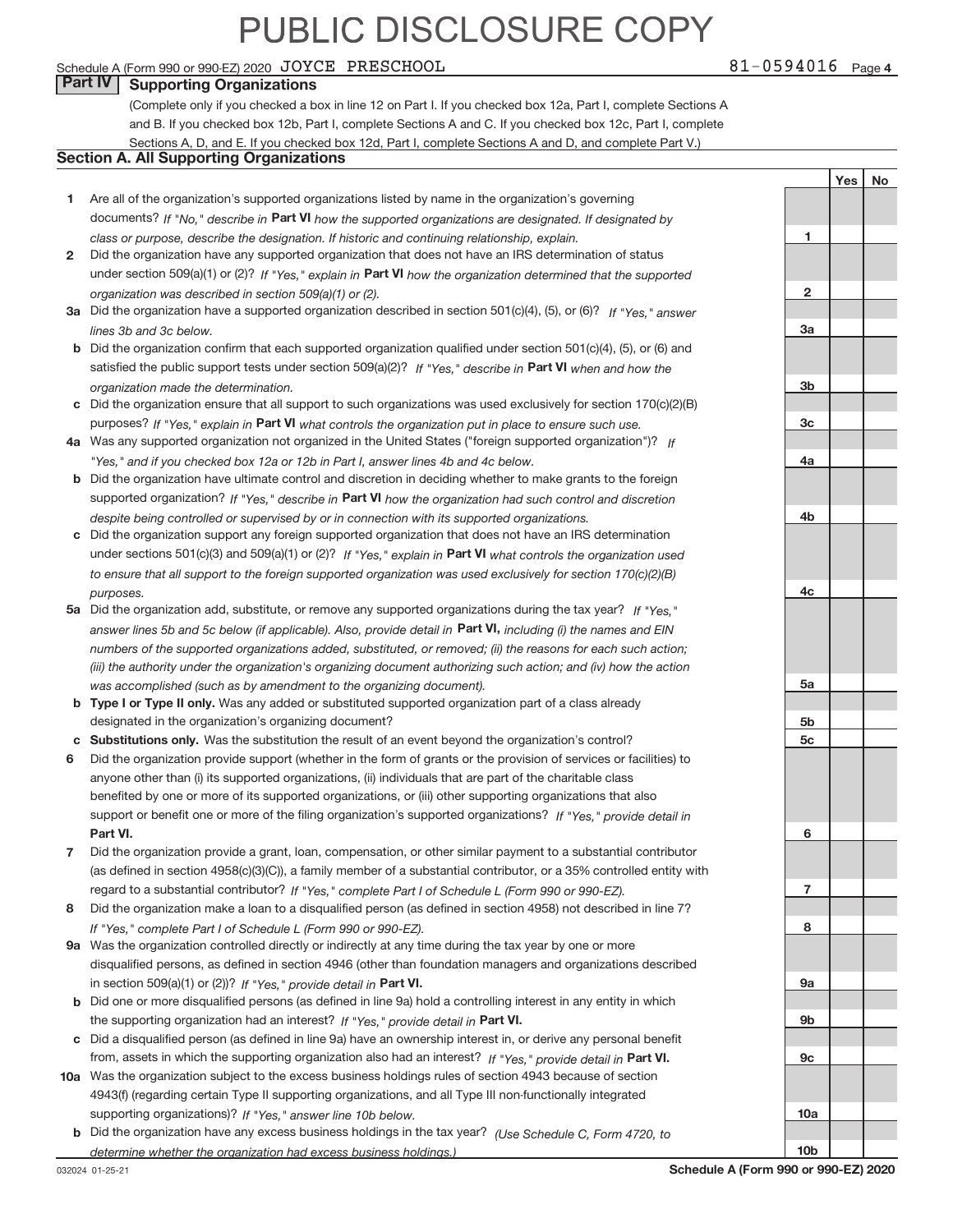#### Schedule A (Form 990 or 990‐EZ) 2020  $\rm\,JOYCE$   $\rm\,PRESCHOOL$   $\rm\,81-0594016$   $\rm\,Page$ **Part IV Supporting Organizations** *(continued)*

**11** Has the organization accepted a gift or contribution from any of the following persons?

**a** A person who directly or indirectly controls, either alone or together with persons described in lines 11b and

Yes | No

|              | 11c below, the governing body of a supported organization?                                                                                                                                                                                                                                                                                                                                                                                                                                                                                                                                                                                           | 11a             |     |    |
|--------------|------------------------------------------------------------------------------------------------------------------------------------------------------------------------------------------------------------------------------------------------------------------------------------------------------------------------------------------------------------------------------------------------------------------------------------------------------------------------------------------------------------------------------------------------------------------------------------------------------------------------------------------------------|-----------------|-----|----|
|              | <b>b</b> A family member of a person described in line 11a above?                                                                                                                                                                                                                                                                                                                                                                                                                                                                                                                                                                                    | 11 <sub>b</sub> |     |    |
|              | c A 35% controlled entity of a person described in line 11a or 11b above? If "Yes" to line 11a, 11b, or 11c, provide                                                                                                                                                                                                                                                                                                                                                                                                                                                                                                                                 |                 |     |    |
|              | detail in Part VI.                                                                                                                                                                                                                                                                                                                                                                                                                                                                                                                                                                                                                                   | 11c             |     |    |
|              | <b>Section B. Type I Supporting Organizations</b>                                                                                                                                                                                                                                                                                                                                                                                                                                                                                                                                                                                                    |                 |     |    |
|              |                                                                                                                                                                                                                                                                                                                                                                                                                                                                                                                                                                                                                                                      |                 | Yes | No |
| 1            | Did the governing body, members of the governing body, officers acting in their official capacity, or membership of one or<br>more supported organizations have the power to regularly appoint or elect at least a majority of the organization's officers,<br>directors, or trustees at all times during the tax year? If "No," describe in Part VI how the supported organization(s)<br>effectively operated, supervised, or controlled the organization's activities. If the organization had more than one supported<br>organization, describe how the powers to appoint and/or remove officers, directors, or trustees were allocated among the |                 |     |    |
|              | supported organizations and what conditions or restrictions, if any, applied to such powers during the tax year.                                                                                                                                                                                                                                                                                                                                                                                                                                                                                                                                     | 1               |     |    |
| 2            | Did the organization operate for the benefit of any supported organization other than the supported                                                                                                                                                                                                                                                                                                                                                                                                                                                                                                                                                  |                 |     |    |
|              | organization(s) that operated, supervised, or controlled the supporting organization? If "Yes," explain in                                                                                                                                                                                                                                                                                                                                                                                                                                                                                                                                           |                 |     |    |
|              | Part VI how providing such benefit carried out the purposes of the supported organization(s) that operated,                                                                                                                                                                                                                                                                                                                                                                                                                                                                                                                                          |                 |     |    |
|              | supervised, or controlled the supporting organization.                                                                                                                                                                                                                                                                                                                                                                                                                                                                                                                                                                                               | 2               |     |    |
|              | <b>Section C. Type II Supporting Organizations</b>                                                                                                                                                                                                                                                                                                                                                                                                                                                                                                                                                                                                   |                 |     |    |
|              |                                                                                                                                                                                                                                                                                                                                                                                                                                                                                                                                                                                                                                                      |                 | Yes | No |
| 1.           | Were a majority of the organization's directors or trustees during the tax year also a majority of the directors                                                                                                                                                                                                                                                                                                                                                                                                                                                                                                                                     |                 |     |    |
|              | or trustees of each of the organization's supported organization(s)? If "No." describe in Part VI how control                                                                                                                                                                                                                                                                                                                                                                                                                                                                                                                                        |                 |     |    |
|              | or management of the supporting organization was vested in the same persons that controlled or managed                                                                                                                                                                                                                                                                                                                                                                                                                                                                                                                                               |                 |     |    |
|              | the supported organization(s).                                                                                                                                                                                                                                                                                                                                                                                                                                                                                                                                                                                                                       | 1               |     |    |
|              | <b>Section D. All Type III Supporting Organizations</b>                                                                                                                                                                                                                                                                                                                                                                                                                                                                                                                                                                                              |                 |     |    |
|              |                                                                                                                                                                                                                                                                                                                                                                                                                                                                                                                                                                                                                                                      |                 | Yes | No |
| 1            | Did the organization provide to each of its supported organizations, by the last day of the fifth month of the                                                                                                                                                                                                                                                                                                                                                                                                                                                                                                                                       |                 |     |    |
|              | organization's tax year, (i) a written notice describing the type and amount of support provided during the prior tax                                                                                                                                                                                                                                                                                                                                                                                                                                                                                                                                |                 |     |    |
|              | year, (ii) a copy of the Form 990 that was most recently filed as of the date of notification, and (iii) copies of the                                                                                                                                                                                                                                                                                                                                                                                                                                                                                                                               |                 |     |    |
|              | organization's governing documents in effect on the date of notification, to the extent not previously provided?                                                                                                                                                                                                                                                                                                                                                                                                                                                                                                                                     | 1               |     |    |
| $\mathbf{2}$ | Were any of the organization's officers, directors, or trustees either (i) appointed or elected by the supported                                                                                                                                                                                                                                                                                                                                                                                                                                                                                                                                     |                 |     |    |
|              | organization(s) or (ii) serving on the governing body of a supported organization? If "No," explain in Part VI how                                                                                                                                                                                                                                                                                                                                                                                                                                                                                                                                   |                 |     |    |
|              | the organization maintained a close and continuous working relationship with the supported organization(s).                                                                                                                                                                                                                                                                                                                                                                                                                                                                                                                                          | 2               |     |    |
| 3            | By reason of the relationship described in line 2, above, did the organization's supported organizations have a                                                                                                                                                                                                                                                                                                                                                                                                                                                                                                                                      |                 |     |    |
|              | significant voice in the organization's investment policies and in directing the use of the organization's                                                                                                                                                                                                                                                                                                                                                                                                                                                                                                                                           |                 |     |    |
|              | income or assets at all times during the tax year? If "Yes," describe in Part VI the role the organization's                                                                                                                                                                                                                                                                                                                                                                                                                                                                                                                                         |                 |     |    |
|              | supported organizations played in this regard.                                                                                                                                                                                                                                                                                                                                                                                                                                                                                                                                                                                                       | з               |     |    |
|              | Section E. Type III Functionally Integrated Supporting Organizations                                                                                                                                                                                                                                                                                                                                                                                                                                                                                                                                                                                 |                 |     |    |
| 1.           | Check the box next to the method that the organization used to satisfy the Integral Part Test during the year (see instructions).                                                                                                                                                                                                                                                                                                                                                                                                                                                                                                                    |                 |     |    |
| a            | The organization satisfied the Activities Test. Complete line 2 below.                                                                                                                                                                                                                                                                                                                                                                                                                                                                                                                                                                               |                 |     |    |
| b            | The organization is the parent of each of its supported organizations. Complete line 3 below.                                                                                                                                                                                                                                                                                                                                                                                                                                                                                                                                                        |                 |     |    |
| C            | The organization supported a governmental entity. Describe in Part VI how you supported a governmental entity (see instructions).                                                                                                                                                                                                                                                                                                                                                                                                                                                                                                                    |                 |     |    |
| 2            | Activities Test. Answer lines 2a and 2b below.                                                                                                                                                                                                                                                                                                                                                                                                                                                                                                                                                                                                       |                 | Yes | No |
| a            | Did substantially all of the organization's activities during the tax year directly further the exempt purposes of                                                                                                                                                                                                                                                                                                                                                                                                                                                                                                                                   |                 |     |    |
|              | the supported organization(s) to which the organization was responsive? If "Yes," then in Part VI identify                                                                                                                                                                                                                                                                                                                                                                                                                                                                                                                                           |                 |     |    |
|              | those supported organizations and explain how these activities directly furthered their exempt purposes,                                                                                                                                                                                                                                                                                                                                                                                                                                                                                                                                             |                 |     |    |
|              | how the organization was responsive to those supported organizations, and how the organization determined                                                                                                                                                                                                                                                                                                                                                                                                                                                                                                                                            |                 |     |    |
|              | that these activities constituted substantially all of its activities.                                                                                                                                                                                                                                                                                                                                                                                                                                                                                                                                                                               | 2a              |     |    |
| b            | Did the activities described in line 2a, above, constitute activities that, but for the organization's involvement,                                                                                                                                                                                                                                                                                                                                                                                                                                                                                                                                  |                 |     |    |
|              | one or more of the organization's supported organization(s) would have been engaged in? If "Yes," explain in                                                                                                                                                                                                                                                                                                                                                                                                                                                                                                                                         |                 |     |    |
|              | <b>Part VI</b> the reasons for the organization's position that its supported organization(s) would have engaged in                                                                                                                                                                                                                                                                                                                                                                                                                                                                                                                                  |                 |     |    |
|              | these activities but for the organization's involvement.                                                                                                                                                                                                                                                                                                                                                                                                                                                                                                                                                                                             | 2b              |     |    |
| 3            | Parent of Supported Organizations. Answer lines 3a and 3b below.                                                                                                                                                                                                                                                                                                                                                                                                                                                                                                                                                                                     |                 |     |    |
| а            | Did the organization have the power to regularly appoint or elect a majority of the officers, directors, or                                                                                                                                                                                                                                                                                                                                                                                                                                                                                                                                          |                 |     |    |
|              | trustees of each of the supported organizations? If "Yes" or "No" provide details in Part VI.                                                                                                                                                                                                                                                                                                                                                                                                                                                                                                                                                        | За              |     |    |
| b            | Did the organization exercise a substantial degree of direction over the policies, programs, and activities of each                                                                                                                                                                                                                                                                                                                                                                                                                                                                                                                                  |                 |     |    |
|              | of its supported organizations? If "Yes," describe in Part VI the role played by the organization in this regard.                                                                                                                                                                                                                                                                                                                                                                                                                                                                                                                                    | 3b              |     |    |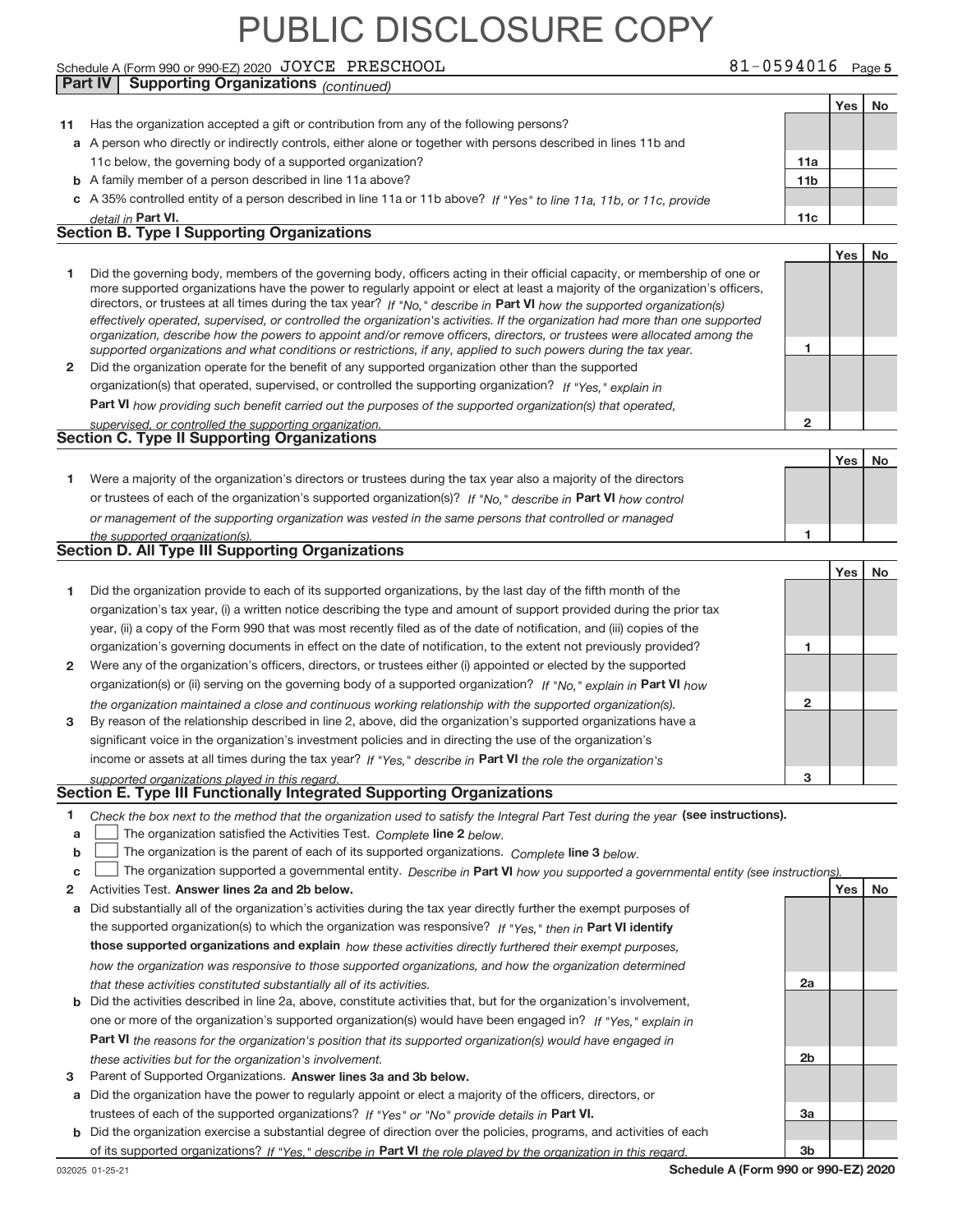Schedule A (Form 990 or 990‐EZ) 2020  $\rm\,JOYCE$   $\rm\,PRESCHOOL$   $\rm\,81-0594016$   $\rm\,Page$ 

**Part V** | Type III Non-Functionally Integrated 509(a)(3) Supporting Organizations

81-0594016 Page 6

**1**  $\Box$  Check here if the organization satisfied the Integral Part Test as a qualifying trust on Nov. 20, 1970 ( explain in Part VI). See instructions. All other Type III non‐functionally integrated supporting organizations must complete Sections A through E.  $\overline{\phantom{a}}$ 

|              | Section A - Adjusted Net Income                                             |                | (A) Prior Year | (B) Current Year<br>(optional) |
|--------------|-----------------------------------------------------------------------------|----------------|----------------|--------------------------------|
| 1            | Net short-term capital gain                                                 | 1              |                |                                |
| 2            | Recoveries of prior-year distributions                                      | $\overline{2}$ |                |                                |
| 3            | Other gross income (see instructions)                                       | 3              |                |                                |
| 4            | Add lines 1 through 3.                                                      | 4              |                |                                |
| 5            | Depreciation and depletion                                                  | 5              |                |                                |
| 6            | Portion of operating expenses paid or incurred for production or            |                |                |                                |
|              | collection of gross income or for management, conservation, or              |                |                |                                |
|              | maintenance of property held for production of income (see instructions)    | 6              |                |                                |
| 7            | Other expenses (see instructions)                                           | $\overline{7}$ |                |                                |
| 8            | Adjusted Net Income (subtract lines 5, 6, and 7 from line 4)                | 8              |                |                                |
|              | <b>Section B - Minimum Asset Amount</b>                                     |                | (A) Prior Year | (B) Current Year<br>(optional) |
| 1            | Aggregate fair market value of all non-exempt-use assets (see               |                |                |                                |
|              | instructions for short tax year or assets held for part of year):           |                |                |                                |
|              | a Average monthly value of securities                                       | 1a             |                |                                |
|              | <b>b</b> Average monthly cash balances                                      | 1 <sub>b</sub> |                |                                |
|              | c Fair market value of other non-exempt-use assets                          | 1 <sub>c</sub> |                |                                |
|              | d Total (add lines 1a, 1b, and 1c)                                          | 1d             |                |                                |
|              | <b>e</b> Discount claimed for blockage or other factors                     |                |                |                                |
|              | (explain in detail in Part VI):                                             |                |                |                                |
| $\mathbf{2}$ | Acquisition indebtedness applicable to non-exempt-use assets                | $\overline{2}$ |                |                                |
| 3            | Subtract line 2 from line 1d.                                               | 3              |                |                                |
| 4            | Cash deemed held for exempt use. Enter 0.015 of line 3 (for greater amount, |                |                |                                |
|              | see instructions).                                                          | 4              |                |                                |
| 5            | Net value of non-exempt-use assets (subtract line 4 from line 3)            | 5              |                |                                |
| 6            | Multiply line 5 by 0.035.                                                   | 6              |                |                                |
| 7            | Recoveries of prior-year distributions                                      | $\overline{7}$ |                |                                |
| 8            | Minimum Asset Amount (add line 7 to line 6)                                 | 8              |                |                                |
|              | <b>Section C - Distributable Amount</b>                                     |                |                | <b>Current Year</b>            |
| 1            | Adjusted net income for prior year (from Section A, line 8, column A)       | 1              |                |                                |
| $\mathbf{2}$ | Enter 0.85 of line 1.                                                       | $\overline{2}$ |                |                                |
| 3            | Minimum asset amount for prior year (from Section B, line 8, column A)      | 3              |                |                                |
| 4            | Enter greater of line 2 or line 3.                                          | 4              |                |                                |
| 5            | Income tax imposed in prior year                                            | 5              |                |                                |
| 6            | Distributable Amount. Subtract line 5 from line 4, unless subject to        |                |                |                                |
|              | emergency temporary reduction (see instructions).                           | 6              |                |                                |
|              |                                                                             |                |                |                                |

**7** Check here if the current year is the organization's first as a non-functionally integrated Type III supporting organization (see instructions).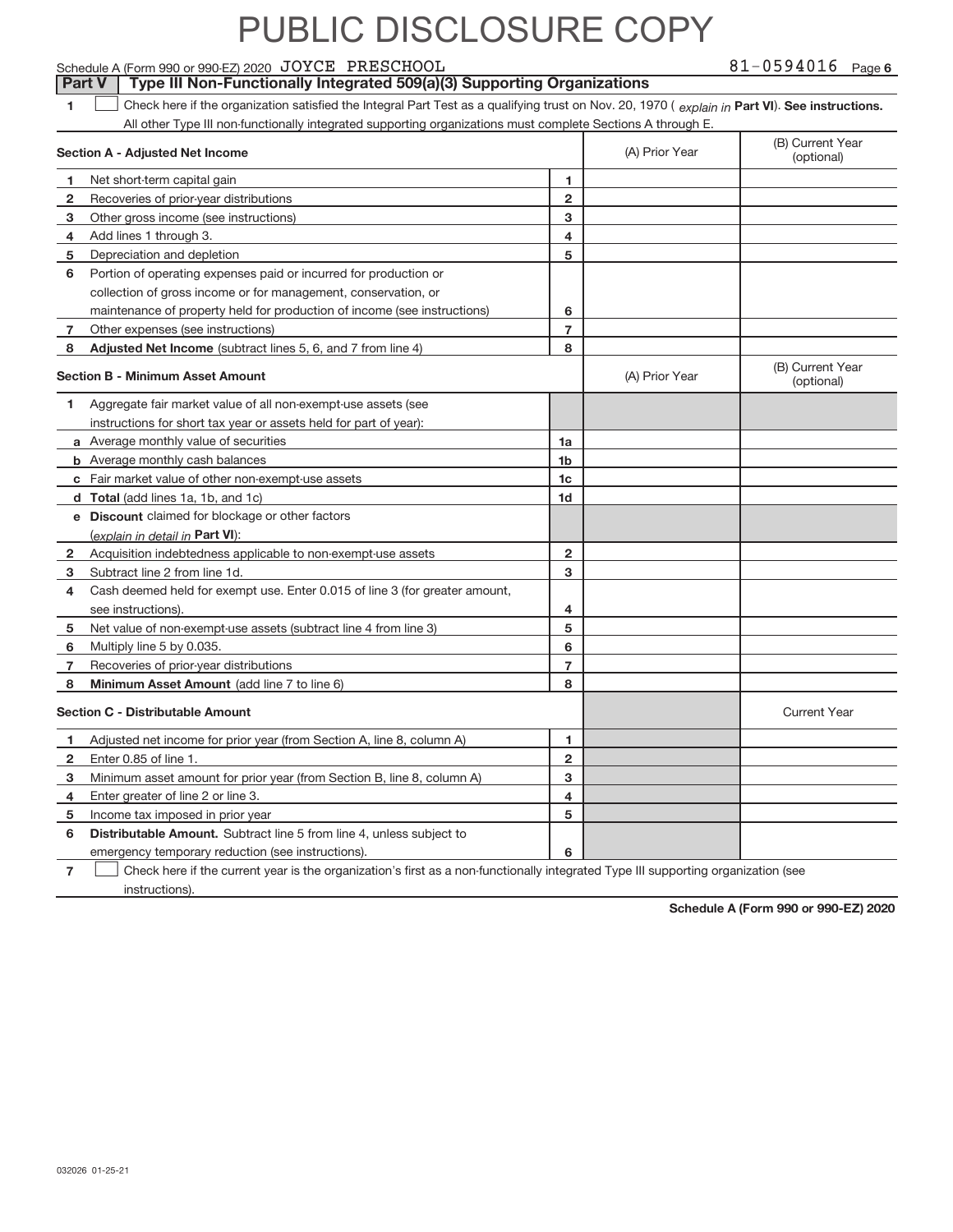Schedule A (Form 990 or 990‐EZ) 2020  $\rm\,JOYCE$   $\rm\,PRESCHOOL$   $\rm\,81-0594016$   $\rm\,Page$ 

|    | Type III Non-Functionally Integrated 509(a)(3) Supporting Organizations<br><b>Part V</b><br>(continued) |                             |                                       |                                                |  |  |  |  |
|----|---------------------------------------------------------------------------------------------------------|-----------------------------|---------------------------------------|------------------------------------------------|--|--|--|--|
|    | <b>Section D - Distributions</b><br><b>Current Year</b>                                                 |                             |                                       |                                                |  |  |  |  |
| 1  | Amounts paid to supported organizations to accomplish exempt purposes                                   |                             | 1                                     |                                                |  |  |  |  |
| 2  | Amounts paid to perform activity that directly furthers exempt purposes of supported                    |                             |                                       |                                                |  |  |  |  |
|    | organizations, in excess of income from activity                                                        |                             | 2                                     |                                                |  |  |  |  |
| 3  | Administrative expenses paid to accomplish exempt purposes of supported organizations                   |                             | 3                                     |                                                |  |  |  |  |
| 4  | Amounts paid to acquire exempt-use assets                                                               |                             | 4                                     |                                                |  |  |  |  |
| 5  | Qualified set-aside amounts (prior IRS approval required - provide details in Part VI)                  |                             | 5                                     |                                                |  |  |  |  |
| 6  | Other distributions ( <i>describe in</i> Part VI). See instructions.                                    |                             | 6                                     |                                                |  |  |  |  |
| 7  | Total annual distributions. Add lines 1 through 6.                                                      |                             | $\overline{7}$                        |                                                |  |  |  |  |
| 8  | Distributions to attentive supported organizations to which the organization is responsive              |                             |                                       |                                                |  |  |  |  |
|    | (provide details in Part VI). See instructions.                                                         |                             | 8                                     |                                                |  |  |  |  |
| 9  | Distributable amount for 2020 from Section C, line 6                                                    |                             | 9                                     |                                                |  |  |  |  |
| 10 | Line 8 amount divided by line 9 amount                                                                  |                             | 10                                    |                                                |  |  |  |  |
|    |                                                                                                         | (i)                         | (iii)                                 | (iii)                                          |  |  |  |  |
|    | <b>Section E - Distribution Allocations</b> (see instructions)                                          | <b>Excess Distributions</b> | <b>Underdistributions</b><br>Pre-2020 | <b>Distributable</b><br><b>Amount for 2020</b> |  |  |  |  |
| 1  | Distributable amount for 2020 from Section C, line 6                                                    |                             |                                       |                                                |  |  |  |  |
| 2  | Underdistributions, if any, for years prior to 2020 (reason-                                            |                             |                                       |                                                |  |  |  |  |
|    | able cause required - explain in Part VI). See instructions.                                            |                             |                                       |                                                |  |  |  |  |
| 3  | Excess distributions carryover, if any, to 2020                                                         |                             |                                       |                                                |  |  |  |  |
|    | <b>a</b> From 2015                                                                                      |                             |                                       |                                                |  |  |  |  |
|    | <b>b</b> From 2016                                                                                      |                             |                                       |                                                |  |  |  |  |
|    | c From 2017                                                                                             |                             |                                       |                                                |  |  |  |  |
|    | d From 2018                                                                                             |                             |                                       |                                                |  |  |  |  |
|    | e From 2019                                                                                             |                             |                                       |                                                |  |  |  |  |
|    | f Total of lines 3a through 3e                                                                          |                             |                                       |                                                |  |  |  |  |
|    | g Applied to underdistributions of prior years                                                          |                             |                                       |                                                |  |  |  |  |
|    | <b>h</b> Applied to 2020 distributable amount                                                           |                             |                                       |                                                |  |  |  |  |
|    | <i>i</i> Carryover from 2015 not applied (see instructions)                                             |                             |                                       |                                                |  |  |  |  |
|    | Remainder. Subtract lines 3g, 3h, and 3i from line 3f.                                                  |                             |                                       |                                                |  |  |  |  |
| 4  | Distributions for 2020 from Section D,                                                                  |                             |                                       |                                                |  |  |  |  |
|    | line $7:$<br>\$                                                                                         |                             |                                       |                                                |  |  |  |  |
|    | a Applied to underdistributions of prior years                                                          |                             |                                       |                                                |  |  |  |  |
|    | <b>b</b> Applied to 2020 distributable amount                                                           |                             |                                       |                                                |  |  |  |  |
|    | c Remainder. Subtract lines 4a and 4b from line 4.                                                      |                             |                                       |                                                |  |  |  |  |
|    | 5 Remaining underdistributions for years prior to 2020, if                                              |                             |                                       |                                                |  |  |  |  |
|    | any. Subtract lines 3g and 4a from line 2. For result greater                                           |                             |                                       |                                                |  |  |  |  |
|    | than zero, explain in Part VI. See instructions.                                                        |                             |                                       |                                                |  |  |  |  |
| 6  | Remaining underdistributions for 2020. Subtract lines 3h                                                |                             |                                       |                                                |  |  |  |  |
|    | and 4b from line 1. For result greater than zero, explain in                                            |                             |                                       |                                                |  |  |  |  |
|    | Part VI. See instructions.                                                                              |                             |                                       |                                                |  |  |  |  |
| 7  | Excess distributions carryover to 2021. Add lines 3j                                                    |                             |                                       |                                                |  |  |  |  |
|    | and 4c.                                                                                                 |                             |                                       |                                                |  |  |  |  |
| 8  | Breakdown of line 7:                                                                                    |                             |                                       |                                                |  |  |  |  |
|    | a Excess from 2016                                                                                      |                             |                                       |                                                |  |  |  |  |
|    | <b>b</b> Excess from 2017                                                                               |                             |                                       |                                                |  |  |  |  |
|    | c Excess from 2018                                                                                      |                             |                                       |                                                |  |  |  |  |
|    | d Excess from 2019                                                                                      |                             |                                       |                                                |  |  |  |  |
|    | e Excess from 2020                                                                                      |                             |                                       |                                                |  |  |  |  |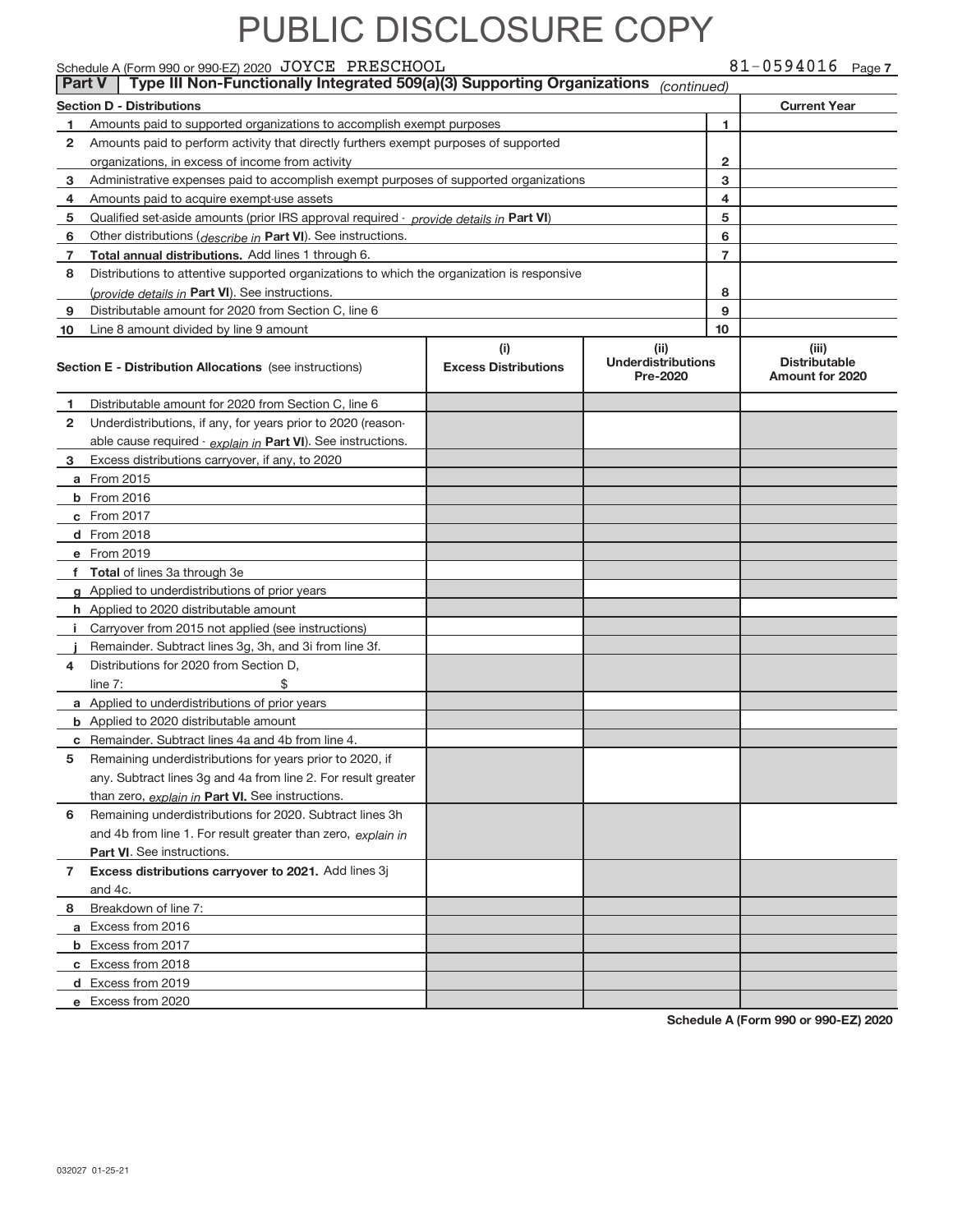|                | Schedule A (Form 990 or 990-EZ) 2020 JOYCE PRESCHOOL                                                                                                                                                                                                                                                                                                                                                                                                                                                                                                                                        | $81 - 0594016$ Page 8 |
|----------------|---------------------------------------------------------------------------------------------------------------------------------------------------------------------------------------------------------------------------------------------------------------------------------------------------------------------------------------------------------------------------------------------------------------------------------------------------------------------------------------------------------------------------------------------------------------------------------------------|-----------------------|
| <b>Part VI</b> | Supplemental Information. Provide the explanations required by Part II, line 10; Part II, line 17a or 17b; Part III, line 12;<br>Part IV, Section A, lines 1, 2, 3b, 3c, 4b, 4c, 5a, 6, 9a, 9b, 9c, 11a, 11b, and 11c; Part IV, Section B, lines 1 and 2; Part IV, Section C,<br>line 1; Part IV, Section D, lines 2 and 3; Part IV, Section E, lines 1c, 2a, 2b, 3a, and 3b; Part V, line 1; Part V, Section B, line 1e; Part V,<br>Section D, lines 5, 6, and 8; and Part V, Section E, lines 2, 5, and 6. Also complete this part for any additional information.<br>(See instructions.) |                       |
|                |                                                                                                                                                                                                                                                                                                                                                                                                                                                                                                                                                                                             |                       |
|                |                                                                                                                                                                                                                                                                                                                                                                                                                                                                                                                                                                                             |                       |
|                |                                                                                                                                                                                                                                                                                                                                                                                                                                                                                                                                                                                             |                       |
|                |                                                                                                                                                                                                                                                                                                                                                                                                                                                                                                                                                                                             |                       |
|                |                                                                                                                                                                                                                                                                                                                                                                                                                                                                                                                                                                                             |                       |
|                |                                                                                                                                                                                                                                                                                                                                                                                                                                                                                                                                                                                             |                       |
|                |                                                                                                                                                                                                                                                                                                                                                                                                                                                                                                                                                                                             |                       |
|                |                                                                                                                                                                                                                                                                                                                                                                                                                                                                                                                                                                                             |                       |
|                |                                                                                                                                                                                                                                                                                                                                                                                                                                                                                                                                                                                             |                       |
|                |                                                                                                                                                                                                                                                                                                                                                                                                                                                                                                                                                                                             |                       |
|                |                                                                                                                                                                                                                                                                                                                                                                                                                                                                                                                                                                                             |                       |
|                |                                                                                                                                                                                                                                                                                                                                                                                                                                                                                                                                                                                             |                       |
|                |                                                                                                                                                                                                                                                                                                                                                                                                                                                                                                                                                                                             |                       |
|                |                                                                                                                                                                                                                                                                                                                                                                                                                                                                                                                                                                                             |                       |
|                |                                                                                                                                                                                                                                                                                                                                                                                                                                                                                                                                                                                             |                       |
|                |                                                                                                                                                                                                                                                                                                                                                                                                                                                                                                                                                                                             |                       |
|                |                                                                                                                                                                                                                                                                                                                                                                                                                                                                                                                                                                                             |                       |
|                |                                                                                                                                                                                                                                                                                                                                                                                                                                                                                                                                                                                             |                       |
|                |                                                                                                                                                                                                                                                                                                                                                                                                                                                                                                                                                                                             |                       |
|                |                                                                                                                                                                                                                                                                                                                                                                                                                                                                                                                                                                                             |                       |
|                |                                                                                                                                                                                                                                                                                                                                                                                                                                                                                                                                                                                             |                       |
|                |                                                                                                                                                                                                                                                                                                                                                                                                                                                                                                                                                                                             |                       |
|                |                                                                                                                                                                                                                                                                                                                                                                                                                                                                                                                                                                                             |                       |
|                |                                                                                                                                                                                                                                                                                                                                                                                                                                                                                                                                                                                             |                       |
|                |                                                                                                                                                                                                                                                                                                                                                                                                                                                                                                                                                                                             |                       |
|                |                                                                                                                                                                                                                                                                                                                                                                                                                                                                                                                                                                                             |                       |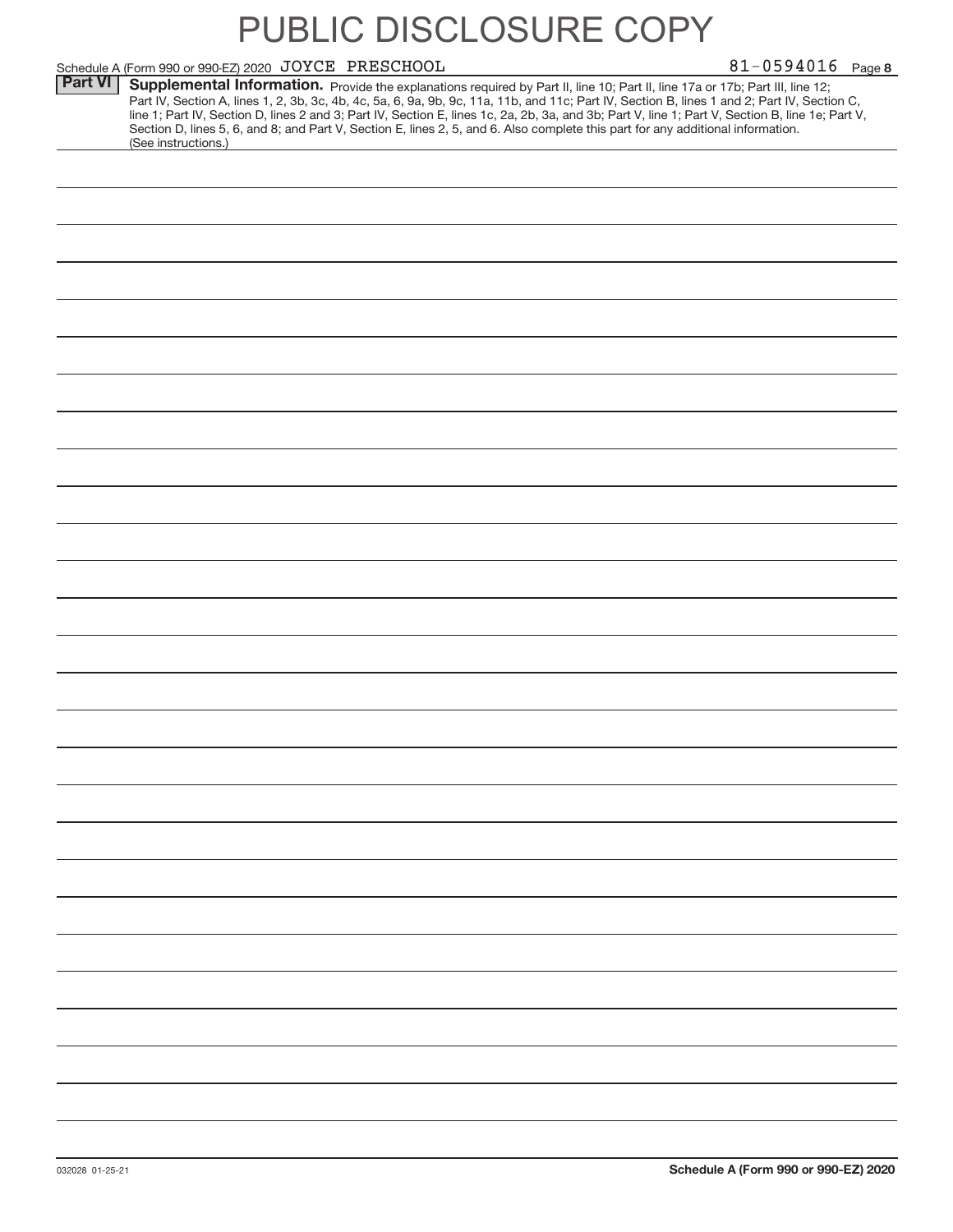Department of the Treasury Internal Revenue Service **(Form 990, 990‐EZ,**

Name of the organization

### PUBLI@EHSGL@&URE\*COPY

### **Schedule B Schedule of Contributors**

**or 990‐PF) | Attach to Form 990, Form 990‐EZ, or Form 990‐PF. | Go to www.irs.gov/Form990 for the latest information.** OMB No. 1545-0047

### **2020**

**Employer identification number**

81-0594016

| JOYCE PRESCHOOL |
|-----------------|
|                 |

| <b>Organization type (check one):</b> |                                                                           |  |  |  |  |
|---------------------------------------|---------------------------------------------------------------------------|--|--|--|--|
| Filers of:                            | Section:                                                                  |  |  |  |  |
| Form 990 or 990-EZ                    | $\lfloor \underline{X} \rfloor$ 501(c)( 3) (enter number) organization    |  |  |  |  |
|                                       | 4947(a)(1) nonexempt charitable trust not treated as a private foundation |  |  |  |  |
|                                       | 527 political organization                                                |  |  |  |  |
| Form 990-PF                           | 501(c)(3) exempt private foundation                                       |  |  |  |  |
|                                       | 4947(a)(1) nonexempt charitable trust treated as a private foundation     |  |  |  |  |
|                                       | 501(c)(3) taxable private foundation                                      |  |  |  |  |

Check if your organization is covered by the General Rule or a Special Rule. **Note:**  Only a section 501(c)(7), (8), or (10) organization can check boxes for both the General Rule and a Special Rule. See instructions.

#### **General Rule**

**K** For an organization filing Form 990, 990-EZ, or 990-PF that received, during the year, contributions totaling \$5,000 or more (in money or property) from any one contributor. Complete Parts I and II. See instructions for determining a contributor's total contributions.

#### **Special Rules**

 $\sqrt{ }$ 

 $\begin{array}{c} \hline \end{array}$ 

| For an organization described in section 501(c)(3) filing Form 990 or 990-EZ that met the 33 1/3% support test of the regulations under               |
|-------------------------------------------------------------------------------------------------------------------------------------------------------|
| sections 509(a)(1) and 170(b)(1)(A)(vi), that checked Schedule A (Form 990 or 990-EZ), Part II, line 13, 16a, or 16b, and that received from          |
| any one contributor, during the year, total contributions of the greater of (1) \$5,000; or (2) 2% of the amount on (i) Form 990, Part VIII, line 1h; |
| or (ii) Form 990-EZ, line 1. Complete Parts I and II.                                                                                                 |

For an organization described in section 501(c)(7), (8), or (10) filing Form 990 or 990‐EZ that received from any one contributor, during the year, total contributions of more than \$1,000 exclusively for religious, charitable, scientific, literary, or educational purposes, or for the prevention of cruelty to children or animals. Complete Parts I (entering "N/A" in column (b) instead of the contributor name and address), II, and III.  $\begin{array}{c} \hline \end{array}$ 

purpose. Don't complete any of the parts unless the General Rule applies to this organization because it received nonexclusively year, contributions <sub>exclusively</sub> for religious, charitable, etc., purposes, but no such contributions totaled more than \$1,000. If this box is checked, enter here the total contributions that were received during the year for an *exclusively* religious, charitable, etc., For an organization described in section 501(c)(7), (8), or (10) filing Form 990 or 990‐EZ that received from any one contributor, during the religious, charitable, etc., contributions totaling \$5,000 or more during the year  $\Box$ — $\Box$   $\Box$ 

**Caution:**  An organization that isn't covered by the General Rule and/or the Special Rules doesn't file Schedule B (Form 990, 990‐EZ, or 990‐PF),  **must** but it answer "No" on Part IV, line 2, of its Form 990; or check the box on line H of its Form 990‐EZ or on its Form 990‐PF, Part I, line 2, to certify that it doesn't meet the filing requirements of Schedule B (Form 990, 990‐EZ, or 990‐PF).

**For Paperwork Reduction Act Notice, see the instructions for Form 990, 990-EZ, or 990-PF. Schedule B (Form 990, 990-EZ, or 990-PF) (2020)** LHA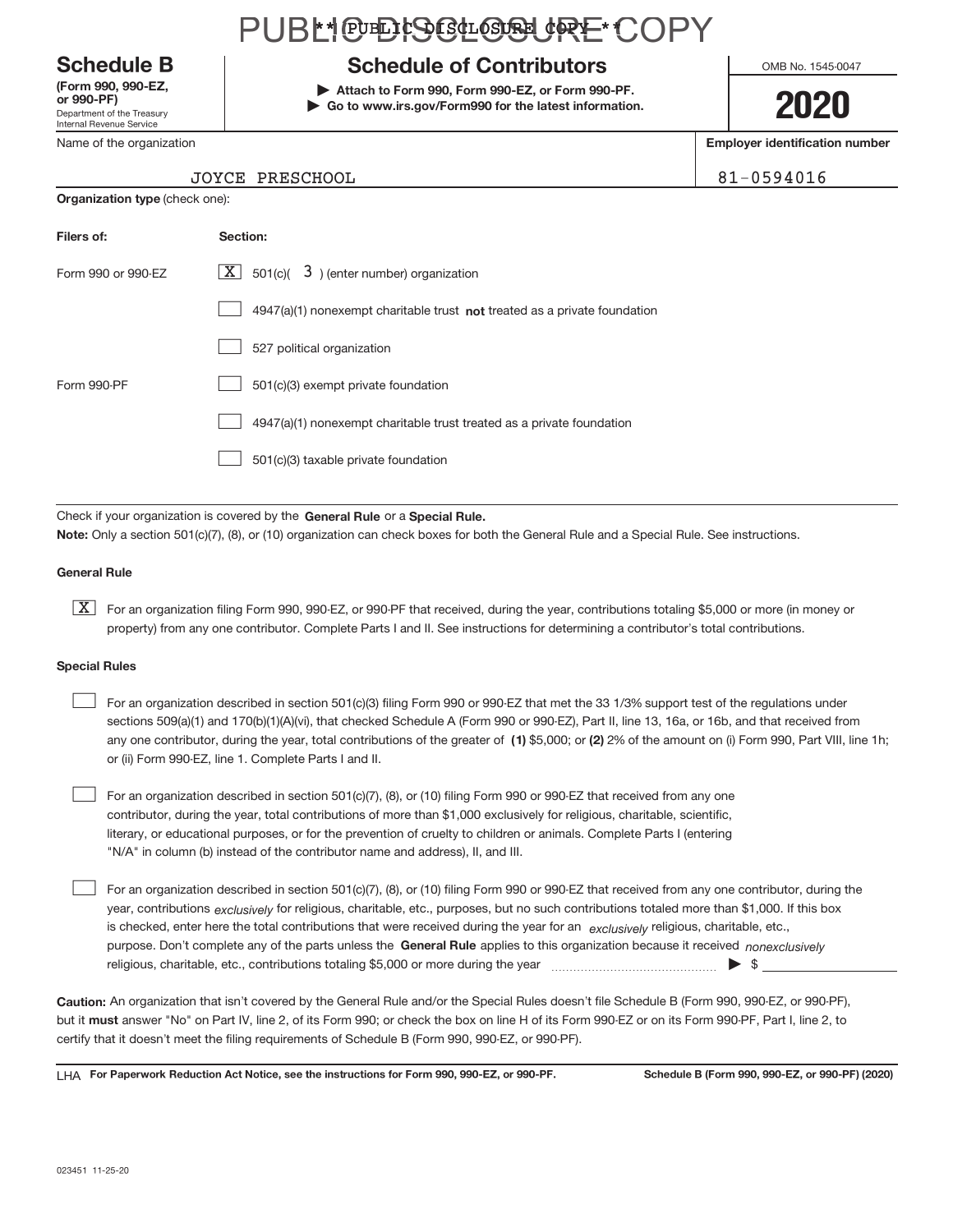Schedule B (Form 990, 990-EZ, or 990-PF) (2020)

Name of organization

**Employer identification number**

#### JOYCE PRESCHOOL 81-0594016

| Part I                  | <b>Contributors</b> (see instructions). Use duplicate copies of Part I if additional space is needed. |                                                         |                                                                                                               |  |  |  |
|-------------------------|-------------------------------------------------------------------------------------------------------|---------------------------------------------------------|---------------------------------------------------------------------------------------------------------------|--|--|--|
| (a)<br>No.              | (b)<br>Name, address, and ZIP + 4                                                                     | (c)<br><b>Total contributions</b>                       | (d)<br>Type of contribution                                                                                   |  |  |  |
| 1                       |                                                                                                       | 85,500.<br>$$\mathbb{S}$$                               | $\boxed{\text{X}}$<br>Person<br>Payroll<br>Noncash<br>(Complete Part II for<br>noncash contributions.)        |  |  |  |
| (a)<br>No.              | (b)<br>Name, address, and ZIP + 4                                                                     | (c)<br><b>Total contributions</b>                       | (d)<br>Type of contribution                                                                                   |  |  |  |
| $\overline{\mathbf{c}}$ |                                                                                                       | 20,000.<br>\$                                           | $\boxed{\text{X}}$<br>Person<br>Payroll<br>Noncash<br>(Complete Part II for<br>noncash contributions.)        |  |  |  |
| (a)<br>No.              | (b)<br>Name, address, and ZIP + 4                                                                     | (c)<br><b>Total contributions</b>                       | (d)<br>Type of contribution                                                                                   |  |  |  |
| 3                       |                                                                                                       | 10,000.<br>\$                                           | $\boxed{\text{X}}$<br>Person<br>Payroll<br>Noncash<br>(Complete Part II for<br>noncash contributions.)        |  |  |  |
| (a)<br>No.              | (b)<br>Name, address, and ZIP + 4                                                                     | (c)<br><b>Total contributions</b>                       | (d)<br>Type of contribution                                                                                   |  |  |  |
| 4                       |                                                                                                       | 5,000.<br>\$                                            | $\boxed{\text{X}}$<br>Person<br>Payroll<br><b>Noncash</b><br>(Complete Part II for<br>noncash contributions.) |  |  |  |
| (a)<br>No.              | (b)<br>Name, address, and ZIP + 4                                                                     | (c)<br><b>Total contributions</b>                       | (d)<br>Type of contribution                                                                                   |  |  |  |
| 5                       |                                                                                                       | 15,000.<br>\$                                           | $\mathbf{X}$<br>Person<br>Payroll<br><b>Noncash</b><br>(Complete Part II for<br>noncash contributions.)       |  |  |  |
| (a)<br>No.              | (b)<br>Name, address, and ZIP + 4                                                                     | (c)<br><b>Total contributions</b>                       | (d)<br>Type of contribution                                                                                   |  |  |  |
| 6                       |                                                                                                       | 5,000.<br>$\, \, \raisebox{12pt}{$\scriptstyle \circ$}$ | $\mathbf{X}$<br>Person<br>Payroll<br>Noncash<br>(Complete Part II for<br>noncash contributions.)              |  |  |  |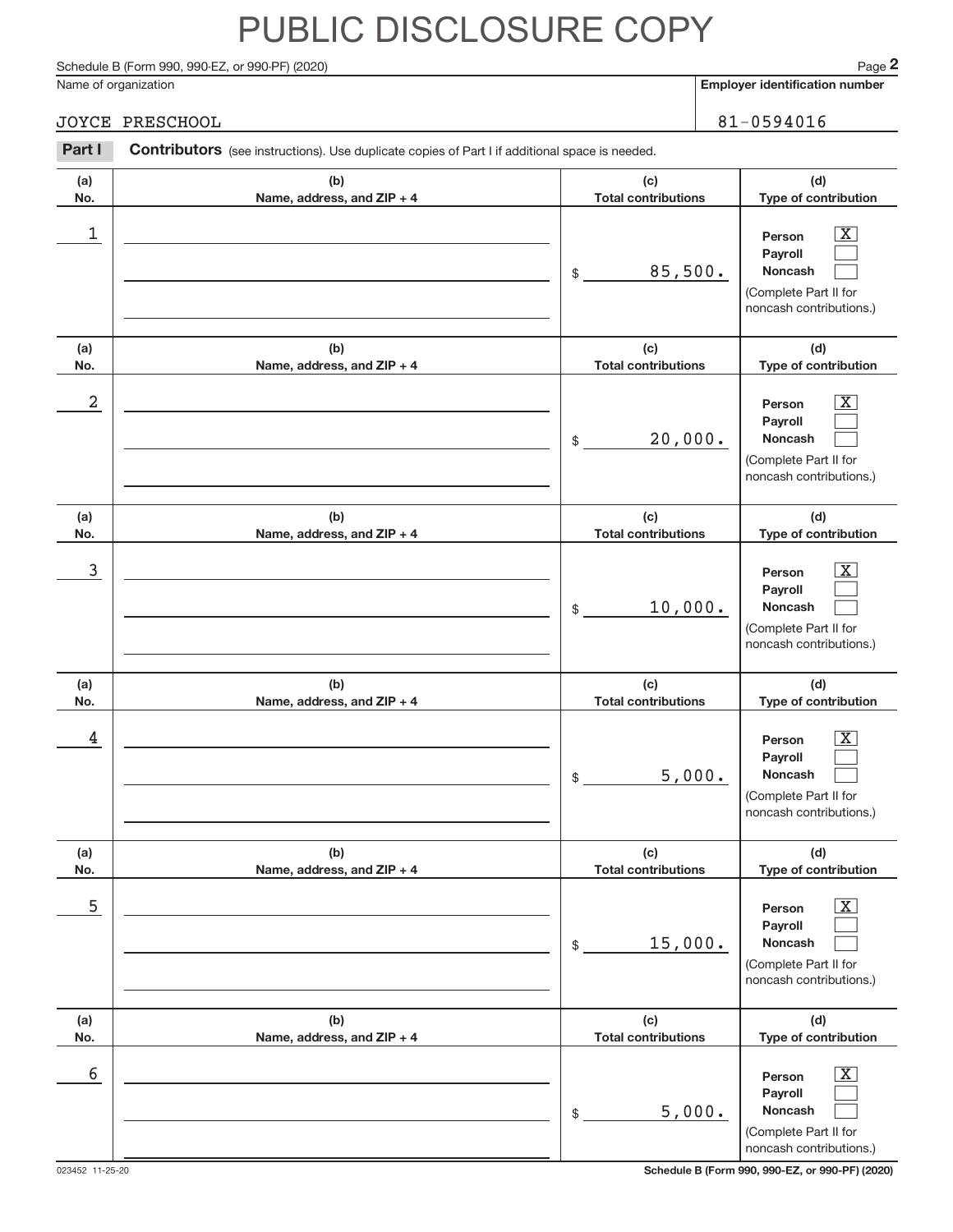Schedule B (Form 990, 990-EZ, or 990-PF) (2020)

Name of organization

**Employer identification number**

### JOYCE PRESCHOOL 81-0594016

| Part I     | Contributors (see instructions). Use duplicate copies of Part I if additional space is needed. |                                   |                                                                                                                  |  |  |  |  |
|------------|------------------------------------------------------------------------------------------------|-----------------------------------|------------------------------------------------------------------------------------------------------------------|--|--|--|--|
| (a)<br>No. | (b)<br>Name, address, and ZIP + 4                                                              | (c)<br><b>Total contributions</b> | (d)<br>Type of contribution                                                                                      |  |  |  |  |
| 7          |                                                                                                | 5,000.<br>\$                      | $\overline{\text{X}}$<br>Person<br>Payroll<br>Noncash<br>(Complete Part II for<br>noncash contributions.)        |  |  |  |  |
| (a)<br>No. | (b)<br>Name, address, and ZIP + 4                                                              | (c)<br><b>Total contributions</b> | (d)<br>Type of contribution                                                                                      |  |  |  |  |
| 8          |                                                                                                | 95,100.<br>\$                     | $\overline{\text{X}}$<br>Person<br>Payroll<br>Noncash<br>(Complete Part II for<br>noncash contributions.)        |  |  |  |  |
| (a)<br>No. | (b)<br>Name, address, and ZIP + 4                                                              | (c)<br><b>Total contributions</b> | (d)<br>Type of contribution                                                                                      |  |  |  |  |
| 9          |                                                                                                | 10,000.<br>\$                     | $\overline{\text{X}}$<br>Person<br>Payroll<br>Noncash<br>(Complete Part II for<br>noncash contributions.)        |  |  |  |  |
| (a)<br>No. | (b)<br>Name, address, and ZIP + 4                                                              | (c)<br><b>Total contributions</b> | (d)<br>Type of contribution                                                                                      |  |  |  |  |
| 10         |                                                                                                | 12,500.<br>\$                     | $\overline{\text{X}}$<br>Person<br>Payroll<br>Noncash<br>(Complete Part II for<br>noncash contributions.)        |  |  |  |  |
| (a)<br>No. | (b)<br>Name, address, and ZIP + 4                                                              | (c)<br><b>Total contributions</b> | (d)<br>Type of contribution                                                                                      |  |  |  |  |
| 11         |                                                                                                | 20,000.<br>\$                     | $\overline{\text{X}}$<br>Person<br>Payroll<br><b>Noncash</b><br>(Complete Part II for<br>noncash contributions.) |  |  |  |  |
| (a)<br>No. | (b)<br>Name, address, and ZIP + 4                                                              | (c)<br><b>Total contributions</b> | (d)<br>Type of contribution                                                                                      |  |  |  |  |
| 12         |                                                                                                | 30,985.<br>\$                     | $\overline{\text{X}}$<br>Person<br>Payroll<br>Noncash<br>(Complete Part II for<br>noncash contributions.)        |  |  |  |  |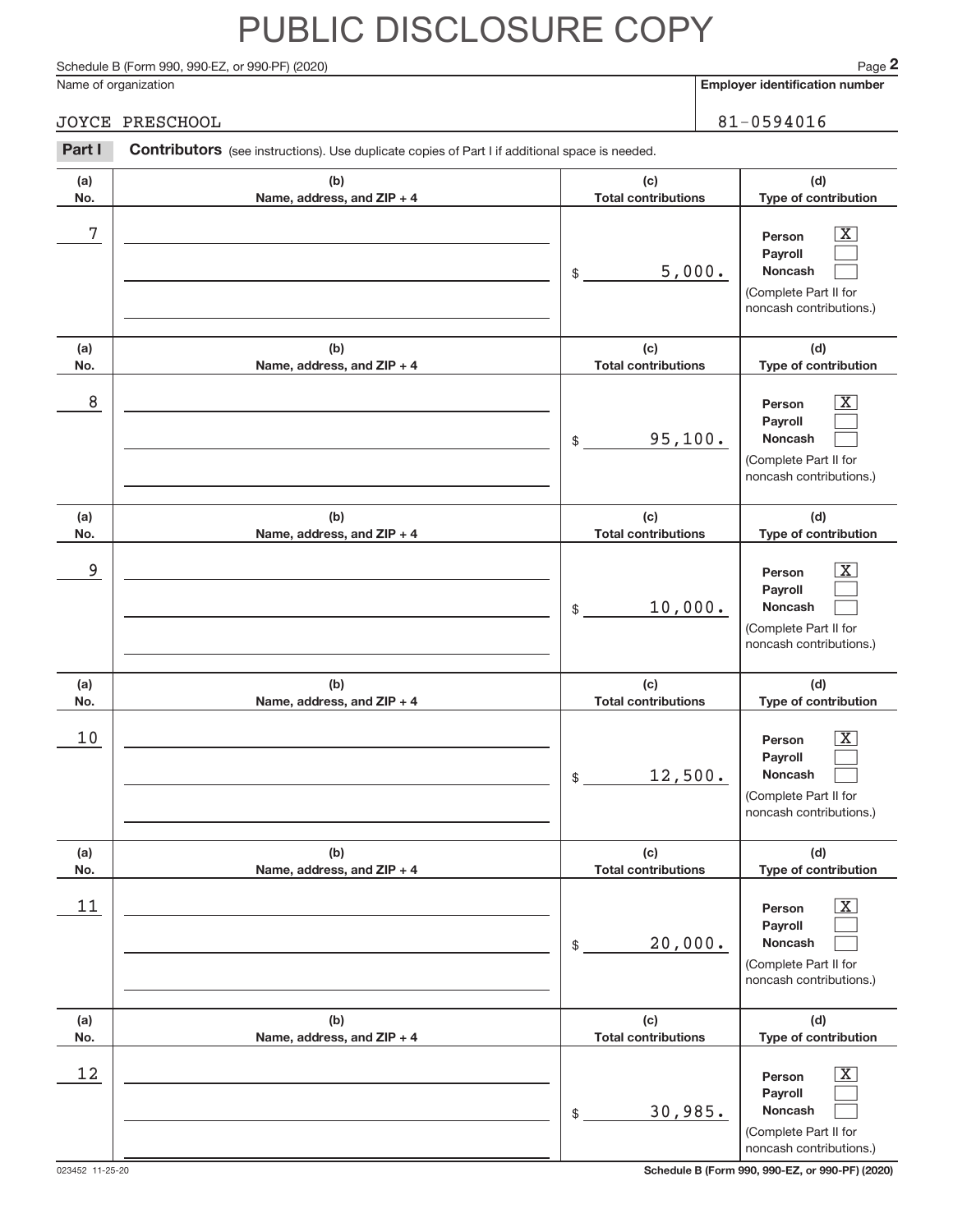Schedule B (Form 990, 990-EZ, or 990-PF) (2020)

Name of organization

**Employer identification number**

**(d) Type of contribution**

> $\boxed{\text{X}}$  $\sqrt{ }$

### JOYCE PRESCHOOL 81-0594016

**Person**

**(c) Total contributions**

### **(a) No. (b) Name, address, and ZIP + 4**  $\begin{array}{|c|c|c|c|c|}\hline \text{13} & \text{Person} & \overline{\text{X}}\ \hline \end{array}$

Part I Contributors (see instructions). Use duplicate copies of Part I if additional space is needed.

|            |                                   | 76,500.<br>\$                     | Payroll<br><b>Noncash</b><br>(Complete Part II for<br>noncash contributions.)                                    |
|------------|-----------------------------------|-----------------------------------|------------------------------------------------------------------------------------------------------------------|
| (a)<br>No. | (b)<br>Name, address, and ZIP + 4 | (c)<br><b>Total contributions</b> | (d)<br>Type of contribution                                                                                      |
| 14         |                                   | 72, 260.<br>\$                    | $\overline{\text{X}}$<br>Person<br>Payroll<br><b>Noncash</b><br>(Complete Part II for<br>noncash contributions.) |
| (a)<br>No. | (b)<br>Name, address, and ZIP + 4 | (c)<br><b>Total contributions</b> | (d)<br>Type of contribution                                                                                      |
| 15         |                                   | 123,386.<br>\$                    | $\overline{\text{X}}$<br>Person<br>Payroll<br><b>Noncash</b><br>(Complete Part II for<br>noncash contributions.) |
| (a)<br>No. | (b)<br>Name, address, and ZIP + 4 | (c)<br><b>Total contributions</b> | (d)<br>Type of contribution                                                                                      |
|            |                                   | \$                                | Person<br>Payroll<br>Noncash<br>(Complete Part II for<br>noncash contributions.)                                 |
| (a)<br>No. | (b)<br>Name, address, and ZIP + 4 | (c)<br><b>Total contributions</b> | (d)<br>Type of contribution                                                                                      |
|            |                                   | ¢                                 | Person<br>Payroll<br>Noncash<br>(Complete Part II for<br>noncash contributions.)                                 |
| (a)<br>No. | (b)<br>Name, address, and ZIP + 4 | (c)<br><b>Total contributions</b> | (d)<br>Type of contribution                                                                                      |
|            |                                   | \$                                | Person<br>Payroll<br>Noncash<br>(Complete Part II for<br>noncash contributions.)                                 |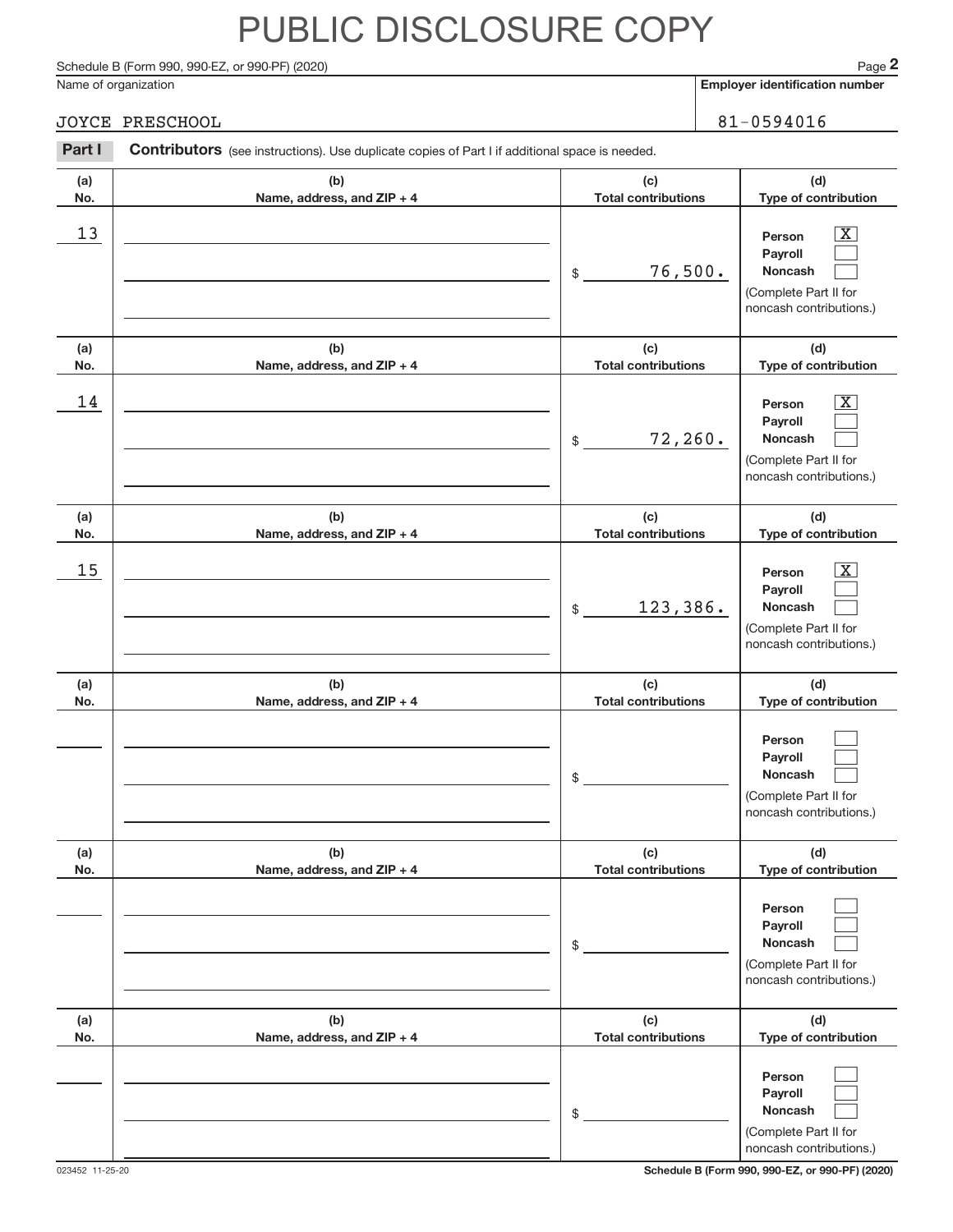Schedule B (Form 990, 990-EZ, or 990-PF) (2020)

Name of organization

**Employer identification number**

| JOYCE PRESCHOOL                                                                                                    | $81 - 0594016$ |
|--------------------------------------------------------------------------------------------------------------------|----------------|
| <b>Part II</b> Noncash Property (see instructions). Use duplicate copies of Part II if additional space is needed. |                |

| (a)<br>No.<br>from<br>Part I | (b)<br>Description of noncash property given | (c)<br>FMV (or estimate)<br>(See instructions.) | (d)<br>Date received |
|------------------------------|----------------------------------------------|-------------------------------------------------|----------------------|
|                              |                                              | \$                                              |                      |
| (a)<br>No.<br>from<br>Part I | (b)<br>Description of noncash property given | (c)<br>FMV (or estimate)<br>(See instructions.) | (d)<br>Date received |
|                              |                                              | \$                                              |                      |
| (a)<br>No.<br>from<br>Part I | (b)<br>Description of noncash property given | (c)<br>FMV (or estimate)<br>(See instructions.) | (d)<br>Date received |
|                              |                                              | \$                                              |                      |
| (a)<br>No.<br>from<br>Part I | (b)<br>Description of noncash property given | (c)<br>FMV (or estimate)<br>(See instructions.) | (d)<br>Date received |
|                              |                                              | \$                                              |                      |
| (a)<br>No.<br>from<br>Part I | (b)<br>Description of noncash property given | (c)<br>FMV (or estimate)<br>(See instructions.) | (d)<br>Date received |
|                              |                                              | \$                                              |                      |
| (a)<br>No.<br>from<br>Part I | (b)<br>Description of noncash property given | (c)<br>FMV (or estimate)<br>(See instructions.) | (d)<br>Date received |
|                              |                                              | \$                                              |                      |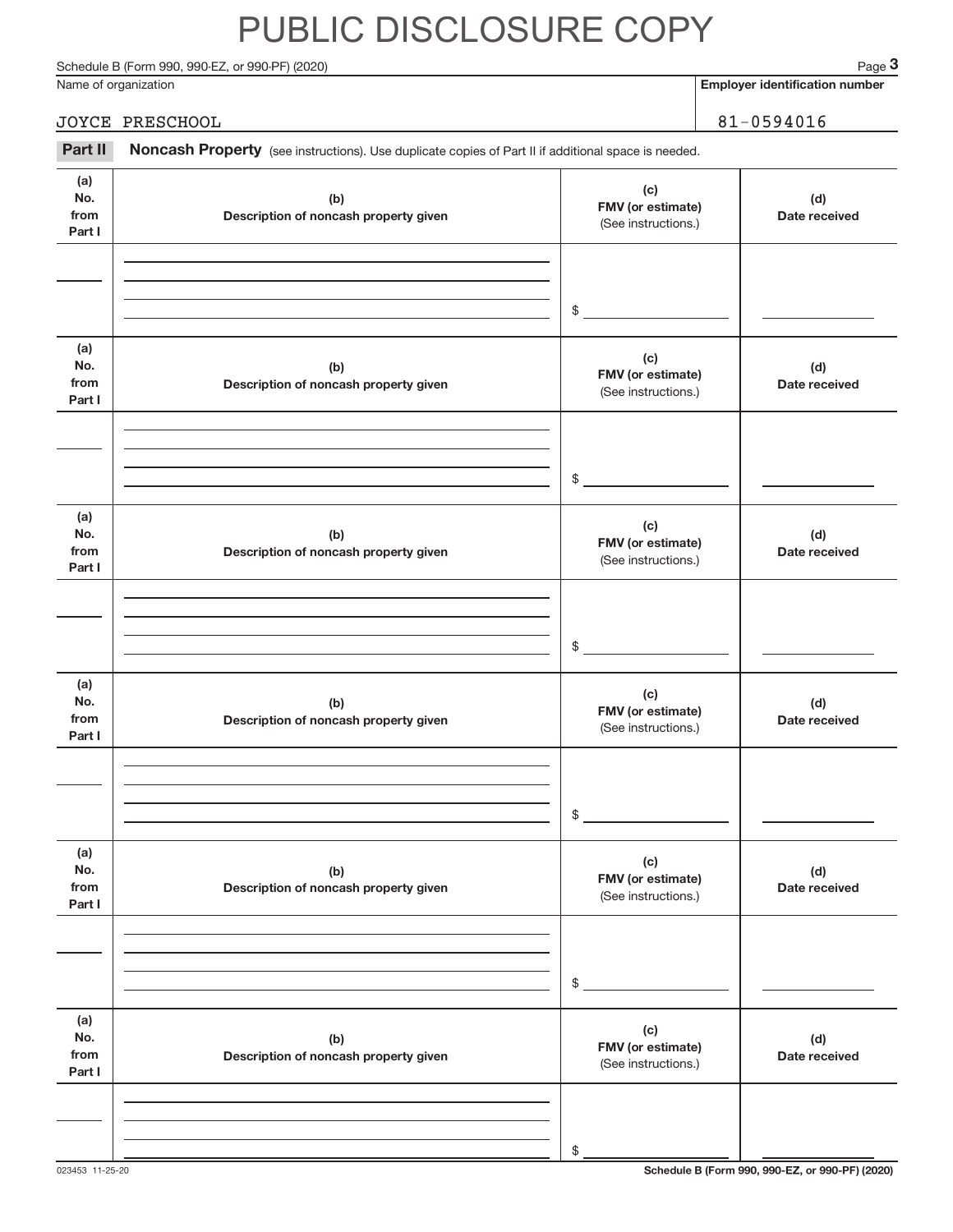Schedule B (Form 990, 990-EZ, or 990-PF) (2020)

|                           | Name of organization                                                                                                                                                                                                                                                                                                                                                                                                                                                                                                                 |                      | <b>Employer identification number</b>    |
|---------------------------|--------------------------------------------------------------------------------------------------------------------------------------------------------------------------------------------------------------------------------------------------------------------------------------------------------------------------------------------------------------------------------------------------------------------------------------------------------------------------------------------------------------------------------------|----------------------|------------------------------------------|
|                           | JOYCE PRESCHOOL                                                                                                                                                                                                                                                                                                                                                                                                                                                                                                                      |                      | 81-0594016                               |
| Part III                  | Exclusively religious, charitable, etc., contributions to organizations described in section 501(c)(7), (8), or (10) that total more than \$1,000 for the year<br>from any one contributor. Complete columns (a) through (e) and the following line entry. For organizations<br>completing Part III, enter the total of exclusively religious, charitable, etc., contributions of \$1,000 or less for the year. (Enter this info. once.) $\blacktriangleright$ \$<br>Use duplicate copies of Part III if additional space is needed. |                      |                                          |
| (a) No.                   |                                                                                                                                                                                                                                                                                                                                                                                                                                                                                                                                      |                      |                                          |
| from<br>Part I            | (b) Purpose of gift                                                                                                                                                                                                                                                                                                                                                                                                                                                                                                                  | (c) Use of gift      | (d) Description of how gift is held      |
|                           | Transferee's name, address, and ZIP + 4                                                                                                                                                                                                                                                                                                                                                                                                                                                                                              | (e) Transfer of gift | Relationship of transferor to transferee |
|                           |                                                                                                                                                                                                                                                                                                                                                                                                                                                                                                                                      |                      |                                          |
| (a) No.<br>from<br>Part I | (b) Purpose of gift                                                                                                                                                                                                                                                                                                                                                                                                                                                                                                                  | (c) Use of gift      | (d) Description of how gift is held      |
|                           | Transferee's name, address, and ZIP + 4                                                                                                                                                                                                                                                                                                                                                                                                                                                                                              | (e) Transfer of gift | Relationship of transferor to transferee |
| (a) No.                   |                                                                                                                                                                                                                                                                                                                                                                                                                                                                                                                                      |                      |                                          |
| from<br>Part I            | (b) Purpose of gift                                                                                                                                                                                                                                                                                                                                                                                                                                                                                                                  | (c) Use of gift      | (d) Description of how gift is held      |
|                           |                                                                                                                                                                                                                                                                                                                                                                                                                                                                                                                                      | (e) Transfer of gift |                                          |
|                           | Transferee's name, address, and ZIP + 4                                                                                                                                                                                                                                                                                                                                                                                                                                                                                              |                      | Relationship of transferor to transferee |
| (a) No.<br>from<br>Part I | (b) Purpose of gift                                                                                                                                                                                                                                                                                                                                                                                                                                                                                                                  | (c) Use of gift      | (d) Description of how gift is held      |
|                           |                                                                                                                                                                                                                                                                                                                                                                                                                                                                                                                                      | (e) Transfer of gift |                                          |
|                           | Transferee's name, address, and ZIP + 4                                                                                                                                                                                                                                                                                                                                                                                                                                                                                              |                      | Relationship of transferor to transferee |
|                           |                                                                                                                                                                                                                                                                                                                                                                                                                                                                                                                                      |                      |                                          |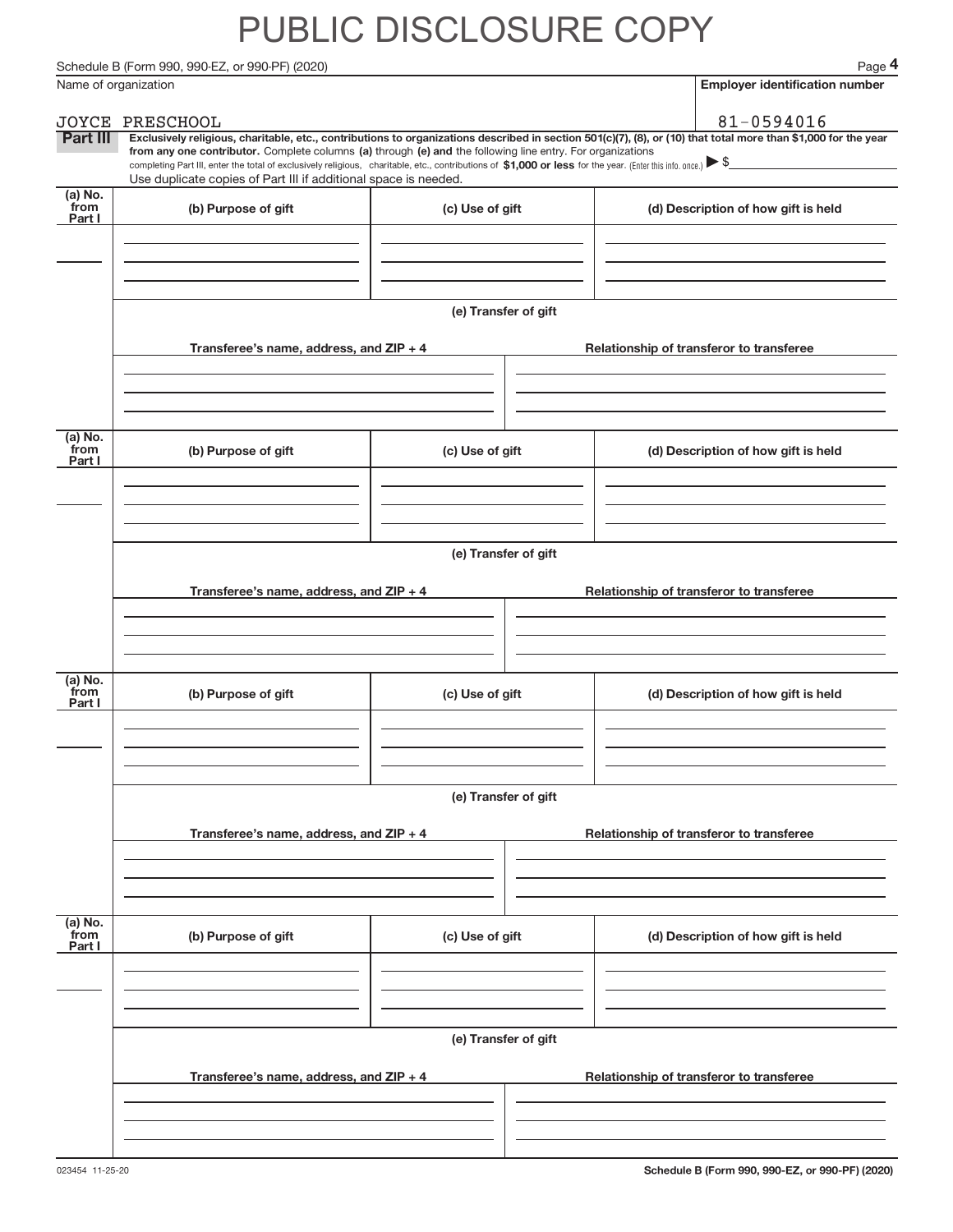|         |                                                                                                                                                    |                                                                                                                                                                               | PUBLIC DISCLOSURE COP'                                                                                                                                                                                                        |                    |                                                     |  |  |
|---------|----------------------------------------------------------------------------------------------------------------------------------------------------|-------------------------------------------------------------------------------------------------------------------------------------------------------------------------------|-------------------------------------------------------------------------------------------------------------------------------------------------------------------------------------------------------------------------------|--------------------|-----------------------------------------------------|--|--|
|         | <b>SCHEDULE D</b>                                                                                                                                  |                                                                                                                                                                               | <b>Supplemental Financial Statements</b>                                                                                                                                                                                      |                    | OMB No. 1545-0047                                   |  |  |
|         | Complete if the organization answered "Yes" on Form 990,<br>(Form 990)<br>Part IV, line 6, 7, 8, 9, 10, 11a, 11b, 11c, 11d, 11e, 11f, 12a, or 12b. |                                                                                                                                                                               |                                                                                                                                                                                                                               |                    |                                                     |  |  |
|         | Attach to Form 990.<br>Department of the Treasury                                                                                                  |                                                                                                                                                                               |                                                                                                                                                                                                                               |                    |                                                     |  |  |
|         | Internal Revenue Service<br>Name of the organization                                                                                               |                                                                                                                                                                               | Go to www.irs.gov/Form990 for instructions and the latest information.                                                                                                                                                        |                    | Inspection<br><b>Employer identification number</b> |  |  |
|         |                                                                                                                                                    | <b>JOYCE PRESCHOOL</b>                                                                                                                                                        |                                                                                                                                                                                                                               |                    | 81-0594016                                          |  |  |
| Part I  |                                                                                                                                                    |                                                                                                                                                                               | Organizations Maintaining Donor Advised Funds or Other Similar Funds or Accounts. Complete if the                                                                                                                             |                    |                                                     |  |  |
|         |                                                                                                                                                    | organization answered "Yes" on Form 990, Part IV, line 6.                                                                                                                     |                                                                                                                                                                                                                               |                    |                                                     |  |  |
|         |                                                                                                                                                    |                                                                                                                                                                               | (a) Donor advised funds                                                                                                                                                                                                       |                    | (b) Funds and other accounts                        |  |  |
| 1       |                                                                                                                                                    |                                                                                                                                                                               |                                                                                                                                                                                                                               |                    |                                                     |  |  |
| 2       |                                                                                                                                                    | Aggregate value of contributions to (during year)                                                                                                                             |                                                                                                                                                                                                                               |                    |                                                     |  |  |
| з       |                                                                                                                                                    | Aggregate value of grants from (during year)                                                                                                                                  |                                                                                                                                                                                                                               |                    |                                                     |  |  |
| 4<br>5  |                                                                                                                                                    |                                                                                                                                                                               | Did the organization inform all donors and donor advisors in writing that the assets held in donor advised funds                                                                                                              |                    |                                                     |  |  |
|         |                                                                                                                                                    |                                                                                                                                                                               |                                                                                                                                                                                                                               |                    | Yes<br><b>No</b>                                    |  |  |
| 6       |                                                                                                                                                    |                                                                                                                                                                               | Did the organization inform all grantees, donors, and donor advisors in writing that grant funds can be used only                                                                                                             |                    |                                                     |  |  |
|         |                                                                                                                                                    |                                                                                                                                                                               | for charitable purposes and not for the benefit of the donor or donor advisor, or for any other purpose conferring                                                                                                            |                    |                                                     |  |  |
|         | impermissible private benefit?                                                                                                                     |                                                                                                                                                                               |                                                                                                                                                                                                                               |                    | Yes<br>No                                           |  |  |
| Part II |                                                                                                                                                    |                                                                                                                                                                               | Conservation Easements. Complete if the organization answered "Yes" on Form 990, Part IV, line 7.                                                                                                                             |                    |                                                     |  |  |
| 1.      |                                                                                                                                                    | Purpose(s) of conservation easements held by the organization (check all that apply).                                                                                         |                                                                                                                                                                                                                               |                    |                                                     |  |  |
|         |                                                                                                                                                    | Preservation of land for public use (for example, recreation or education)                                                                                                    | Preservation of a historically important land area                                                                                                                                                                            |                    |                                                     |  |  |
|         |                                                                                                                                                    | Protection of natural habitat                                                                                                                                                 | Preservation of a certified historic structure                                                                                                                                                                                |                    |                                                     |  |  |
|         |                                                                                                                                                    | Preservation of open space                                                                                                                                                    |                                                                                                                                                                                                                               |                    |                                                     |  |  |
| 2       | day of the tax year.                                                                                                                               |                                                                                                                                                                               | Complete lines 2a through 2d if the organization held a qualified conservation contribution in the form of a conservation easement on the last                                                                                |                    | Held at the End of the Tax Year                     |  |  |
| a       |                                                                                                                                                    |                                                                                                                                                                               |                                                                                                                                                                                                                               | 2a                 |                                                     |  |  |
| b       |                                                                                                                                                    | Total acreage restricted by conservation easements                                                                                                                            |                                                                                                                                                                                                                               | 2 <sub>b</sub>     |                                                     |  |  |
| с       |                                                                                                                                                    |                                                                                                                                                                               |                                                                                                                                                                                                                               | 2 <sub>c</sub>     |                                                     |  |  |
| d       |                                                                                                                                                    |                                                                                                                                                                               | Number of conservation easements included in (c) acquired after 7/25/06, and not on a historic structure                                                                                                                      |                    |                                                     |  |  |
|         |                                                                                                                                                    |                                                                                                                                                                               | listed in the National Register [111] Marshall Register [11] Marshall Register [11] Marshall Register [11] Marshall Register [11] Marshall Register [11] Marshall Register [11] Marshall Register [11] Marshall Register [11] | 2d                 |                                                     |  |  |
| 3       |                                                                                                                                                    |                                                                                                                                                                               | Number of conservation easements modified, transferred, released, extinguished, or terminated by the organization during the tax                                                                                              |                    |                                                     |  |  |
|         | year                                                                                                                                               |                                                                                                                                                                               |                                                                                                                                                                                                                               |                    |                                                     |  |  |
| 4       |                                                                                                                                                    | Number of states where property subject to conservation easement is located                                                                                                   |                                                                                                                                                                                                                               |                    |                                                     |  |  |
| 5       |                                                                                                                                                    | Does the organization have a written policy regarding the periodic monitoring, inspection, handling of<br>violations, and enforcement of the conservation easements it holds? |                                                                                                                                                                                                                               |                    | Yes<br>No                                           |  |  |
| 6       |                                                                                                                                                    |                                                                                                                                                                               | Staff and volunteer hours devoted to monitoring, inspecting, handling of violations, and enforcing conservation easements during the year                                                                                     |                    |                                                     |  |  |
|         |                                                                                                                                                    |                                                                                                                                                                               |                                                                                                                                                                                                                               |                    |                                                     |  |  |
| 7       |                                                                                                                                                    |                                                                                                                                                                               | Amount of expenses incurred in monitoring, inspecting, handling of violations, and enforcing conservation easements during the year                                                                                           |                    |                                                     |  |  |
|         | $\blacktriangleright$ \$                                                                                                                           |                                                                                                                                                                               |                                                                                                                                                                                                                               |                    |                                                     |  |  |
| 8       |                                                                                                                                                    |                                                                                                                                                                               | Does each conservation easement reported on line 2(d) above satisfy the requirements of section 170(h)(4)(B)(i)                                                                                                               |                    |                                                     |  |  |
|         |                                                                                                                                                    |                                                                                                                                                                               |                                                                                                                                                                                                                               |                    | Yes<br><b>No</b>                                    |  |  |
| 9       |                                                                                                                                                    |                                                                                                                                                                               | In Part XIII, describe how the organization reports conservation easements in its revenue and expense statement and                                                                                                           |                    |                                                     |  |  |
|         |                                                                                                                                                    |                                                                                                                                                                               | balance sheet, and include, if applicable, the text of the footnote to the organization's financial statements that describes the                                                                                             |                    |                                                     |  |  |
|         | Part III                                                                                                                                           | organization's accounting for conservation easements.                                                                                                                         | Organizations Maintaining Collections of Art, Historical Treasures, or Other Similar Assets.                                                                                                                                  |                    |                                                     |  |  |
|         |                                                                                                                                                    | Complete if the organization answered "Yes" on Form 990, Part IV, line 8.                                                                                                     |                                                                                                                                                                                                                               |                    |                                                     |  |  |
|         |                                                                                                                                                    |                                                                                                                                                                               | 1a If the organization elected, as permitted under FASB ASC 958, not to report in its revenue statement and balance sheet works                                                                                               |                    |                                                     |  |  |
|         |                                                                                                                                                    |                                                                                                                                                                               | of art, historical treasures, or other similar assets held for public exhibition, education, or research in furtherance of public                                                                                             |                    |                                                     |  |  |
|         |                                                                                                                                                    |                                                                                                                                                                               | service, provide in Part XIII the text of the footnote to its financial statements that describes these items.                                                                                                                |                    |                                                     |  |  |
| b       |                                                                                                                                                    |                                                                                                                                                                               | If the organization elected, as permitted under FASB ASC 958, to report in its revenue statement and balance sheet works of                                                                                                   |                    |                                                     |  |  |
|         |                                                                                                                                                    |                                                                                                                                                                               | art, historical treasures, or other similar assets held for public exhibition, education, or research in furtherance of public service,                                                                                       |                    |                                                     |  |  |
|         |                                                                                                                                                    | provide the following amounts relating to these items:                                                                                                                        |                                                                                                                                                                                                                               |                    |                                                     |  |  |
|         |                                                                                                                                                    |                                                                                                                                                                               |                                                                                                                                                                                                                               |                    | $\frac{1}{2}$                                       |  |  |
|         |                                                                                                                                                    | (ii) Assets included in Form 990, Part X                                                                                                                                      |                                                                                                                                                                                                                               |                    | $\blacktriangleright$ s                             |  |  |
| 2       |                                                                                                                                                    |                                                                                                                                                                               | If the organization received or held works of art, historical treasures, or other similar assets for financial gain, provide                                                                                                  |                    |                                                     |  |  |
| а       |                                                                                                                                                    | the following amounts required to be reported under FASB ASC 958 relating to these items:                                                                                     |                                                                                                                                                                                                                               |                    |                                                     |  |  |
|         |                                                                                                                                                    |                                                                                                                                                                               |                                                                                                                                                                                                                               | $\triangleright$ s |                                                     |  |  |

### LHA For Paperwork Reduction Act Notice, see the Instructions for Form 990. National **Schedule D** (Form 990) 2020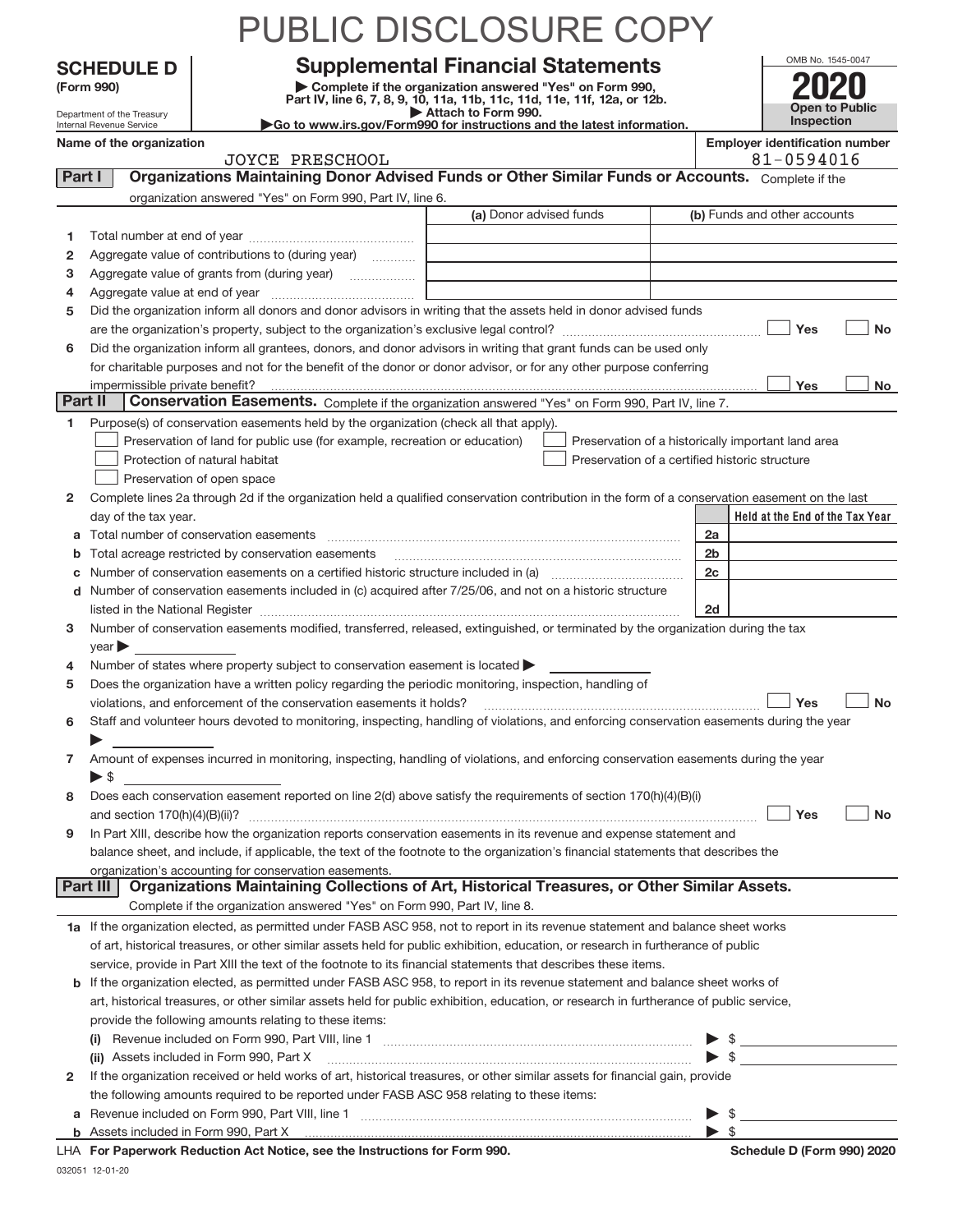|              | Schedule D (Form 990) 2020                                                                                                                                                                                                          | JOYCE PRESCHOOL    |                   |                          |                 |                                                  |                | 81-0594016 Page 2     |
|--------------|-------------------------------------------------------------------------------------------------------------------------------------------------------------------------------------------------------------------------------------|--------------------|-------------------|--------------------------|-----------------|--------------------------------------------------|----------------|-----------------------|
|              | Organizations Maintaining Collections of Art, Historical Treasures, or Other Similar Assets (continued)<br>Part III                                                                                                                 |                    |                   |                          |                 |                                                  |                |                       |
| 3            | Using the organization's acquisition, accession, and other records, check any of the following that make significant use of its<br>collection items (check all that apply):                                                         |                    |                   |                          |                 |                                                  |                |                       |
| a            | Public exhibition                                                                                                                                                                                                                   | d                  |                   | Loan or exchange program |                 |                                                  |                |                       |
| b            | Scholarly research                                                                                                                                                                                                                  | е                  |                   |                          |                 |                                                  |                |                       |
| С            | Preservation for future generations                                                                                                                                                                                                 |                    |                   |                          |                 |                                                  |                |                       |
| 4            | Provide a description of the organization's collections and explain how they further the organization's exempt purpose in Part XIII.                                                                                                |                    |                   |                          |                 |                                                  |                |                       |
| 5            | During the year, did the organization solicit or receive donations of art, historical treasures, or other similar assets                                                                                                            |                    |                   |                          |                 |                                                  |                |                       |
|              |                                                                                                                                                                                                                                     |                    |                   |                          |                 |                                                  | Yes            | No l                  |
|              | Part IV<br>Escrow and Custodial Arrangements. Complete if the organization answered "Yes" on Form 990, Part IV, line 9, or                                                                                                          |                    |                   |                          |                 |                                                  |                |                       |
|              | reported an amount on Form 990, Part X, line 21.                                                                                                                                                                                    |                    |                   |                          |                 |                                                  |                |                       |
|              | 1a Is the organization an agent, trustee, custodian or other intermediary for contributions or other assets not included                                                                                                            |                    |                   |                          |                 |                                                  |                |                       |
|              |                                                                                                                                                                                                                                     |                    |                   |                          |                 |                                                  | Yes            | No                    |
|              | b If "Yes," explain the arrangement in Part XIII and complete the following table:                                                                                                                                                  |                    |                   |                          |                 |                                                  |                |                       |
|              |                                                                                                                                                                                                                                     |                    |                   |                          |                 |                                                  | Amount         |                       |
| С            |                                                                                                                                                                                                                                     |                    |                   |                          |                 | 1c                                               |                |                       |
|              | d Additions during the year measurements are all an according to the year.                                                                                                                                                          |                    |                   |                          |                 | 1d                                               |                |                       |
|              | Distributions during the year manufactured and continuum and contained and the year manufactured and contained                                                                                                                      |                    |                   |                          |                 | 1e                                               |                |                       |
| f            |                                                                                                                                                                                                                                     |                    |                   |                          |                 | 1f                                               |                |                       |
|              | 2a Did the organization include an amount on Form 990, Part X, line 21, for escrow or custodial account liability?                                                                                                                  |                    |                   |                          |                 |                                                  | <b>Yes</b>     | <b>No</b>             |
|              | b If "Yes," explain the arrangement in Part XIII. Check here if the explanation has been provided on Part XIII                                                                                                                      |                    |                   |                          |                 |                                                  |                |                       |
| Part V       | Endowment Funds. Complete if the organization answered "Yes" on Form 990, Part IV, line 10.                                                                                                                                         |                    |                   |                          |                 |                                                  |                |                       |
|              |                                                                                                                                                                                                                                     | (a) Current year   | (b) Prior year    | (c) Two years back       |                 | (d) Three years back $\vert$ (e) Four years back |                |                       |
| 1a           | Beginning of year balance                                                                                                                                                                                                           | 8,854.             | 8,850.            | 8,842.                   |                 | 8,834.                                           |                | 8,826.                |
| b            |                                                                                                                                                                                                                                     |                    |                   |                          |                 |                                                  |                |                       |
| с            | Net investment earnings, gains, and losses                                                                                                                                                                                          | 1.                 | 4.                | 8.                       |                 | 8.                                               |                | 8.                    |
| d            |                                                                                                                                                                                                                                     |                    |                   |                          |                 |                                                  |                |                       |
|              | Other expenditures for facilities                                                                                                                                                                                                   |                    |                   |                          |                 |                                                  |                |                       |
|              | and programs                                                                                                                                                                                                                        |                    |                   |                          |                 |                                                  |                |                       |
|              |                                                                                                                                                                                                                                     |                    |                   |                          |                 |                                                  |                |                       |
| g            |                                                                                                                                                                                                                                     | 8,855.             | 8,854.            | 8,850.                   |                 | 8,842.                                           |                | 8,834.                |
| $\mathbf{2}$ | Provide the estimated percentage of the current year end balance (line 1g, column (a)) held as:                                                                                                                                     |                    |                   |                          |                 |                                                  |                |                       |
| a            | Board designated or quasi-endowment                                                                                                                                                                                                 |                    | %                 |                          |                 |                                                  |                |                       |
| b            | Permanent endowment $\blacktriangleright$ _____ 100                                                                                                                                                                                 | $\%$               |                   |                          |                 |                                                  |                |                       |
| С            | Term endowment $\blacktriangleright$                                                                                                                                                                                                | $\frac{0}{0}$      |                   |                          |                 |                                                  |                |                       |
|              | The percentages on lines 2a, 2b, and 2c should equal 100%.                                                                                                                                                                          |                    |                   |                          |                 |                                                  |                |                       |
|              | 3a Are there endowment funds not in the possession of the organization that are held and administered for the organization                                                                                                          |                    |                   |                          |                 |                                                  |                |                       |
|              | by:                                                                                                                                                                                                                                 |                    |                   |                          |                 |                                                  |                | Yes<br><u>No</u><br>X |
|              | (i)                                                                                                                                                                                                                                 |                    |                   |                          |                 |                                                  | 3a(i)          | X                     |
|              | (ii) Related organizations <b>constructions</b> and construction of the construction of the construction of the construction of the construction of the construction of the construction of the construction of the construction of |                    |                   |                          |                 |                                                  | 3a(ii)<br>3b   |                       |
| 4            | Describe in Part XIII the intended uses of the organization's endowment funds.                                                                                                                                                      |                    |                   |                          |                 |                                                  |                |                       |
|              | <b>Part VI</b><br>Land, Buildings, and Equipment.                                                                                                                                                                                   |                    |                   |                          |                 |                                                  |                |                       |
|              | Complete if the organization answered "Yes" on Form 990, Part IV, line 11a. See Form 990, Part X, line 10.                                                                                                                          |                    |                   |                          |                 |                                                  |                |                       |
|              | Description of property                                                                                                                                                                                                             | (a) Cost or other  | (b) Cost or other |                          | (c) Accumulated |                                                  | (d) Book value |                       |
|              |                                                                                                                                                                                                                                     | basis (investment) | basis (other)     |                          | depreciation    |                                                  |                |                       |
|              |                                                                                                                                                                                                                                     |                    |                   |                          |                 |                                                  |                |                       |
| b            |                                                                                                                                                                                                                                     |                    |                   |                          |                 |                                                  |                |                       |
|              |                                                                                                                                                                                                                                     |                    |                   | 57,177.                  |                 | 57,177.                                          |                | $0$ .                 |
| d            |                                                                                                                                                                                                                                     |                    |                   | 6,401.                   |                 | 6,401.                                           |                | $0$ .                 |
|              |                                                                                                                                                                                                                                     |                    |                   |                          |                 |                                                  |                |                       |
|              |                                                                                                                                                                                                                                     |                    |                   |                          |                 | ▶                                                |                | 0.                    |

**Schedule D (Form 990) 2020**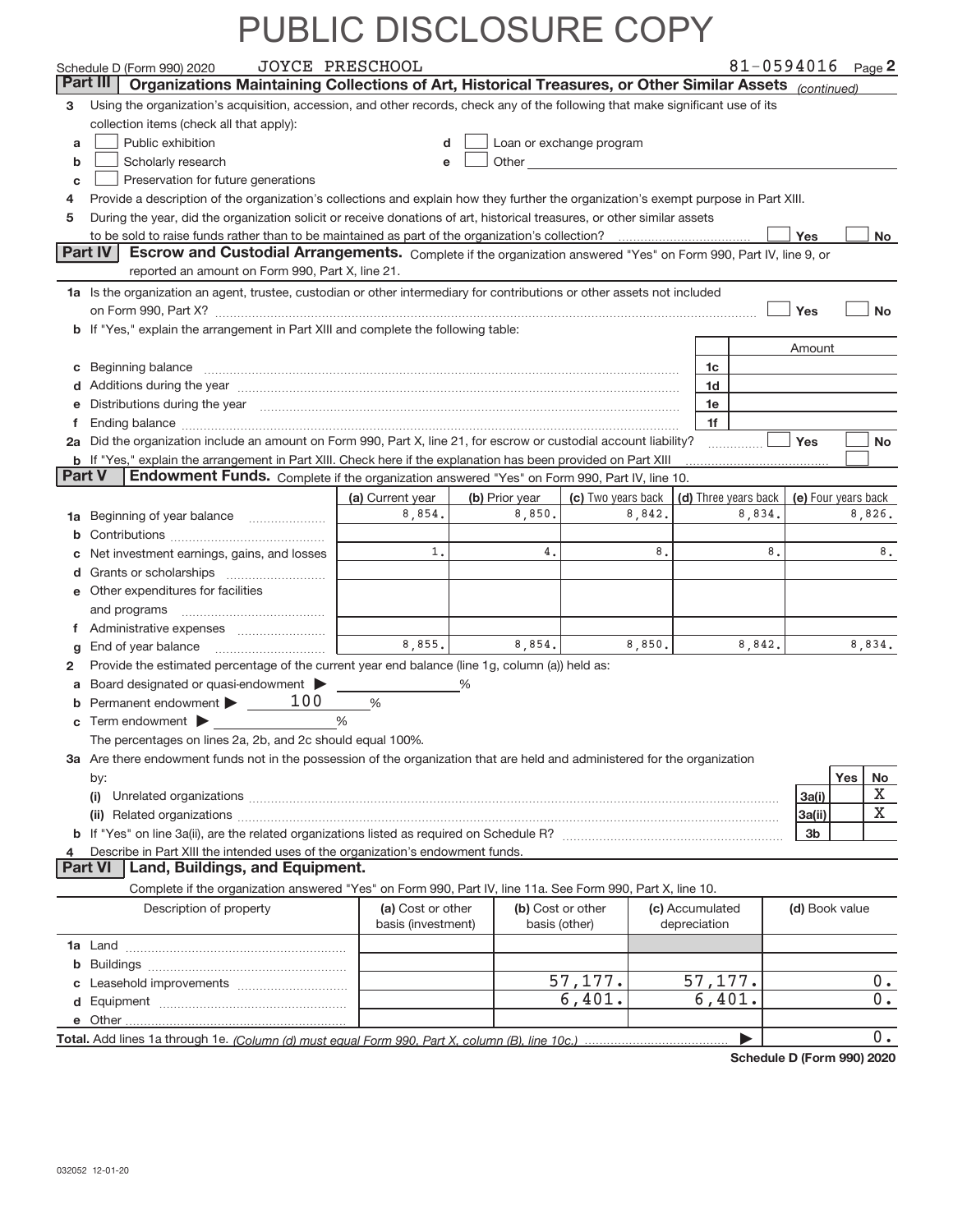| JOYCE PRESCHOOL<br>Schedule D (Form 990) 2020                                                                                                     |                 | 81-0594016 $_{Page}$ 3                                    |                |  |
|---------------------------------------------------------------------------------------------------------------------------------------------------|-----------------|-----------------------------------------------------------|----------------|--|
| <b>Investments - Other Securities.</b><br><b>Part VII</b>                                                                                         |                 |                                                           |                |  |
| Complete if the organization answered "Yes" on Form 990, Part IV, line 11b. See Form 990, Part X, line 12.                                        |                 |                                                           |                |  |
| (a) Description of security or category (including name of security)                                                                              | (b) Book value  | (c) Method of valuation: Cost or end-of-year market value |                |  |
| (1) Financial derivatives                                                                                                                         |                 |                                                           |                |  |
| (2) Closely held equity interests                                                                                                                 |                 |                                                           |                |  |
| (3) Other                                                                                                                                         |                 |                                                           |                |  |
| (A)                                                                                                                                               |                 |                                                           |                |  |
| (B)                                                                                                                                               |                 |                                                           |                |  |
| (C)                                                                                                                                               |                 |                                                           |                |  |
| (D)                                                                                                                                               |                 |                                                           |                |  |
| (E)                                                                                                                                               |                 |                                                           |                |  |
| (F)                                                                                                                                               |                 |                                                           |                |  |
| (G)                                                                                                                                               |                 |                                                           |                |  |
| (H)                                                                                                                                               |                 |                                                           |                |  |
| Total. (Col. (b) must equal Form 990, Part X, col. (B) line 12.)<br>Part VIII Investments - Program Related.                                      |                 |                                                           |                |  |
|                                                                                                                                                   |                 |                                                           |                |  |
| Complete if the organization answered "Yes" on Form 990, Part IV, line 11c. See Form 990, Part X, line 13.<br>(a) Description of investment       | (b) Book value  | (c) Method of valuation: Cost or end-of-year market value |                |  |
|                                                                                                                                                   |                 |                                                           |                |  |
| (1)<br>(2)                                                                                                                                        |                 |                                                           |                |  |
| (3)                                                                                                                                               |                 |                                                           |                |  |
| (4)                                                                                                                                               |                 |                                                           |                |  |
| (5)                                                                                                                                               |                 |                                                           |                |  |
| (6)                                                                                                                                               |                 |                                                           |                |  |
| (7)                                                                                                                                               |                 |                                                           |                |  |
| (8)                                                                                                                                               |                 |                                                           |                |  |
| (9)                                                                                                                                               |                 |                                                           |                |  |
| Total. (Col. (b) must equal Form 990, Part X, col. (B) line 13.)                                                                                  |                 |                                                           |                |  |
| <b>Other Assets.</b><br>Part IX                                                                                                                   |                 |                                                           |                |  |
| Complete if the organization answered "Yes" on Form 990, Part IV, line 11d. See Form 990, Part X, line 15.                                        |                 |                                                           |                |  |
|                                                                                                                                                   | (a) Description |                                                           | (b) Book value |  |
| (1)                                                                                                                                               |                 |                                                           |                |  |
| (2)                                                                                                                                               |                 |                                                           |                |  |
| (3)                                                                                                                                               |                 |                                                           |                |  |
| (4)                                                                                                                                               |                 |                                                           |                |  |
| (5)                                                                                                                                               |                 |                                                           |                |  |
| (6)                                                                                                                                               |                 |                                                           |                |  |
| (7)                                                                                                                                               |                 |                                                           |                |  |
| (8)                                                                                                                                               |                 |                                                           |                |  |
| (9)                                                                                                                                               |                 |                                                           |                |  |
| Total. (Column (b) must equal Form 990. Part X. col. (B) line 15.)<br><b>Other Liabilities.</b><br><b>Part X</b>                                  |                 |                                                           |                |  |
|                                                                                                                                                   |                 |                                                           |                |  |
| Complete if the organization answered "Yes" on Form 990, Part IV, line 11e or 11f. See Form 990, Part X, line 25.<br>(a) Description of liability |                 |                                                           | (b) Book value |  |
| 1.                                                                                                                                                |                 |                                                           |                |  |
| (1)<br>Federal income taxes                                                                                                                       |                 |                                                           |                |  |
| (2)                                                                                                                                               |                 |                                                           |                |  |
| (3)                                                                                                                                               |                 |                                                           |                |  |
| (4)<br>(5)                                                                                                                                        |                 |                                                           |                |  |
| (6)                                                                                                                                               |                 |                                                           |                |  |
| (7)                                                                                                                                               |                 |                                                           |                |  |
| (8)                                                                                                                                               |                 |                                                           |                |  |
| (9)                                                                                                                                               |                 |                                                           |                |  |
| Total. (Column (b) must equal Form 990, Part X, col. (B) line 25.)                                                                                |                 |                                                           |                |  |
|                                                                                                                                                   |                 |                                                           |                |  |

*(Column (b) must equal Form 990, Part X, col. (B) line 25.)*

**2.** Liability for uncertain tax positions. In Part XIII, provide the text of the footnote to the organization's financial statements that reports the organization's liability for uncertain tax positions under FASB ASC 740. Check here if the text of the footnote has been provided in Part XIII

 $\boxed{\text{X}}$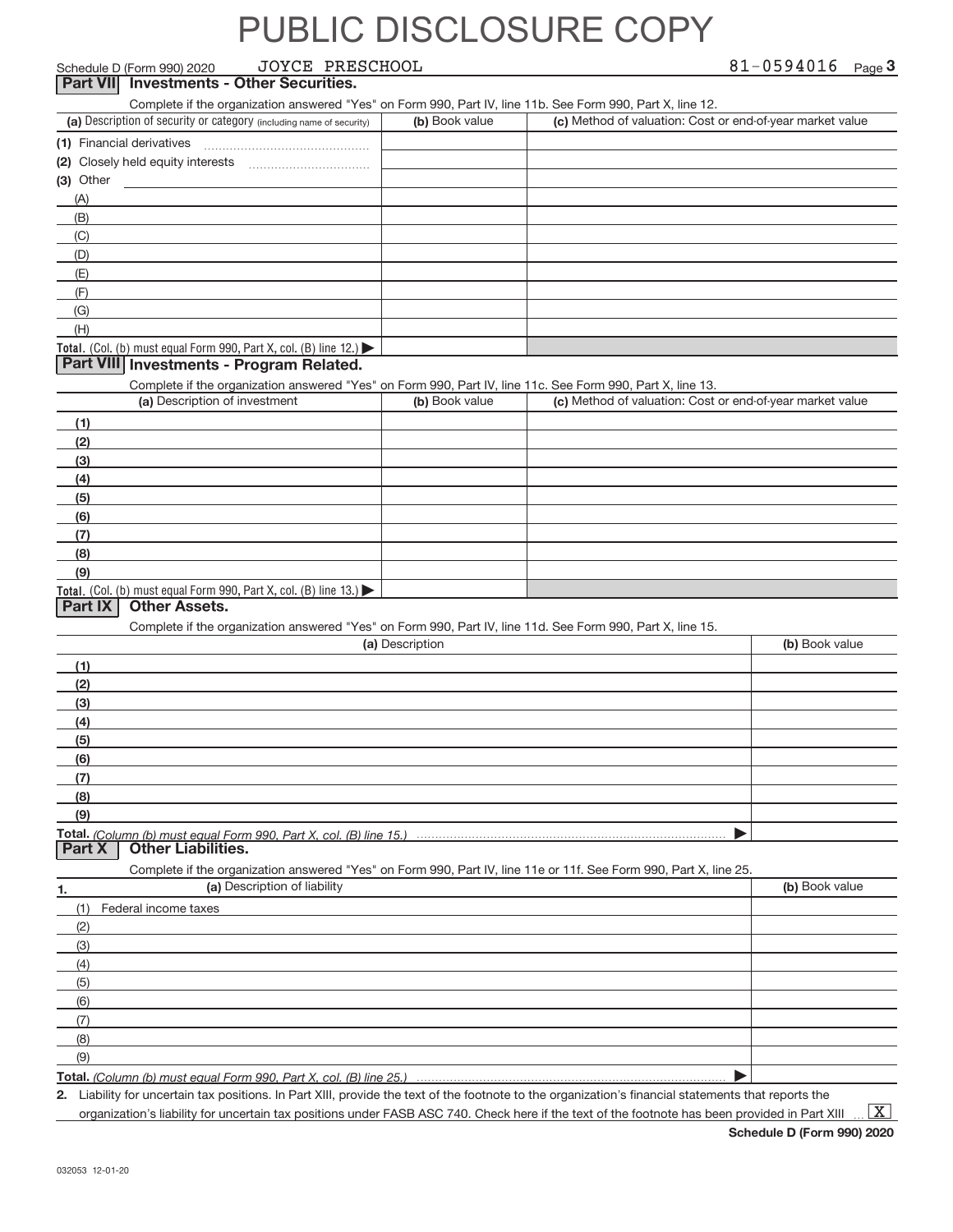|              | <b>JOYCE PRESCHOOL</b><br>Schedule D (Form 990) 2020                                                                                                                                                                                |                |           |                | $81 - 0594016$ Page 4 |
|--------------|-------------------------------------------------------------------------------------------------------------------------------------------------------------------------------------------------------------------------------------|----------------|-----------|----------------|-----------------------|
|              | Reconciliation of Revenue per Audited Financial Statements With Revenue per Return.<br><b>Part XI</b>                                                                                                                               |                |           |                |                       |
|              | Complete if the organization answered "Yes" on Form 990, Part IV, line 12a.                                                                                                                                                         |                |           |                |                       |
| 1.           | Total revenue, gains, and other support per audited financial statements                                                                                                                                                            |                |           | $\blacksquare$ | 978,504.              |
| $\mathbf{2}$ | Amounts included on line 1 but not on Form 990, Part VIII, line 12:                                                                                                                                                                 |                |           |                |                       |
| a            | Net unrealized gains (losses) on investments [11] matter contracts and the unrealized gains (losses) on investments                                                                                                                 | 2a             |           |                |                       |
| b            |                                                                                                                                                                                                                                     | 2 <sub>b</sub> |           |                |                       |
| c            |                                                                                                                                                                                                                                     | 2 <sub>c</sub> |           |                |                       |
| d            | Other (Describe in Part XIII.) <b>Construction</b> and the construction of the construction of the construction of the construction of the construction of the construction of the construction of the construction of the construc | 2d             |           |                |                       |
|              | Add lines 2a through 2d                                                                                                                                                                                                             |                |           | 2e             | $0 \cdot$             |
| з.           |                                                                                                                                                                                                                                     |                |           | 3              | 978,504.              |
| 4            | Amounts included on Form 990, Part VIII, line 12, but not on line 1:                                                                                                                                                                |                |           |                |                       |
|              | Investment expenses not included on Form 990, Part VIII, line 7b [100] [100] [100] [100] [100] [100] [100] [10                                                                                                                      | 4a             |           |                |                       |
| b            |                                                                                                                                                                                                                                     | 4 <sub>b</sub> | 118,160.  |                |                       |
| $\mathbf{c}$ | Add lines 4a and 4b                                                                                                                                                                                                                 |                |           | 4c             | 118, 160.             |
|              |                                                                                                                                                                                                                                     |                |           | 5              | 1,096,664.            |
|              | Part XII   Reconciliation of Expenses per Audited Financial Statements With Expenses per Return.                                                                                                                                    |                |           |                |                       |
|              | Complete if the organization answered "Yes" on Form 990, Part IV, line 12a.                                                                                                                                                         |                |           |                |                       |
| 1            | Total expenses and losses per audited financial statements [11] [12] manuscription and statements [13] Total expenses and losses per audited financial statements [13] manuscription and the statements [13] manuscription and      |                |           | 1.             | 818,296.              |
| 2            | Amounts included on line 1 but not on Form 990, Part IX, line 25:                                                                                                                                                                   |                |           |                |                       |
| a            |                                                                                                                                                                                                                                     | 2a             |           |                |                       |
| b            |                                                                                                                                                                                                                                     | 2 <sub>b</sub> |           |                |                       |
|              | Other losses                                                                                                                                                                                                                        | 2 <sub>c</sub> |           |                |                       |
| d            |                                                                                                                                                                                                                                     | 2d             |           |                |                       |
| e            | Add lines 2a through 2d <b>contained a contained a contained a contained a</b> contained a contained a contained a contained a contact a contact a contact a contact a contact a contact a contact a contact a contact a contact a  |                |           | 2e             |                       |
| 3            |                                                                                                                                                                                                                                     |                |           | 3              | 818,296.              |
| 4            | Amounts included on Form 990, Part IX, line 25, but not on line 1:                                                                                                                                                                  |                |           |                |                       |
| a            | Investment expenses not included on Form 990, Part VIII, line 7b [1000000000000000000000000000000000                                                                                                                                | 4a             |           |                |                       |
| b            | Other (Describe in Part XIII.) <b>Construction Contract Construction</b> Chemical Construction Chemical Chemical Chemical Chemical Chemical Chemical Chemical Chemical Chemical Chemical Chemical Chemical Chemical Chemical Chemic | 4 <sub>h</sub> | 118, 160. |                |                       |
|              | Add lines 4a and 4b                                                                                                                                                                                                                 |                |           | 4c             | 118,160.              |
|              |                                                                                                                                                                                                                                     |                |           | 5              | 936,456.              |
|              | Part XIII Supplemental Information.                                                                                                                                                                                                 |                |           |                |                       |

Provide the descriptions required for Part II, lines 3, 5, and 9; Part III, lines 1a and 4; Part IV, lines 1b and 2b; Part V, line 4; Part X, line 2; Part XI, lines 2d and 4b; and Part XII, lines 2d and 4b. Also complete this part to provide any additional information.

#### PART V, LINE 4:

|  |  |  |  | THE EARNINGS FROM THE ENDOWMENT ARE INTENDED TO BE USED FOR PROGRAM |  |  |  |  |  |  |  |
|--|--|--|--|---------------------------------------------------------------------|--|--|--|--|--|--|--|
|--|--|--|--|---------------------------------------------------------------------|--|--|--|--|--|--|--|

MATERIALS AND SCHOLARSHIPS TO CHILDREN IN NEED.

PART X, LINE 2:

#### THE ORGANIZATION IS EXEMPT FROM FEDERAL INCOME TAXES UNDER THE PROVISIONS

OF SECTION 501(C)(3) OF THE INTERNAL REVENUE CODE, AS AMENDED. THE

### ORGANIZATION IS ALSO EXEMPT FROM MINNESOTA INCOME TAXES.

#### THE ORGANIZATION REVIEWS INCOME TAX POSITIONS TAKEN OR EXPECTED TO BE

TAKEN IN INCOME TAX RETURNS TO DETERMINE IF THERE ARE ANY INCOME TAX

#### UNCERTAINTIES. THIS INCLUDES POSITIONS THAT THE ENTITY IS EXEMPT FROM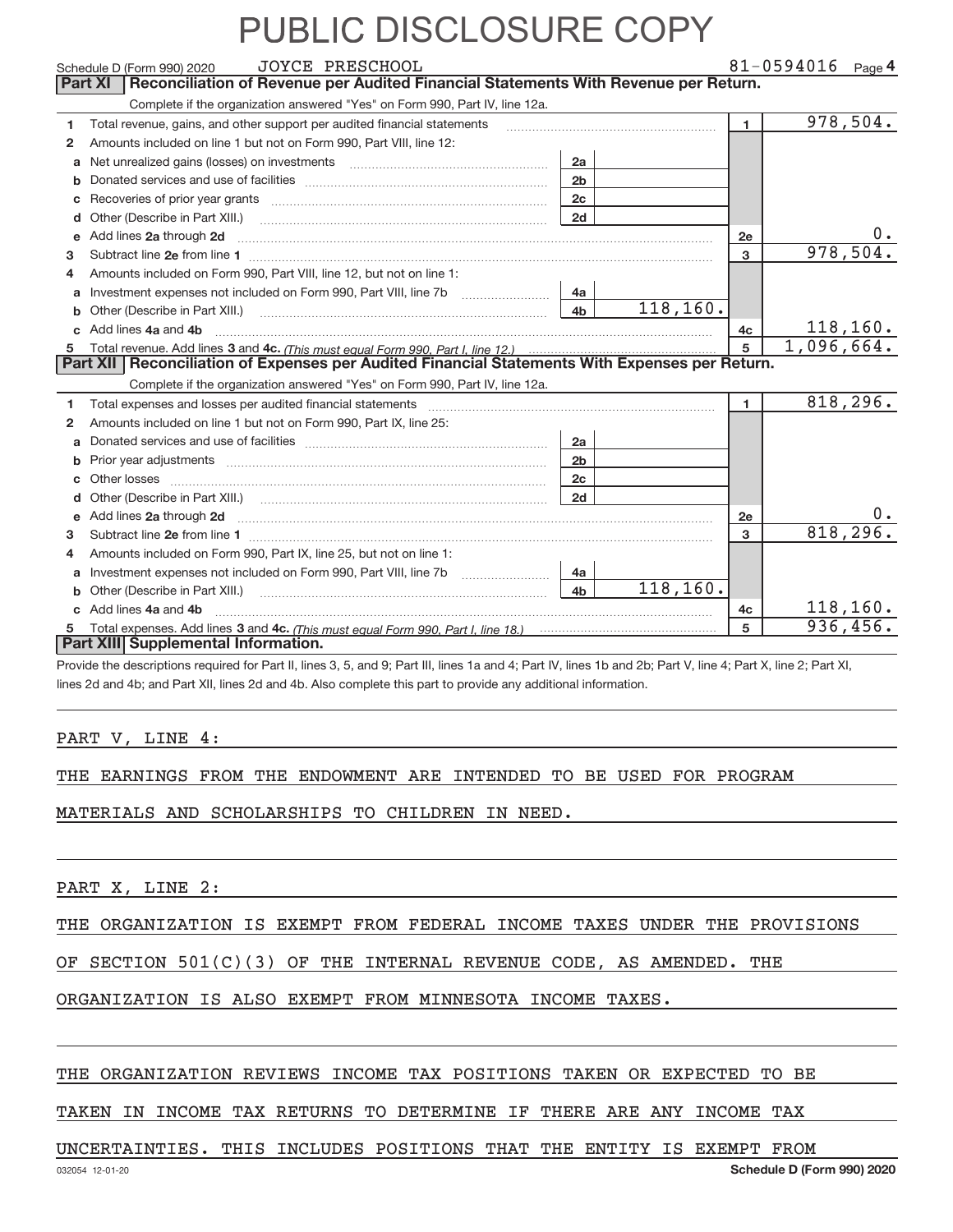| PUBLIC DISCLOSURE COPY                                                                                                                       |                       |
|----------------------------------------------------------------------------------------------------------------------------------------------|-----------------------|
| <b>JOYCE PRESCHOOL</b><br>Schedule D (Form 990) 2020<br>Part XIII Supplemental Information (continued)                                       | $81 - 0594016$ Page 5 |
| INCOME TAXES OR NOT SUBJECT TO INCOME TAXES ON UNRELATED BUSINESS INCOME.                                                                    |                       |
| THE ORGANIZATION RECOGNIZES TAX BENEFITS FROM UNCERTAIN TAX POSITIONS ONLY                                                                   |                       |
| IT IS MORE LIKELY THAN NOT THAT THE TAX POSITIONS WILL BE SUSTAINED ON                                                                       |                       |
| EXAMINATION BY TAXING AUTHORITIES BASED ON THE TECHNICAL MERITS OF THE                                                                       |                       |
| POSITIONS. THE ORGANIZATION HAS IDENTIFIED NO SIGNIFICANT INCOME TAX                                                                         |                       |
| UNCERTAINTIES. THE ORGANIZATION FILES INFORMATIONAL RETURNS AS A                                                                             |                       |
| TAX-EXEMPT ORGANIZATION. SHOULD THAT STATUS BE CHALLENGED IN THE FUTURE,<br>ALL YEARS SINCE INCEPTION COULD BE SUBJECT TO REVIEW BY THE IRS. |                       |
| PART XI, LINE 4B - OTHER ADJUSTMENTS:                                                                                                        |                       |
| TUITION SCHOLARSHIPS                                                                                                                         | 118,839.              |
| FUNDRAISING EXPENSES                                                                                                                         | $-679.$               |
| TOTAL TO SCHEDULE D, PART XI, LINE 4B<br>the control of the control of the control of the control of the                                     | 118, 160.             |
|                                                                                                                                              |                       |
| PART XII, LINE 4B - OTHER ADJUSTMENTS:                                                                                                       |                       |
| TUITION SCHOLARSHIPS                                                                                                                         | 118,839.              |
| FUNDRAISING EXPENSES ON PAGE 9 OF 990                                                                                                        | $-679.$               |

TOTAL TO SCHEDULE D, PART XII, LINE 4B 118,160.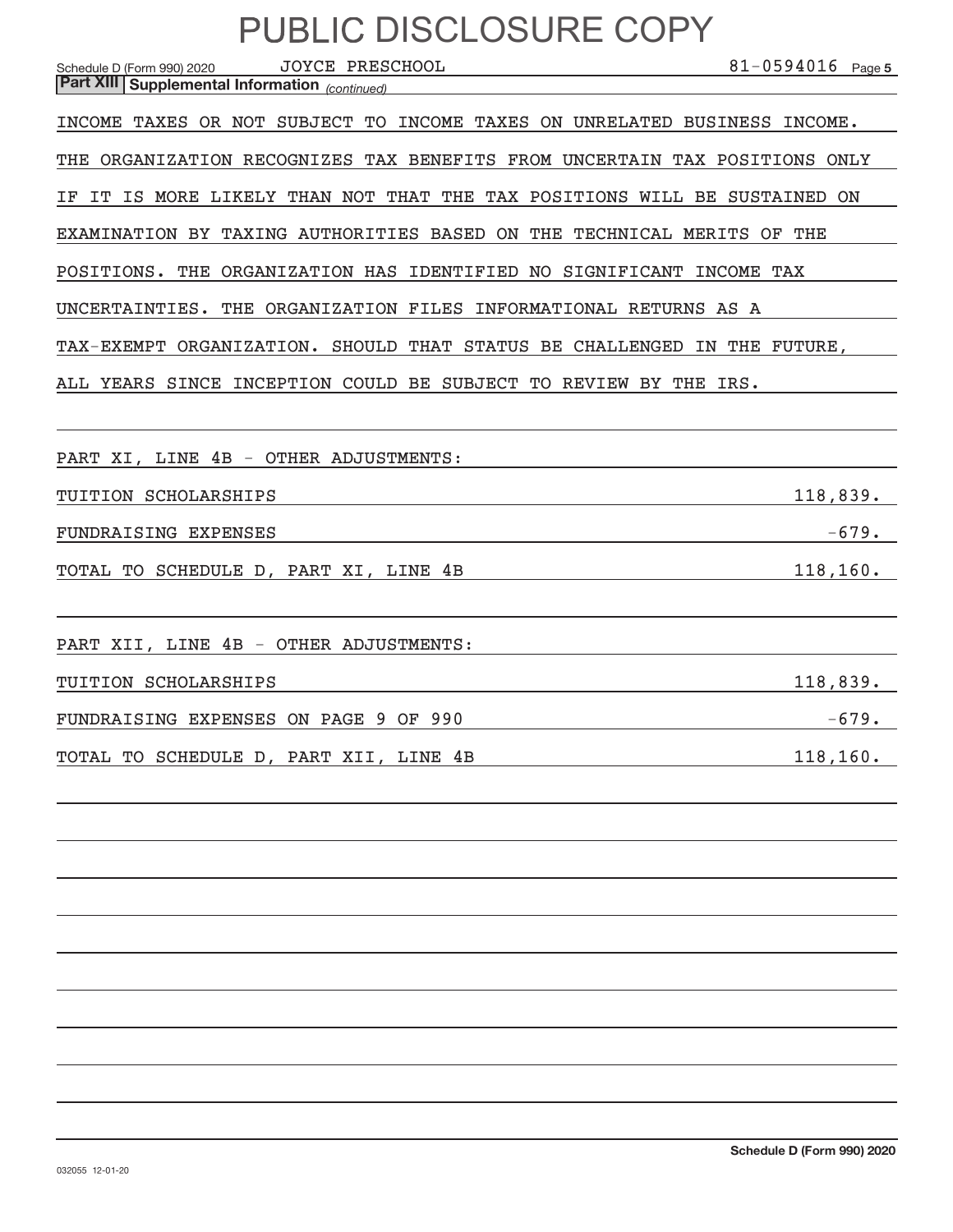|                |                                                        | PUBLIC DISCLOSURE COPY                                                                                                    |                                       |            |                                     |           |
|----------------|--------------------------------------------------------|---------------------------------------------------------------------------------------------------------------------------|---------------------------------------|------------|-------------------------------------|-----------|
|                | <b>SCHEDULE E</b>                                      | <b>Schools</b>                                                                                                            |                                       |            | OMB No. 1545-0047                   |           |
|                | (Form 990 or 990-EZ)                                   | Complete if the organization answered "Yes" on Form 990,<br>Part IV, line 13, or Form 990-EZ, Part VI, line 48.           |                                       |            | 2020                                |           |
|                | Department of the Treasury<br>Internal Revenue Service | Attach to Form 990 or Form 990-EZ.<br>Go to www.irs.gov/Form990 for the latest information.                               |                                       |            | <b>Open to Public</b><br>Inspection |           |
|                | Name of the organization                               |                                                                                                                           | <b>Employer identification number</b> |            |                                     |           |
|                |                                                        | JOYCE PRESCHOOL                                                                                                           |                                       | 81-0594016 |                                     |           |
| <b>Part I</b>  |                                                        |                                                                                                                           |                                       |            |                                     |           |
|                |                                                        |                                                                                                                           |                                       |            | <b>YES</b>                          | <b>NO</b> |
|                |                                                        | Does the organization have a racially nondiscriminatory policy toward students by statement in its charter,               |                                       |            |                                     |           |
|                |                                                        |                                                                                                                           |                                       |            | х                                   |           |
| $\overline{2}$ |                                                        | Does the organization include a statement of its racially nondiscriminatory policy toward students in all its brochures,  |                                       |            |                                     |           |
|                |                                                        | catalogues, and other written communications with the public dealing with student admissions, programs, and scholarships? |                                       |            | X<br>$\overline{2}$                 |           |
| 3              |                                                        | Has the organization publicized its racially nondiscriminatory policy on its primary publicly accessible Internet         |                                       |            |                                     |           |
|                |                                                        | homepage at all times during its taxable year in a manner reasonably expected to be noticed by visitors to the            |                                       |            |                                     |           |
|                |                                                        | homepage, or through newspaper or broadcast media during the period of solicitation for students, or during the           |                                       |            |                                     |           |
|                |                                                        | registration period if it has no solicitation program, in a way that makes the policy known to all parts of the general   |                                       |            |                                     |           |
|                |                                                        | community it serves? If "Yes," please describe. If "No," please explain. If you need more space, use Part II              |                                       | 3          | X                                   |           |
|                |                                                        | ALL COMMUNICATION EMBRACES THE DIVERSITY OF THE SCHOOL.                                                                   |                                       |            |                                     |           |
|                |                                                        |                                                                                                                           |                                       |            |                                     |           |

**a** Records indicating the racial composition of the student body, faculty, and administrative staff? ~~~~~~~~~~~~~~ **b** Records documenting that scholarships and other financial assistance are awarded on a racially nondiscriminatory basis?

**d** Copies of all material used by the organization or on its behalf to solicit contributions? ~~~~~~~~~~~~~~~~~~~

with student admissions, programs, and scholarships? ~~~~~~~~~~~~~~~~~~~~~~~~~~~~~~~~~~

**a** Students' rights or privileges? ~~~~~~~~~~~~~~~~~~~~~~~~~~~~~~~~~~~~~~~~~~~~~~~ **b** Admissions policies? ~~~~~~~~~~~~~~~~~~~~~~~~~~~~~~~~~~~~~~~~~~~~~~~~~~~ **c** Employment of faculty or administrative staff? ~~~~~~~~~~~~~~~~~~~~~~~~~~~~~~~~~~~~~~~ **d** Scholarships or other financial assistance? ~~~~~~~~~~~~~~~~~~~~~~~~~~~~~~~~~~~~~~~~ **e** Educational policies? ~~~~~~~~~~~~~~~~~~~~~~~~~~~~~~~~~~~~~~~~~~~~~~~~~~~ **f** Use of facilities? ~~~~~~~~~~~~~~~~~~~~~~~~~~~~~~~~~~~~~~~~~~~~~~~~~~~~~ **g** Athletic programs? ~~~~~~~~~~~~~~~~~~~~~~~~~~~~~~~~~~~~~~~~~~~~~~~~~~~~ **h** Other extracurricular activities? ~~~~~~~~~~~~~~~~~~~~~~~~~~~~~~~~~~~~~~~~~~~~~~

**6 a** Does the organization receive any financial aid or assistance from a governmental agency? ~~~~~~~~~~~~~~~~

**b** Has the organization's right to such aid ever been revoked or suspended? ~~~~~~~~~~~~~~~~~~~~~~~~~

Does the organization certify that it has complied with the applicable requirements of sections 4.01 through 4.05 of Rev. Proc. 75-50, 1975-2 C.B. 587, covering racial nondiscrimination? If "No," explain on Part II

**c** Copies of all catalogues, brochures, announcements, and other written communications to the public dealing

If you answered "No" to any of the above, please explain. If you need more space, use Part II.

Does the organization discriminate by race in any way with respect to:

If you answered "Yes" on either line 6a or line 6b, explain on Part II.

| LHA For Paperwork Reduction Act Notice, see the Instructions for Form 990 or Form 990-EZ. |  |
|-------------------------------------------------------------------------------------------|--|
|-------------------------------------------------------------------------------------------|--|

If you answered "Yes" to any of the above, please explain. If you need more space, use Part II.

**Schedule E (Form 990 or 990‐EZ) 2020**

**6a 6b**

**7**

X

**4a 4b** X X

X X

> X X X X X X X X

X X

~

**4c 4d**

**5a 5b 5c 5d 5e 5f 5g 5h**

**7**

**4**

Does the organization maintain the following?

**5**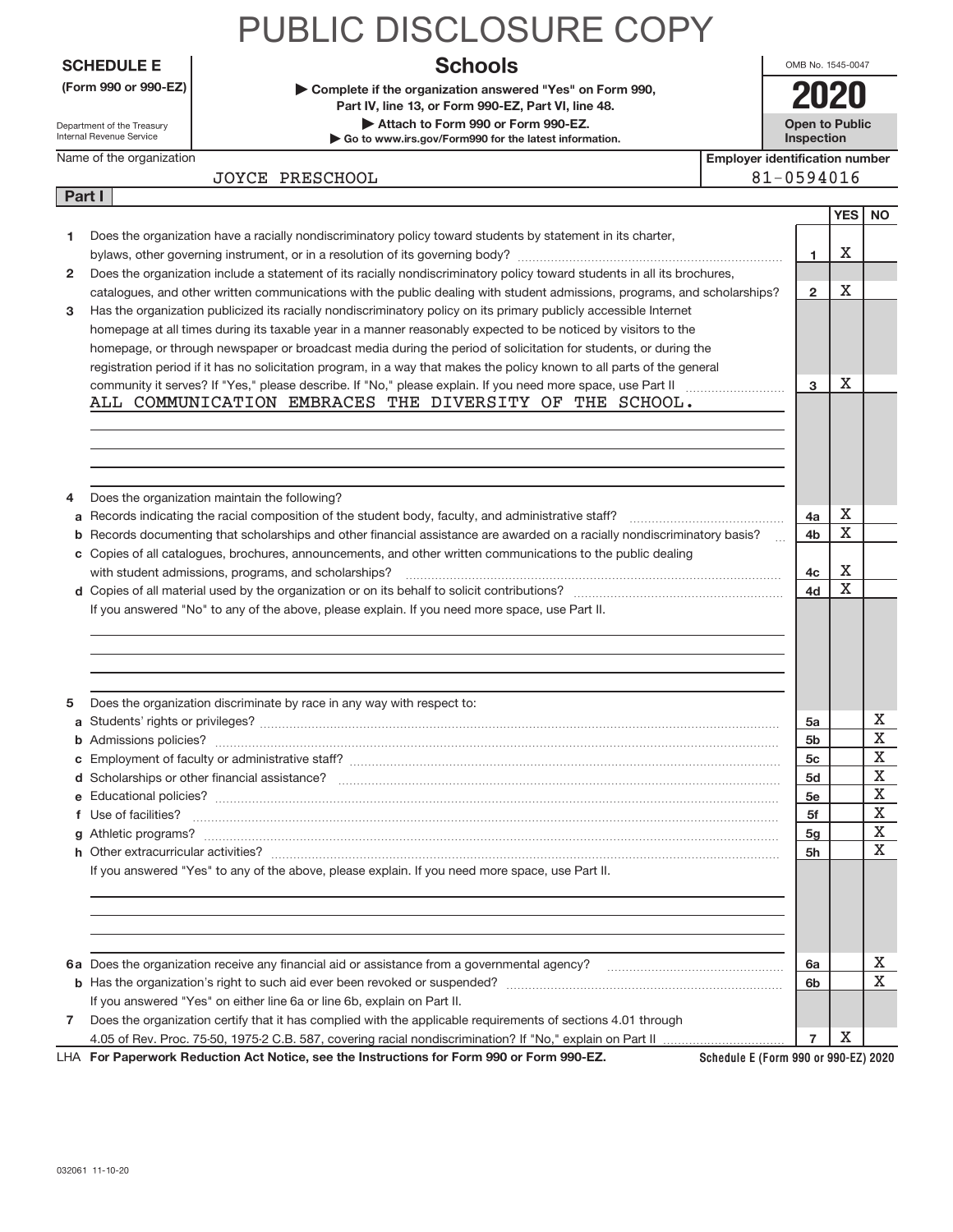Schedule E (Form 990 or 990‐EZ) 2020 Page JOYCE PRESCHOOL 81‐0594016

Part II | Supplemental Information. Provide the explanations required by Part I, lines 3, 4d, 5h, 6b, and 7, as applicable. Also provide any other additional information.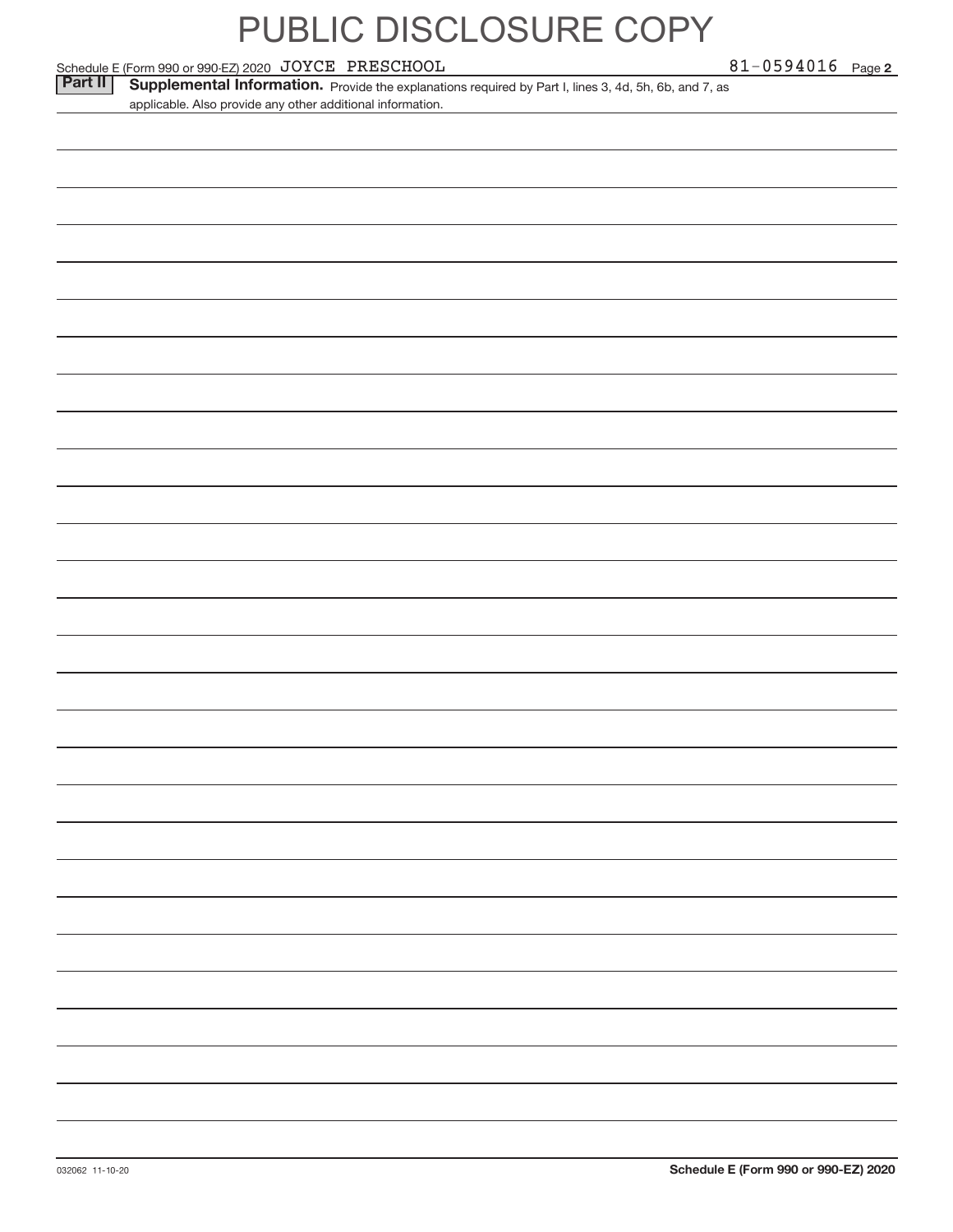|                                                                                                                                               |                                                                     | PUBLIC DISCLOSURE COPY                                                                                                                                                                                                                                                                                                                                                                                                                                                                                                                                      |                                         |                                 |                                                                            |                                                                            |                                                         |
|-----------------------------------------------------------------------------------------------------------------------------------------------|---------------------------------------------------------------------|-------------------------------------------------------------------------------------------------------------------------------------------------------------------------------------------------------------------------------------------------------------------------------------------------------------------------------------------------------------------------------------------------------------------------------------------------------------------------------------------------------------------------------------------------------------|-----------------------------------------|---------------------------------|----------------------------------------------------------------------------|----------------------------------------------------------------------------|---------------------------------------------------------|
| <b>SCHEDULE G</b>                                                                                                                             |                                                                     | <b>Supplemental Information Regarding Fundraising or Gaming Activities</b>                                                                                                                                                                                                                                                                                                                                                                                                                                                                                  |                                         |                                 |                                                                            |                                                                            | OMB No. 1545-0047                                       |
| (Form 990 or 990-EZ)                                                                                                                          |                                                                     | Complete if the organization answered "Yes" on Form 990, Part IV, line 17, 18, or 19, or if the                                                                                                                                                                                                                                                                                                                                                                                                                                                             |                                         |                                 |                                                                            |                                                                            |                                                         |
| Department of the Treasury                                                                                                                    |                                                                     | organization entered more than \$15,000 on Form 990-EZ, line 6a.<br>Attach to Form 990 or Form 990-EZ.                                                                                                                                                                                                                                                                                                                                                                                                                                                      |                                         |                                 |                                                                            |                                                                            | <b>Open to Public</b>                                   |
| Internal Revenue Service                                                                                                                      |                                                                     | ► Go to www.irs.gov/Form990 for instructions and the latest information.                                                                                                                                                                                                                                                                                                                                                                                                                                                                                    |                                         |                                 |                                                                            |                                                                            | Inspection                                              |
| Name of the organization                                                                                                                      |                                                                     | JOYCE PRESCHOOL                                                                                                                                                                                                                                                                                                                                                                                                                                                                                                                                             |                                         |                                 |                                                                            | 81-0594016                                                                 | <b>Employer identification number</b>                   |
| Part I                                                                                                                                        |                                                                     | Fundraising Activities. Complete if the organization answered "Yes" on Form 990, Part IV, line 17. Form 990-EZ filers are not                                                                                                                                                                                                                                                                                                                                                                                                                               |                                         |                                 |                                                                            |                                                                            |                                                         |
| Mail solicitations<br>a<br>b<br>Phone solicitations<br>c<br>d<br>In-person solicitations<br>compensated at least \$5,000 by the organization. | required to complete this part.<br>Internet and email solicitations | 1 Indicate whether the organization raised funds through any of the following activities. Check all that apply.<br>e l<br>f<br>Special fundraising events<br>g<br>2 a Did the organization have a written or oral agreement with any individual (including officers, directors, trustees, or<br>key employees listed in Form 990, Part VII) or entity in connection with professional fundraising services?<br><b>b</b> If "Yes," list the 10 highest paid individuals or entities (fundraisers) pursuant to agreements under which the fundraiser is to be |                                         |                                 | Solicitation of non-government grants<br>Solicitation of government grants | Yes                                                                        | No                                                      |
| (i) Name and address of individual<br>or entity (fundraiser)                                                                                  |                                                                     | (ii) Activity                                                                                                                                                                                                                                                                                                                                                                                                                                                                                                                                               | (iii) Did<br>fundraiser<br>have custody | or control of<br>contributions? | (iv) Gross receipts<br>from activity                                       | (v) Amount paid<br>to (or retained by)<br>fundraiser<br>listed in col. (i) | (vi) Amount paid<br>to (or retained by)<br>organization |
|                                                                                                                                               |                                                                     |                                                                                                                                                                                                                                                                                                                                                                                                                                                                                                                                                             | Yes                                     | No                              |                                                                            |                                                                            |                                                         |
|                                                                                                                                               |                                                                     |                                                                                                                                                                                                                                                                                                                                                                                                                                                                                                                                                             |                                         |                                 |                                                                            |                                                                            |                                                         |
|                                                                                                                                               |                                                                     |                                                                                                                                                                                                                                                                                                                                                                                                                                                                                                                                                             |                                         |                                 |                                                                            |                                                                            |                                                         |
|                                                                                                                                               |                                                                     |                                                                                                                                                                                                                                                                                                                                                                                                                                                                                                                                                             |                                         |                                 |                                                                            |                                                                            |                                                         |
|                                                                                                                                               |                                                                     |                                                                                                                                                                                                                                                                                                                                                                                                                                                                                                                                                             |                                         |                                 |                                                                            |                                                                            |                                                         |
|                                                                                                                                               |                                                                     |                                                                                                                                                                                                                                                                                                                                                                                                                                                                                                                                                             |                                         |                                 |                                                                            |                                                                            |                                                         |
|                                                                                                                                               |                                                                     |                                                                                                                                                                                                                                                                                                                                                                                                                                                                                                                                                             |                                         |                                 |                                                                            |                                                                            |                                                         |
|                                                                                                                                               |                                                                     |                                                                                                                                                                                                                                                                                                                                                                                                                                                                                                                                                             |                                         |                                 |                                                                            |                                                                            |                                                         |
|                                                                                                                                               |                                                                     |                                                                                                                                                                                                                                                                                                                                                                                                                                                                                                                                                             |                                         |                                 |                                                                            |                                                                            |                                                         |
|                                                                                                                                               |                                                                     |                                                                                                                                                                                                                                                                                                                                                                                                                                                                                                                                                             |                                         |                                 |                                                                            |                                                                            |                                                         |
|                                                                                                                                               |                                                                     |                                                                                                                                                                                                                                                                                                                                                                                                                                                                                                                                                             |                                         |                                 |                                                                            |                                                                            |                                                         |
|                                                                                                                                               |                                                                     |                                                                                                                                                                                                                                                                                                                                                                                                                                                                                                                                                             |                                         |                                 |                                                                            |                                                                            |                                                         |
|                                                                                                                                               |                                                                     |                                                                                                                                                                                                                                                                                                                                                                                                                                                                                                                                                             |                                         |                                 |                                                                            |                                                                            |                                                         |
|                                                                                                                                               |                                                                     |                                                                                                                                                                                                                                                                                                                                                                                                                                                                                                                                                             |                                         |                                 |                                                                            |                                                                            |                                                         |
| Total<br>or licensing.                                                                                                                        |                                                                     | 3 List all states in which the organization is registered or licensed to solicit contributions or has been notified it is exempt from registration                                                                                                                                                                                                                                                                                                                                                                                                          |                                         |                                 |                                                                            |                                                                            |                                                         |
|                                                                                                                                               |                                                                     |                                                                                                                                                                                                                                                                                                                                                                                                                                                                                                                                                             |                                         |                                 |                                                                            |                                                                            |                                                         |
|                                                                                                                                               |                                                                     |                                                                                                                                                                                                                                                                                                                                                                                                                                                                                                                                                             |                                         |                                 |                                                                            |                                                                            |                                                         |
|                                                                                                                                               |                                                                     |                                                                                                                                                                                                                                                                                                                                                                                                                                                                                                                                                             |                                         |                                 |                                                                            |                                                                            |                                                         |

**For Paperwork Reduction Act Notice, see the Instructions for Form 990 or 990‐EZ. Schedule G (Form 990 or 990‐EZ) 2020** LHA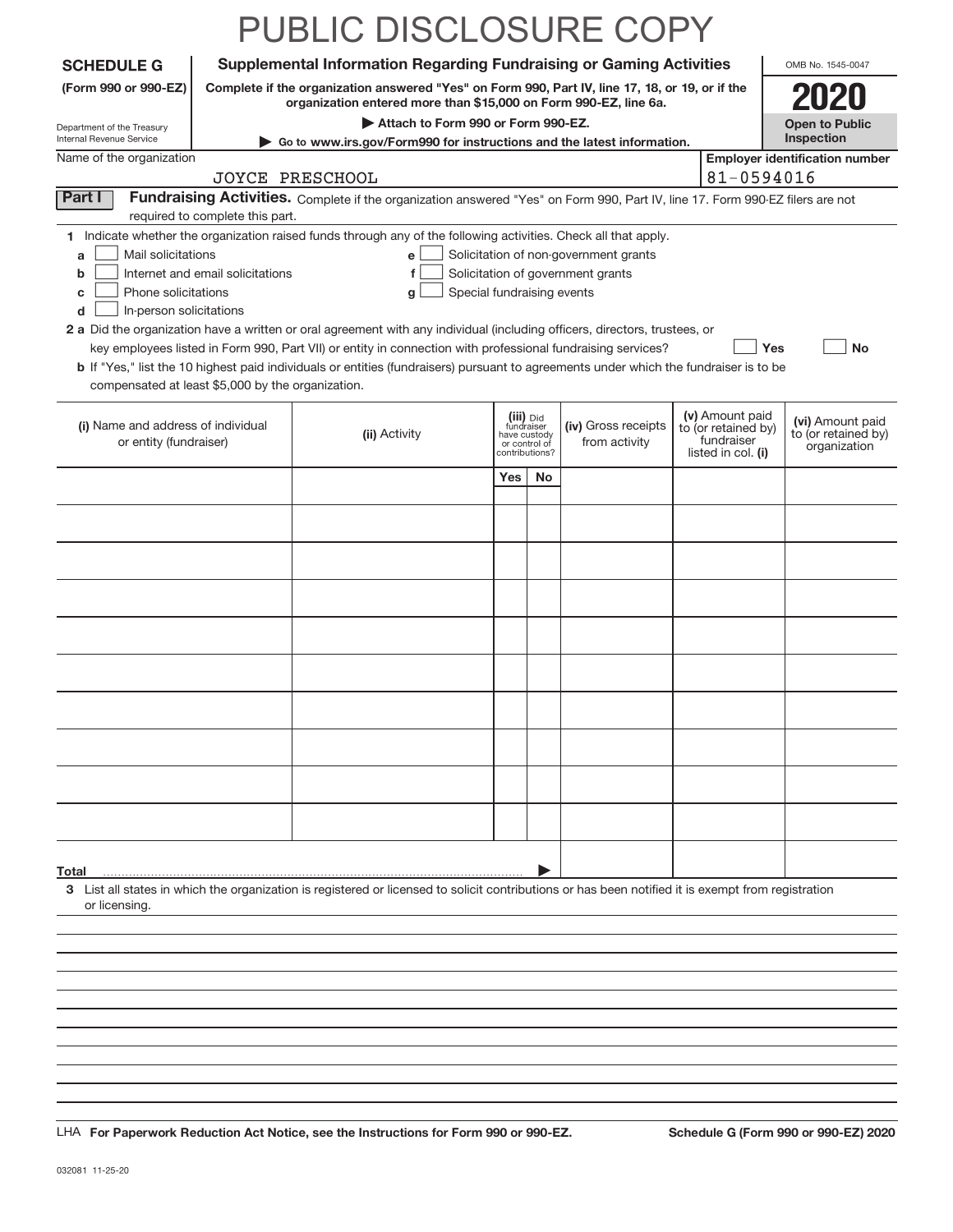#### Schedule G (Form 990 or 990‐EZ) 2020  $\rm\,JOYCE$   $\rm\,PRESCHOOL$   $\rm\,81-0594016$   $\rm\,Page$

### 81-0594016 Page 2

Part II | Fundraising Events. Complete if the organization answered "Yes" on Form 990, Part IV, line 18, or reported more than \$15,000 of fundraising event contributions and gross income on Form 990‐EZ, lines 1 and 6b. List events with gross receipts greater than \$5,000.

|                 |          | 01 Turidiaising event continuutions and gross income on Form 990-EZ, intes T and OD. Elst events with gross receipts greater than \$0,000.    |                |                         |                       |                            |
|-----------------|----------|-----------------------------------------------------------------------------------------------------------------------------------------------|----------------|-------------------------|-----------------------|----------------------------|
|                 |          |                                                                                                                                               | (a) Event $#1$ | (b) Event $#2$          | (c) Other events      | (d) Total events           |
|                 |          |                                                                                                                                               | SALUD          | <b>BARRISTERS</b>       |                       | (add col. (a) through      |
|                 |          |                                                                                                                                               | (event type)   | (event type)            | (total number)        | col. (c)                   |
|                 |          |                                                                                                                                               |                |                         |                       |                            |
| Revenue         |          |                                                                                                                                               | 26,786.        | 11, 105.                | 188.                  | 38,079.                    |
|                 |          |                                                                                                                                               |                |                         |                       |                            |
|                 |          |                                                                                                                                               | 15,836.        | 11, 105.                |                       | 26,941.                    |
|                 |          |                                                                                                                                               |                |                         |                       |                            |
|                 | 3        | Gross income (line 1 minus line 2)                                                                                                            | 10,950.        |                         | 188.                  | 11, 138.                   |
|                 |          |                                                                                                                                               |                |                         |                       |                            |
|                 |          |                                                                                                                                               |                |                         |                       |                            |
|                 |          |                                                                                                                                               |                |                         |                       |                            |
|                 | 5        |                                                                                                                                               | 1,850.         |                         |                       | 1,850.                     |
| Direct Expenses |          |                                                                                                                                               |                |                         |                       |                            |
|                 |          |                                                                                                                                               |                |                         |                       |                            |
|                 |          | 7 Food and beverages                                                                                                                          |                |                         |                       |                            |
|                 |          |                                                                                                                                               |                |                         |                       |                            |
|                 | 8        |                                                                                                                                               |                |                         |                       |                            |
|                 | 9        |                                                                                                                                               | 8,482.         | 20.                     | 679.                  | 9,181.                     |
|                 | 10       | Direct expense summary. Add lines 4 through 9 in column (d)                                                                                   |                |                         | $\blacktriangleright$ | 11,031.                    |
|                 | Part III | 11 Net income summary. Subtract line 10 from line 3, column (d)                                                                               |                |                         |                       | 107.                       |
|                 |          | Gaming. Complete if the organization answered "Yes" on Form 990, Part IV, line 19, or reported more than<br>\$15,000 on Form 990-EZ, line 6a. |                |                         |                       |                            |
|                 |          |                                                                                                                                               |                | (b) Pull tabs/instant   |                       | (d) Total gaming (add      |
|                 |          |                                                                                                                                               | (a) Bingo      | bingo/progressive bingo | (c) Other gaming      | col. (a) through col. (c)) |
| Revenue         |          |                                                                                                                                               |                |                         |                       |                            |
|                 | 1.       |                                                                                                                                               |                |                         |                       |                            |
|                 |          |                                                                                                                                               |                |                         |                       |                            |
|                 |          |                                                                                                                                               |                |                         |                       |                            |
|                 |          |                                                                                                                                               |                |                         |                       |                            |
| Direct Expenses |          |                                                                                                                                               |                |                         |                       |                            |
|                 |          |                                                                                                                                               |                |                         |                       |                            |
|                 |          |                                                                                                                                               |                |                         |                       |                            |
|                 |          | 5 Other direct expenses                                                                                                                       |                |                         |                       |                            |
|                 |          |                                                                                                                                               | Yes<br>%       | Yes<br>%                | Yes<br>%              |                            |
|                 | 6        | Volunteer labor                                                                                                                               | No             | No                      | No                    |                            |
|                 |          |                                                                                                                                               |                |                         |                       |                            |
|                 | 7        | Direct expense summary. Add lines 2 through 5 in column (d)                                                                                   |                |                         |                       |                            |
|                 |          |                                                                                                                                               |                |                         |                       |                            |
|                 | 8        |                                                                                                                                               |                |                         |                       |                            |
|                 |          |                                                                                                                                               |                |                         |                       |                            |
| 9               |          | Enter the state(s) in which the organization conducts gaming activities:                                                                      |                |                         |                       | Yes<br><b>No</b>           |
|                 |          |                                                                                                                                               |                |                         |                       |                            |
|                 |          |                                                                                                                                               |                |                         |                       |                            |
|                 |          |                                                                                                                                               |                |                         |                       |                            |
|                 |          |                                                                                                                                               |                |                         |                       | Yes<br>No                  |
|                 |          |                                                                                                                                               |                |                         |                       |                            |
|                 |          |                                                                                                                                               |                |                         |                       |                            |
|                 |          |                                                                                                                                               |                |                         |                       |                            |

032082 11‐25‐20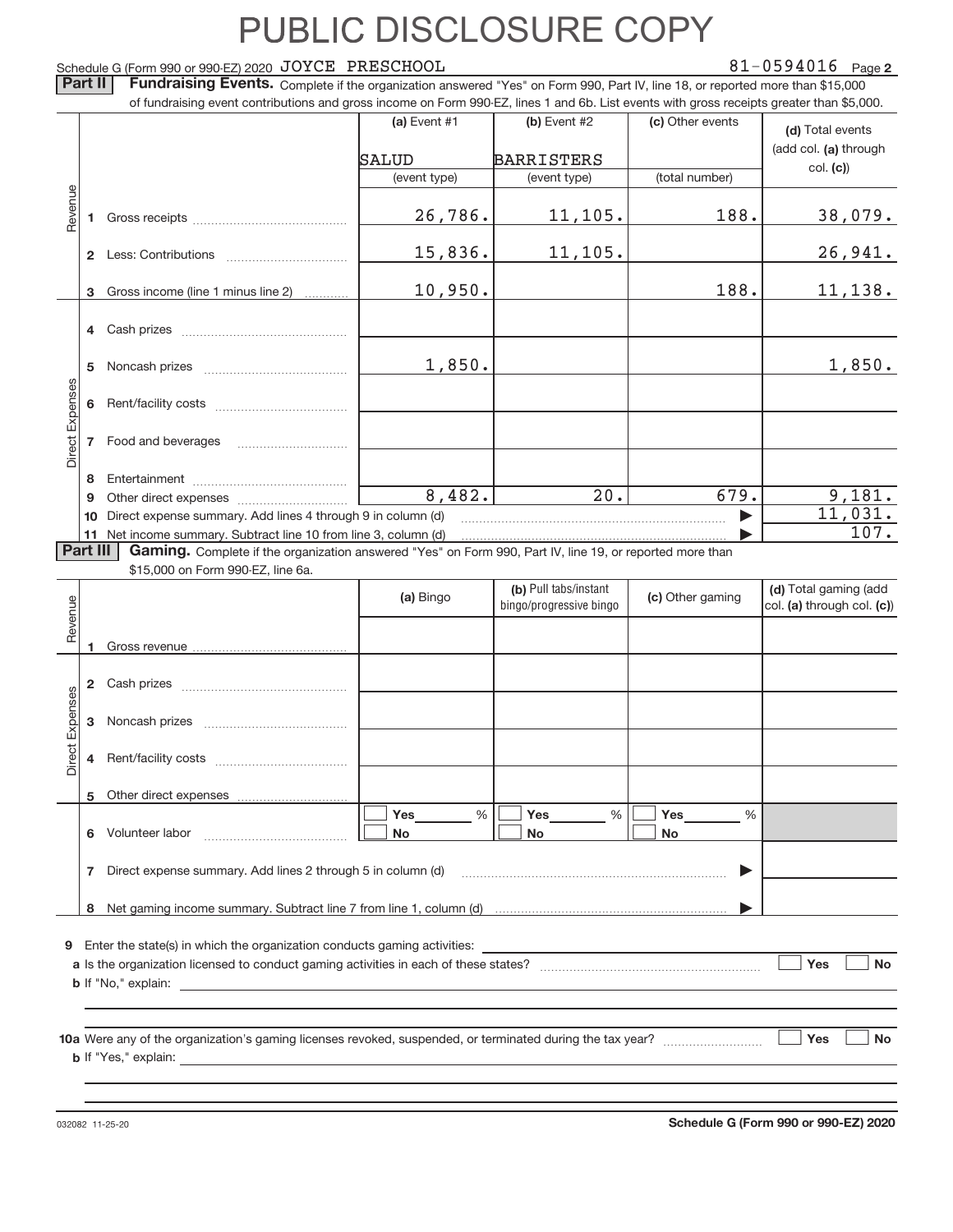| Schedule G (Form 990 or 990-EZ) 2020 JOYCE PRESCHOOL                                                                                                     | 81-0594016 |                 |        | Page 3    |
|----------------------------------------------------------------------------------------------------------------------------------------------------------|------------|-----------------|--------|-----------|
|                                                                                                                                                          |            | $\vert$ Yes     |        | <b>No</b> |
| 12 Is the organization a grantor, beneficiary or trustee of a trust, or a member of a partnership or other entity formed                                 |            |                 |        |           |
|                                                                                                                                                          |            |                 | ∣ ∣Yes | <b>No</b> |
| 13 Indicate the percentage of gaming activity conducted in:                                                                                              |            |                 |        |           |
|                                                                                                                                                          |            | 13a             |        | %         |
| <b>b</b> An outside facility <i>www.communicality www.communicality.communicality www.communicality www.communicality.com</i>                            |            | 13 <sub>b</sub> |        | %         |
| 14 Enter the name and address of the person who prepares the organization's gaming/special events books and records:                                     |            |                 |        |           |
|                                                                                                                                                          |            |                 |        |           |
|                                                                                                                                                          |            |                 |        |           |
|                                                                                                                                                          |            |                 | Yes    | <b>No</b> |
|                                                                                                                                                          |            |                 |        |           |
|                                                                                                                                                          |            |                 |        |           |
| c If "Yes," enter name and address of the third party:                                                                                                   |            |                 |        |           |
|                                                                                                                                                          |            |                 |        |           |
| Name $\blacktriangleright$ $\frac{1}{\sqrt{1-\frac{1}{2}}\left(1-\frac{1}{2}\right)}$                                                                    |            |                 |        |           |
|                                                                                                                                                          |            |                 |        |           |
|                                                                                                                                                          |            |                 |        |           |
| 16 Gaming manager information:                                                                                                                           |            |                 |        |           |
|                                                                                                                                                          |            |                 |        |           |
|                                                                                                                                                          |            |                 |        |           |
| Gaming manager compensation > \$                                                                                                                         |            |                 |        |           |
|                                                                                                                                                          |            |                 |        |           |
|                                                                                                                                                          |            |                 |        |           |
|                                                                                                                                                          |            |                 |        |           |
|                                                                                                                                                          |            |                 |        |           |
|                                                                                                                                                          |            |                 |        |           |
| Director/officer<br>Employee<br>Independent contractor                                                                                                   |            |                 |        |           |
| <b>17</b> Mandatory distributions:                                                                                                                       |            |                 |        |           |
| a Is the organization required under state law to make charitable distributions from the gaming proceeds to                                              |            |                 |        |           |
| retain the state gaming license?                                                                                                                         |            |                 | Yes    | <b>No</b> |
| <b>b</b> Enter the amount of distributions required under state law to be distributed to other exempt organizations or spent in the                      |            |                 |        |           |
| organization's own exempt activities during the tax year $\triangleright$ \$                                                                             |            |                 |        |           |
| <b>Part IV</b><br>Supplemental Information. Provide the explanations required by Part I, line 2b, columns (iii) and (v); and Part III, lines 9, 9b, 10b, |            |                 |        |           |
| 15b, 15c, 16, and 17b, as applicable. Also provide any additional information. See instructions.                                                         |            |                 |        |           |
|                                                                                                                                                          |            |                 |        |           |
|                                                                                                                                                          |            |                 |        |           |
|                                                                                                                                                          |            |                 |        |           |
|                                                                                                                                                          |            |                 |        |           |
|                                                                                                                                                          |            |                 |        |           |
|                                                                                                                                                          |            |                 |        |           |
|                                                                                                                                                          |            |                 |        |           |
|                                                                                                                                                          |            |                 |        |           |
|                                                                                                                                                          |            |                 |        |           |
|                                                                                                                                                          |            |                 |        |           |
|                                                                                                                                                          |            |                 |        |           |
|                                                                                                                                                          |            |                 |        |           |
|                                                                                                                                                          |            |                 |        |           |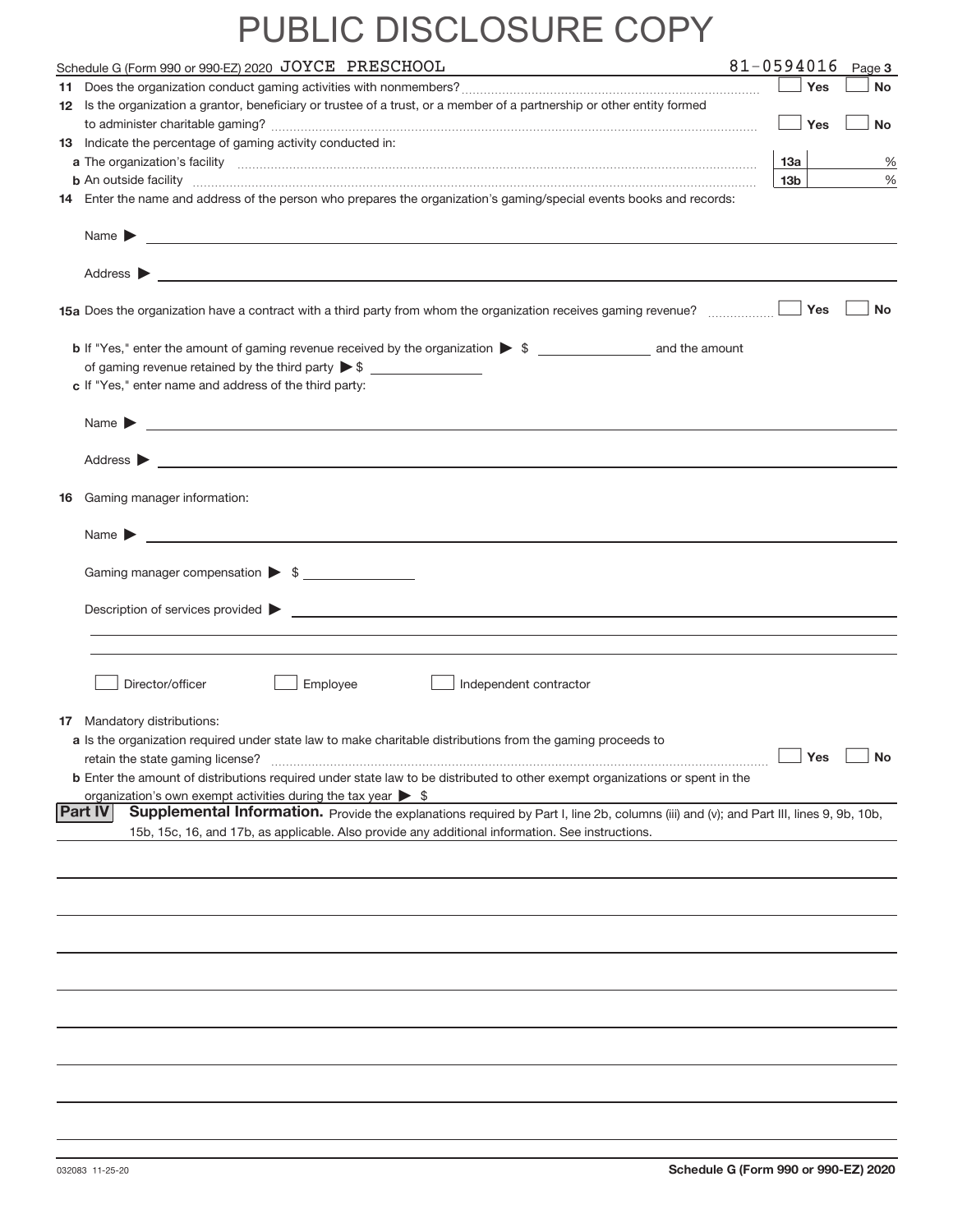*(continued)* Schedule G (Form 990 or 990‐EZ) JOYCE PRESCHOOL 81-0594016 Page **Part IV Supplemental Information**  JOYCE PRESCHOOL 81‐0594016

81-0594016 Page 4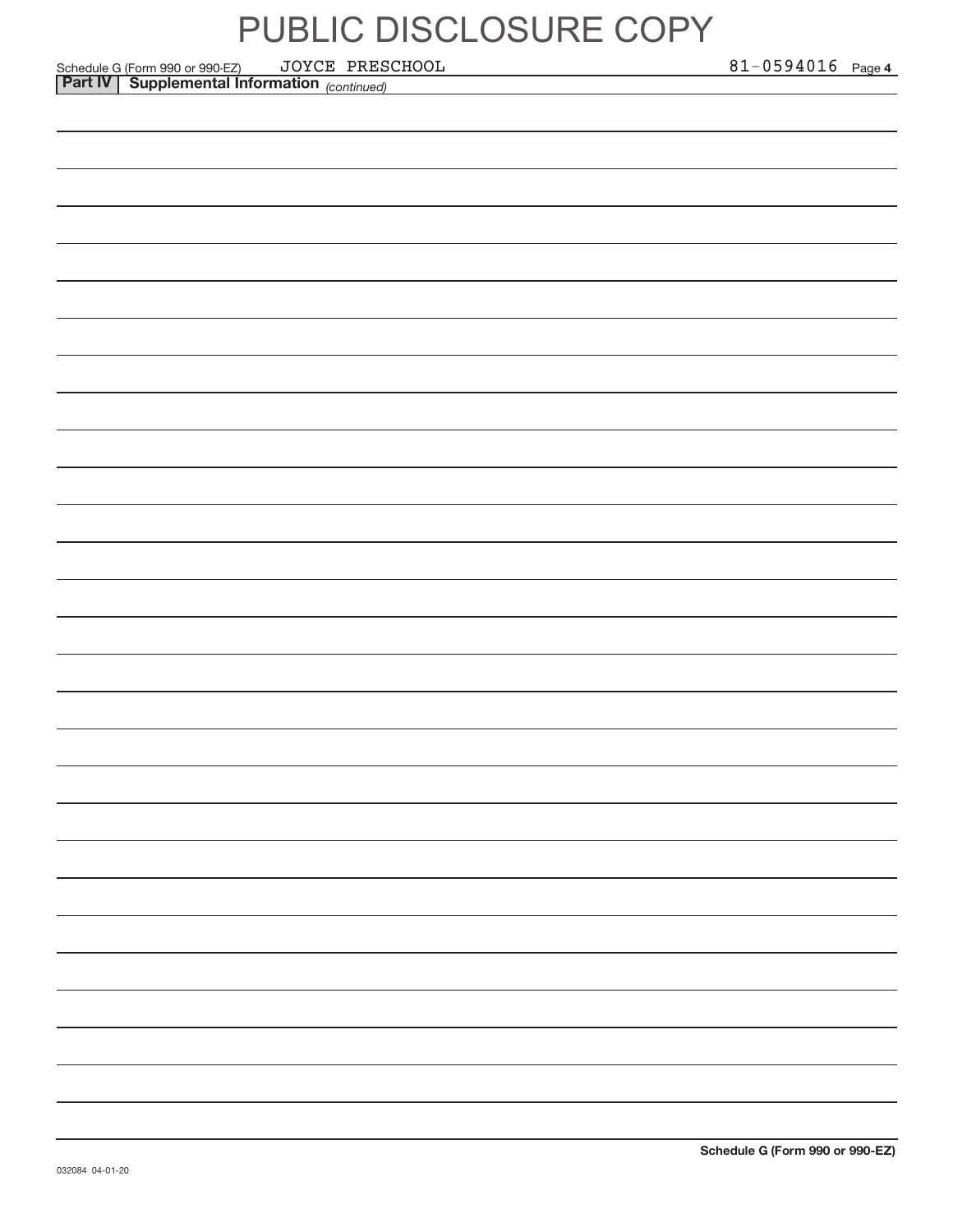032101 11-02-20 032101 11‐02‐20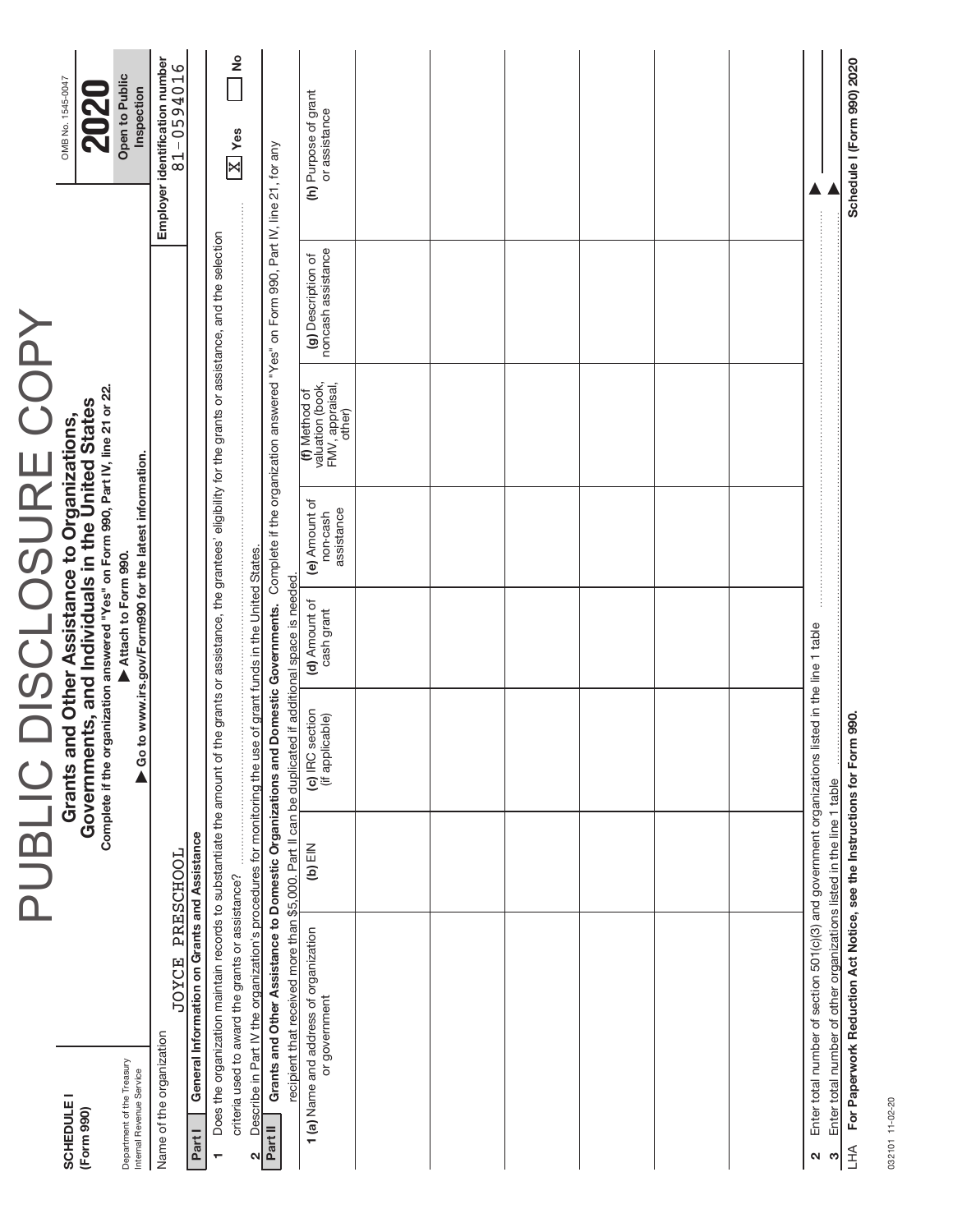| PUBLIC                                                                                                                                              |                              |                                 |                                                                            | DISCLOSURE COPY                                          |                                       |
|-----------------------------------------------------------------------------------------------------------------------------------------------------|------------------------------|---------------------------------|----------------------------------------------------------------------------|----------------------------------------------------------|---------------------------------------|
| JOYCE PRESCHOOL<br>Schedule I (Form 990) 2020<br>Part III                                                                                           |                              |                                 | Complete if the organization answered "Yes" on Form 990, Part IV, line 22. |                                                          | Page 2<br>81-0594016                  |
| Grants and Other Assistance to Domestic Individuals.<br>Part III can be duplicated if additional space is needed.                                   |                              |                                 |                                                                            |                                                          |                                       |
| (a) Type of grant or assistance                                                                                                                     | (b) Number of<br>recipients  | (c) Amount of<br>cash grant     | (d) Amount of non-<br>cash assistance                                      | (e) Method of valuation<br>(book, FMV, appraisal, other) | (f) Description of noncash assistance |
|                                                                                                                                                     |                              |                                 |                                                                            |                                                          |                                       |
| SCHOLARSHIPS                                                                                                                                        | 43                           | 118,839                         | $\mathbf{c}$                                                               |                                                          |                                       |
| FAMILY EMERGENCY GRANTS                                                                                                                             | $\mathbf{\Omega}$            | 1,122                           | $\dot{\circ}$                                                              |                                                          |                                       |
|                                                                                                                                                     |                              |                                 |                                                                            |                                                          |                                       |
|                                                                                                                                                     |                              |                                 |                                                                            |                                                          |                                       |
|                                                                                                                                                     |                              |                                 |                                                                            |                                                          |                                       |
| Supplemental Information. Provide the information required in Part I, line 2; Part III, column (b); and any other additional information<br>Part IV |                              |                                 |                                                                            |                                                          |                                       |
| $\ddot{2}$<br>LINE<br>$\overline{a}$<br>PART                                                                                                        |                              |                                 |                                                                            |                                                          |                                       |
| <b>AWARDS</b><br><b>SCHOOL</b><br>THE<br>J.<br>SCHOLARSHIPS                                                                                         | SCHOLARSHIP                  | Ą<br><b>NO</b>                  | <b>BASIS</b><br><b>NONTHLY</b>                                             | THE                                                      |                                       |
| $\Omega$<br><b>ATTENDANCE</b><br>NI<br>BE<br><b>NUST</b><br><b>STUDENT</b>                                                                          | $\dot{\mathbf{H}}$<br>RECEIV | SCHOLARSHIP                     |                                                                            |                                                          |                                       |
| <b>EMERGENCY</b><br><b>FOR</b><br>APPLICATIONS<br>$\mathbf{I}$<br><b>GRANTS</b>                                                                     | SUPPORT ARE                  | <b>REVIEWED</b>                 | <b>STAFF</b><br>ВY                                                         |                                                          |                                       |
| <b>ON NEED</b><br><b>BASED</b><br><b>GRANTS</b><br>TEAM,<br>LEADERSHIP                                                                              | N AN<br>$\overline{H}$       | $\overline{C}$<br><b>EFFORT</b> | <b>SUPPORT</b>                                                             | <b>COMMUNITY</b><br>THE                                  |                                       |
| <b>SERVES</b><br><b>SCHOOL</b><br>THE                                                                                                               |                              |                                 |                                                                            |                                                          |                                       |
|                                                                                                                                                     |                              |                                 |                                                                            |                                                          |                                       |
|                                                                                                                                                     |                              |                                 |                                                                            |                                                          |                                       |
|                                                                                                                                                     |                              |                                 |                                                                            |                                                          |                                       |

Schedule I (Form 990) 2020 **Schedule I (Form 990) 2020**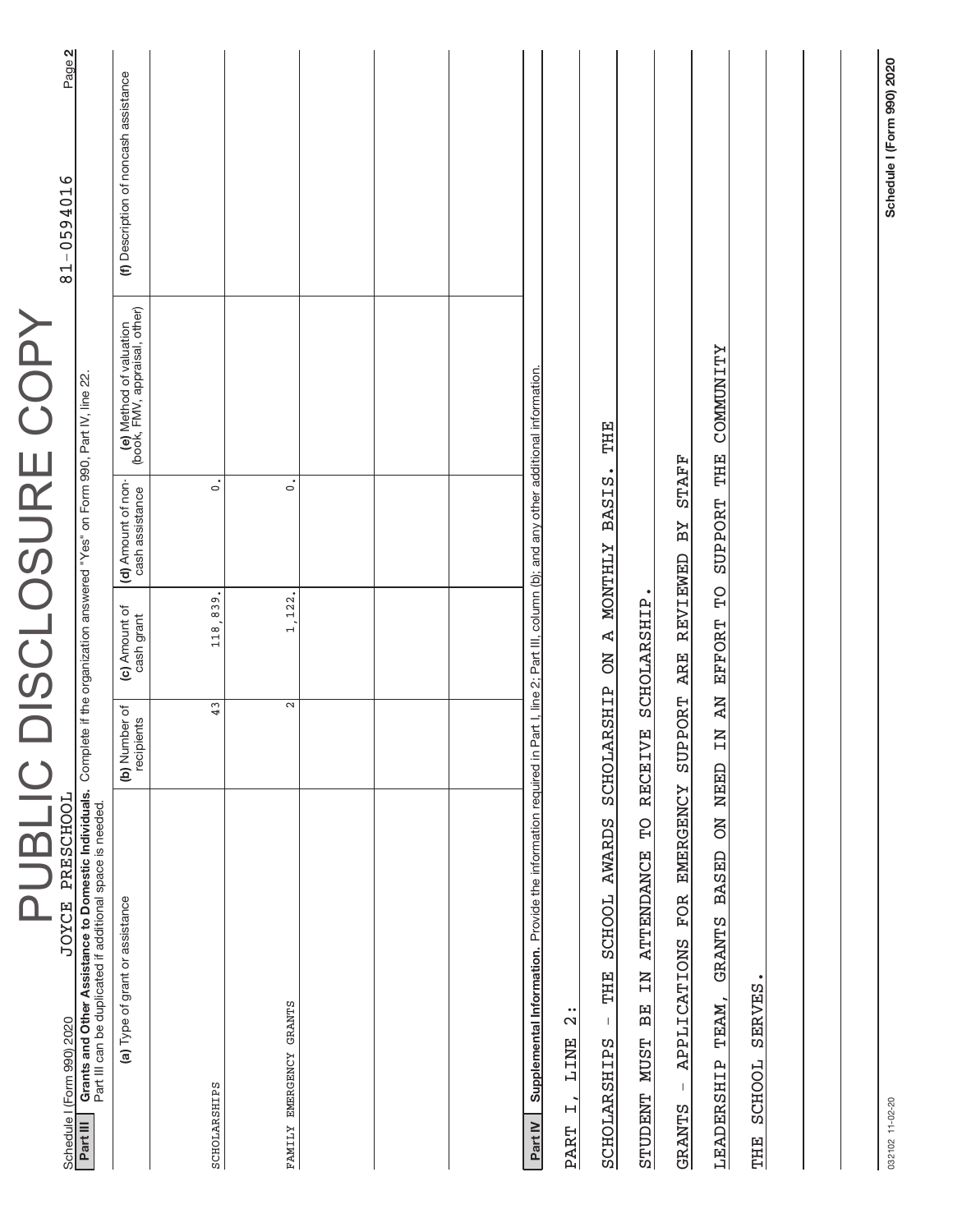**(Form 990 or 990‐EZ)**

Department of the Treasury Internal Revenue Service Name of the organization

### PUBLIC DISCLOSURE COPY

**Complete to provide information for responses to specific questions on Form 990 or 990‐EZ or to provide any additional information. | Attach to Form 990 or 990‐EZ. | Go to www.irs.gov/Form990 for the latest information. SCHEDULE O Supplemental Information to Form 990 or 990‐EZ 2020**



**Employer identification number**

JOYCE PRESCHOOL 81‐0594016

FORM 990, PART VI, SECTION B, LINE 11B:

THE FORM 990 IS PREPARED BY A CPA FIRM AND REVIEWED BY THE EXECUTIVE

DIRECTOR AND BOARD TREASURER BEFORE BEING SENT TO THE FULL BOARD. THE FORM

990 IS REVIEWED BY THE BOARD AT A REGULARLY SCHEDULED BOARD MEETING AND

APPROVED WITH A BOARD MOTION BEFORE FILING WITH THE IRS.

FORM 990, PART VI, SECTION B, LINE 12C:

THE CONFLICT OF INTEREST POLICY IS REVIEWED ANNUALLY BY EACH MEMBER OF THE BOARD OF DIRECTORS.

PRIOR TO BOARD OR COMMITTEE ACTION ON A CONTRACT OR TRANSACTION INVOLVING A CONFLICT OF INTEREST, A DIRECTOR OR COMMITTEE MEMBER HAVING A CONFLICT OF INTEREST AND WHO IS IN ATTENDANCE AT THE MEETING SHALL DISCLOSE ALL FACTS MATERIAL TO THE CONFLICT OF INTEREST. SUCH DISCLOSURE SHALL BE REFLECTED IN THE MINUTES OF THE MEETING.

A PERSON WHO HAS A CONFLICT OF INTEREST SHALL NOT PARTICIPATE IN OR BE PERMITTED TO HEAR THE BOARD'S OR COMMITTEE'S DISCUSSION OF THE MATTER EXCEPT TO DISCLOSE MATERIAL FACTS AND TO RESPOND TO QUESTIONS. SUCH PERSON SHALL NOT ATTEMPT TO EXERT HIS OR HER PERSONAL INFLUENCE WITH RESPECT TO THE MATTER, EITHER AT OR OUTSIDE THE MEETING.

PERSON WHO HAS A CONFLICT OF INTEREST WITH RESPECT TO A CONTRACT OR TRANSACTION THAT WILL BE VOTED ON AT A MEETING SHALL NOT BE COUNTED IN DETERMINING THE PRESENCE OF A QUORUM FOR PURPOSES OF THE VOTE. THE PERSON HAVING A CONFLICT OF INTEREST MAY NOT VOTE ON THE CONTRACT OR TRANSACTION AND SHALL NOT BE PRESENT IN THE MEETING ROOM WHEN THE VOTE IS TAKEN, UNLESS THE VOTE IS BY SECRET BALLOT. SUCH PERSON'S INELIGIBILITY TO VOTE SHALL BE

REFLECTED IN THE MINUTES OF THE MEETING.